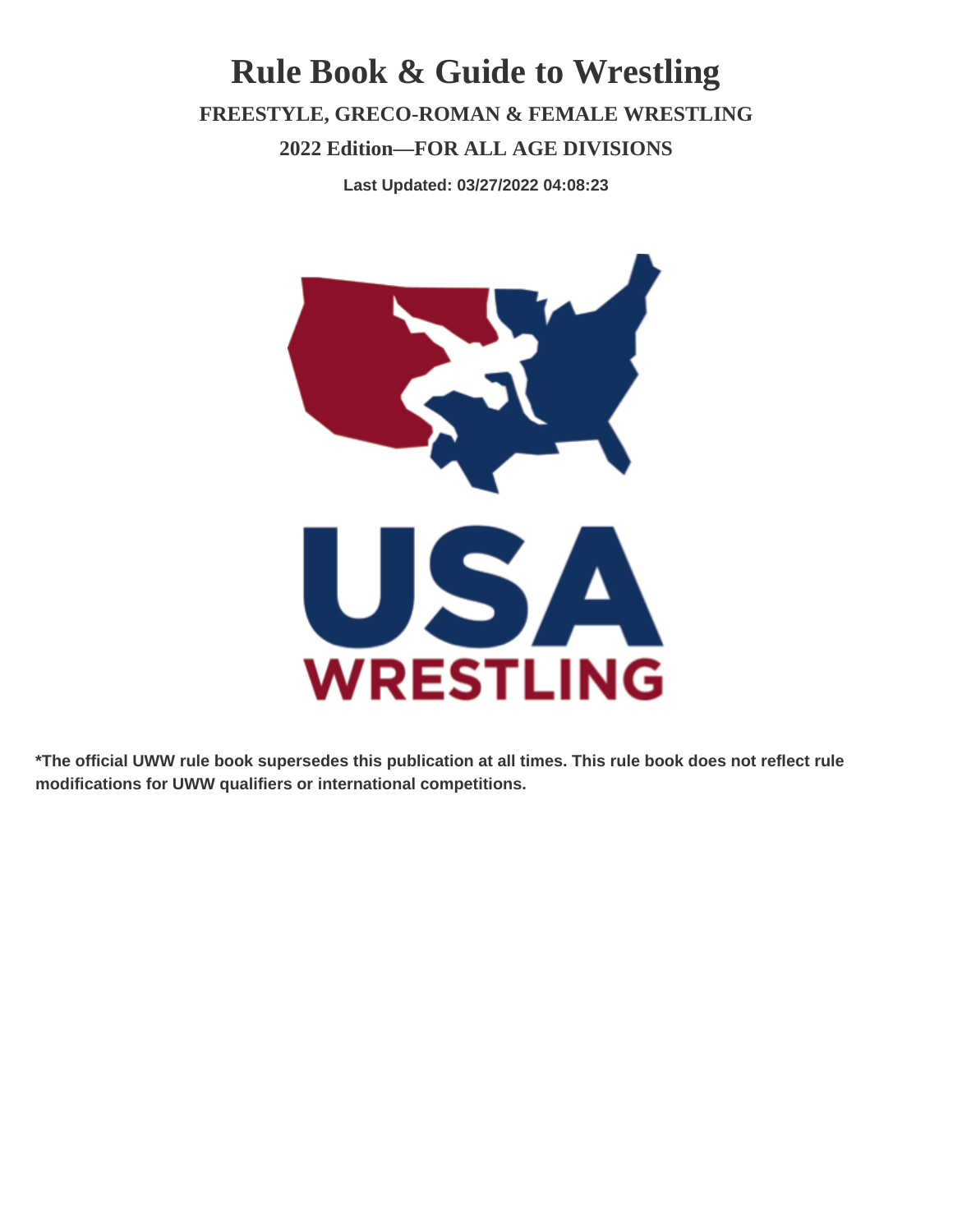# Table Of Contents

- [1. Foreword](#page-2-0)
- [2. Modern Wrestling](#page-2-0)
- [3. Weigh-In Procedure](#page-3-0)
- [4. The Bout](#page-4-0)
- [5. The Mat](#page-5-0)
- [6. The Refereeing Body](#page-6-0)
- [7. Call to the Mat](#page-7-0)
- [8. Interruption of the Bout](#page-7-0)
- [9. End of the Bout](#page-9-0)
- [10. Value Assigned to Actions and Holds](#page-10-0)
- [11. 1 Point Actions](#page-13-0)
- [12. 2 Point Actions](#page-14-0)
- [13. 4 Point Actions](#page-15-0)
- [14. 5 Point Actions](#page-15-0)
- [15. Passivity](#page-15-0)
- [16. Negative Wrestling](#page-17-0)
- [17. Illegal Actions and Holds](#page-18-0)
- [18. Brutality](#page-19-0)
- [19. The Coach](#page-20-0)
- [20. Classification Points](#page-20-0)
- [21. 2020-2021 Points of Emphasis](#page-21-0)
- [22. Video Challenge Procedures](#page-21-0)
- [23. Age Divisions and Weight Classes](#page-23-0)
- [24. USAW Modification for Folkstyle Events with Video Challenge](#page-23-0)
- [25. Appendix A--Medical Service Regulations](#page-26-0)
- [26. Appendix B--COVID-19 Protocol for Mat Officials](#page-30-0)
- [27. Appendix C-USAW Dual Meet Tournament Competition Rules](#page-31-0)
- [29. Appendix D- Download PowerPoint Presentation of the GR-FR Rules](#page-40-0)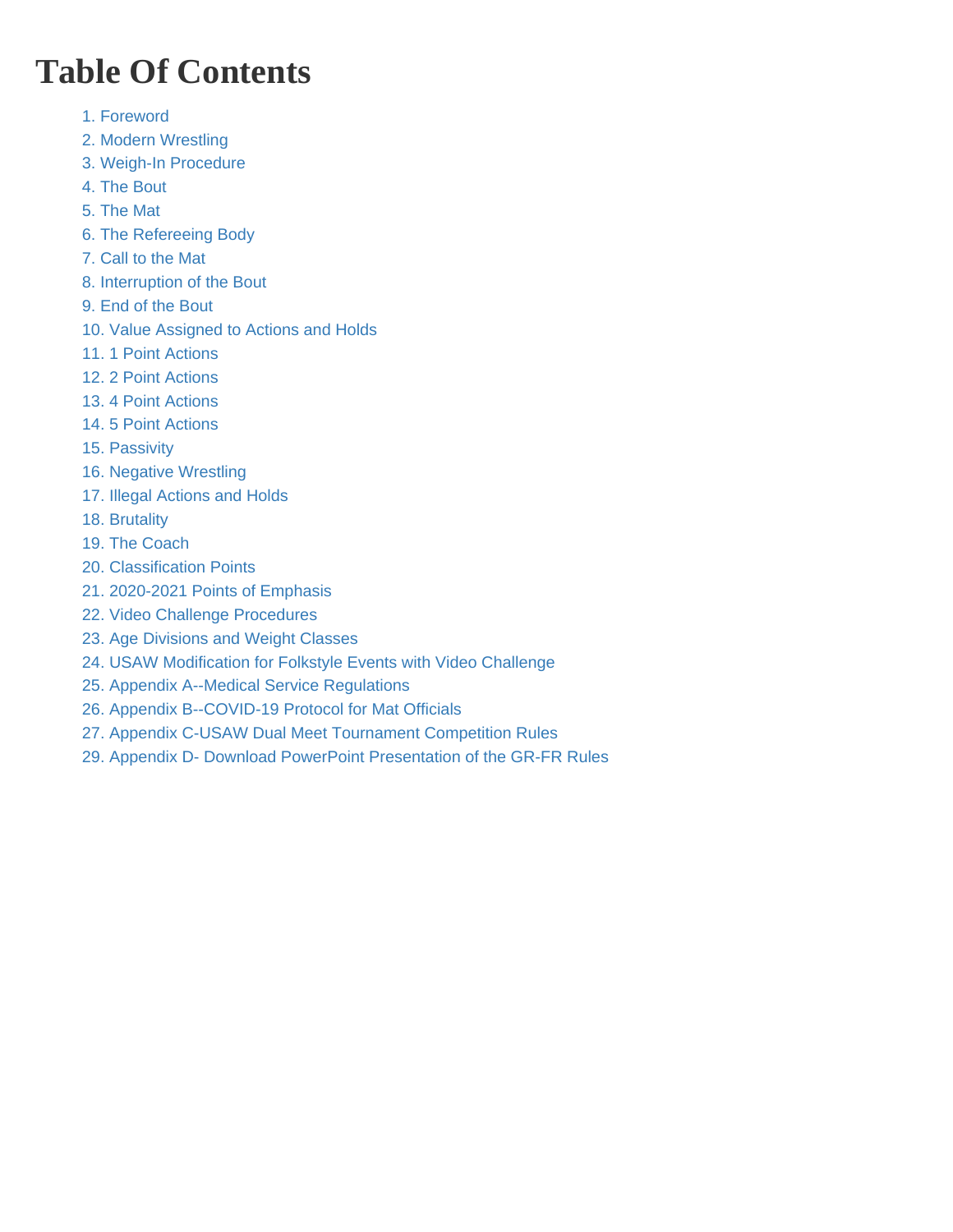### <span id="page-2-0"></span>**Foreword**

Wrestling, like all other sports, obeys rules that constitute the "Rule of the Game" and define its practice, the aim of which is to "pin" the opponent or to win by scoring more points.

Greco-Roman (GR) and Freestyle (FS) wrestling basically differ as follows:

In Greco-Roman Wrestling, it is strictly forbidden to grasp the opponent below the beltline or to trip him, or to use the legs **actively** on his opponent to perform any action.

In Freestyle and Women's Wrestling (WW), however, it is permissible to grasp the legs of the opponent, to trip him or her, and to use the legs actively to perform any action.

Beach Wrestling and Folkstyle Wrestling are subject to specific regulations that are not addressed in this publication.

Frequently modified and always subject to further modification, the rules set forth herein must be known and accepted by all wrestlers, coaches, referees, and leaders. They call upon those who practice the sport to fight totally and universally, with complete honesty and fair play for the pleasure of the spectators. This rulebook is being continually updated.

### **Modern Wrestling**

 This rule book contains the USA Wrestling rules pertaining to Freestyle and Greco-Roman styles of wrestling, as dictated by the international governing body of wrestling, United World Wrestling (UWW). **At all USA Wrestling age-level regional and national championships that have no World Team Trials component, UWW scoring rules and prohibitions shall be in effect. USA Wrestling may have modifications to weigh-in procedures, uniforms, bracket system, etc., to be included in this rulebook.** All Senior, U23 and UWW age group events ( including all world team trials events) sanctioned in the United States will adhere to the UWW rules with some modifications to the pairings procedures, weigh-ins, and protest procedures.

 This rulebook is fluid--UWW makes adjustments to the rules periodically to help the sport adapt to changes it sees during higher-level competitions, which trickle down to all levels in our domestic system. The rules are generally made with the Senior athlete in mind, but appropriate modifications may be made to these rules by USA Wrestling to cater towards the ability and safety of younger athletes.

 Regardless of what rules are utilized, there are some basic principles that govern wrestling and the application of any rules currently in place or that shall be adopted in the future. The principles are as follows:

 **Universal wrestling:** Universal wrestling is a quality that enriches the sport. Universal wrestling requires a variety of actions and holds and the development of new techniques. It applies to wrestling in the standing and par terre positions. The wrestler must strive to master the techniques involved in as many scoring actions as possible. The wrestler, who exhibits diversity in their performance throughout the match, is wrestling universally. This mentality exists in both offensive and defensive situations where wrestlers are expected to attack and counterattack continuously during the match. Officials will use tactics, commands, and strict application of the rules to see that the ideals of total universal wrestling are obeyed.

 **Passivity:** penalty for not actively scoring points or attempting to score points. Any attempt to avoid wrestling  by blocking, by pushing, by going out of bounds, by "playing the edge" can be deemed to be passivity. In matches where neither athlete is scoring many points, passivity can be called to help stimulate scoring. Passivity is not to be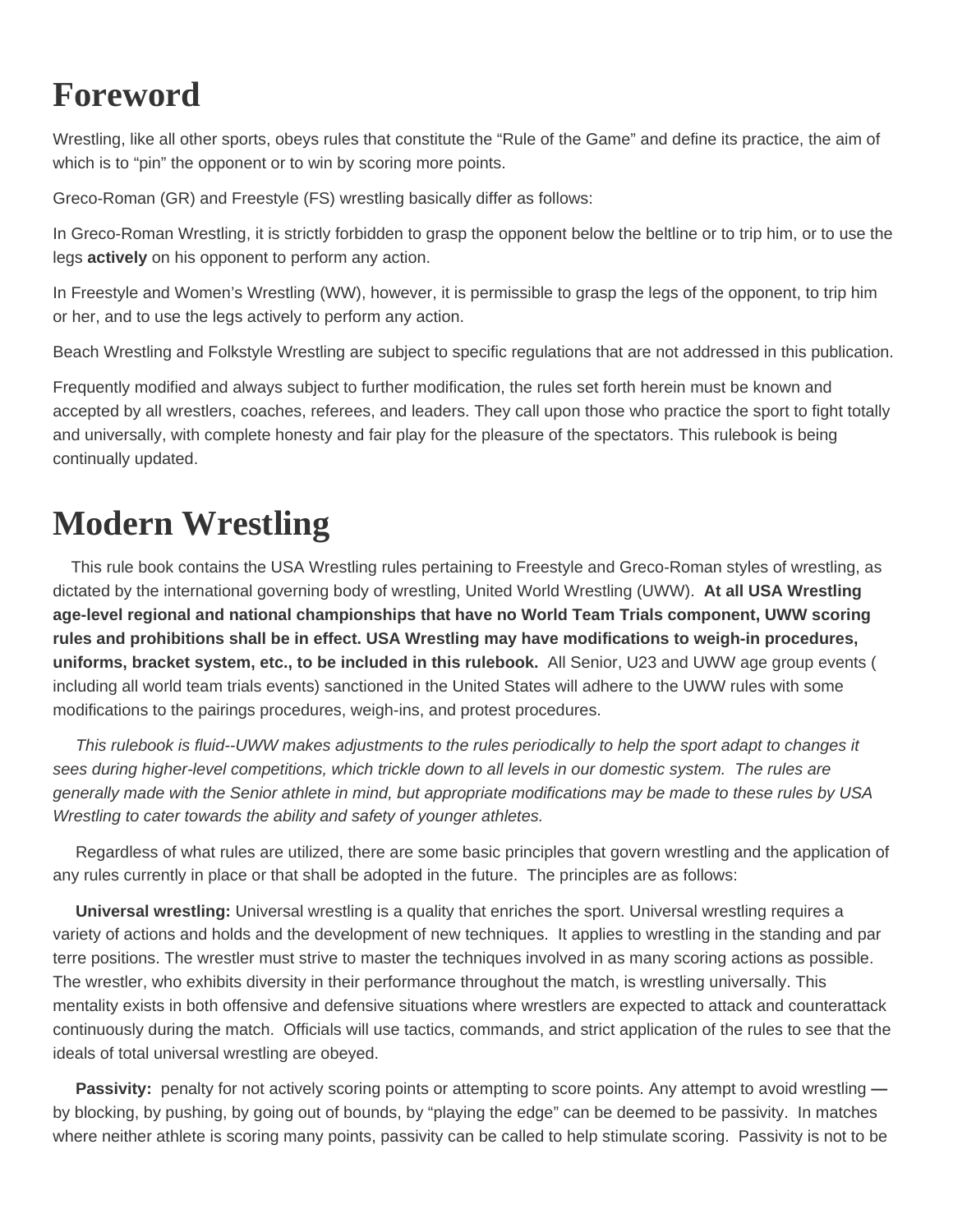<span id="page-3-0"></span>confused with "fleeing."

 **Risk:** Risk is the willingness of the wrestler to expose themselves to the possible loss of position or points during attempts to score against their opponents. The courage to take risks is the quality of a strong wrestler. The coach must insist upon the development of this quality and instill this quality in all wrestlers. The concept of risk in wrestling should not be misinterpreted; it does not mean that the wrestler can execute a hold improperly and not lose points or the advantage of their position.

### **Weigh-In Procedure**

- No wrestler may be accepted at the weigh-in if they have not undergone a medical examination within the time period stipulated in the regulations governing the competition in question. Medical examinations are always performed before the weigh-in at all levels of competition.
- Wrestlers must show their USA card and registration form to receive a weigh-in card.
- The contestants will be weighed wearing their "competition singlet\* without modifications and without their shoes after having been examined by qualified trainers and/or physicians who are obliged to eliminate any wrestler who presents any danger of contagious disease.
- No weight tolerance will be allowed for the singlet at any age level.
- Wrestlers should not be allowed to change out of their singlets into their normal attire in the weigh-in area. The wrestlers should be directed to a private area away from the weigh-in area to change their clothes.
- Contestants must be in perfect physical condition, with their fingernails cut very short. A wrestler's face and/or head hair (if short in appearance) must be cleanly shaven or have growth that is non-abrasive.
- For all the competitions, wrestlers may only weigh-in at one weight.
- Any means of drastic weight reduction is strictly prohibited. The practice of dehydration by use of rubber, plastic or rubberized nylon suits, hot rooms, hot showers, hot boxes, saunas, steam rooms, heating devices, diuretics, emetics, laxatives, excessive food or fluid restriction and self induced vomiting is a violation of USA Wrestling rules. Violation of these rules shall cause the individual(s) to be disqualified from the competition. Athletes may not leave the weigh-in area or initiate any activity for means of weight reduction.
- For 16U & Junior Division National Championships multiple day weigh-ins have been adopted and weigh-ins shall occur a maximum of 4 hours prior to initial competition. For the second day weigh-in a 2 lb allowance shall be given.
- For the Kids FS/GR Nationals and Kids/16U Regional Competitions, weigh-ins shall occur as established by the Kids/Cadet Council and Region Councils, respectively. For Kids/16U Region competition, an athlete may weigh-in for both styles at the first style's initial weigh-in if competing in the first style. For National Competition in the Kids Division, wrestlers need only weigh-in once if competing in both styles.
- For any Regional or National championship, any weigh-in shall only be valid the day of weigh-ins plus 2 additional days.
- For all Junior Division Regionals, weigh-ins shall occur a maximum of three and a minimum of two hours prior to competition on the first day of competition, and athletes may weigh-in for both styles at the first style's initial weigh-in if competing in the first style. For all other divisions weigh-ins shall occur as established by their respective National Councils or Sports Committee.
- For all Kids, 16U, U17, Junior, U20, and U23 division regional and national events, weigh-ins shall begin at the designated time to conclusion, except when the competition is a qualifying event for a World level competition. In that case, UWW rules shall apply, with USA Wrestling modifications:
	- $\circ$  All athletes must be present at the beginning of the designated weigh-in time.
	- $\circ$  Athletes shall have two consecutive attempts to make weight, the initial attempt when called to the scale and an immediate challenge of another tournament provided scale or designated "over" scale located in close proximity to the initial weigh-in scale(s).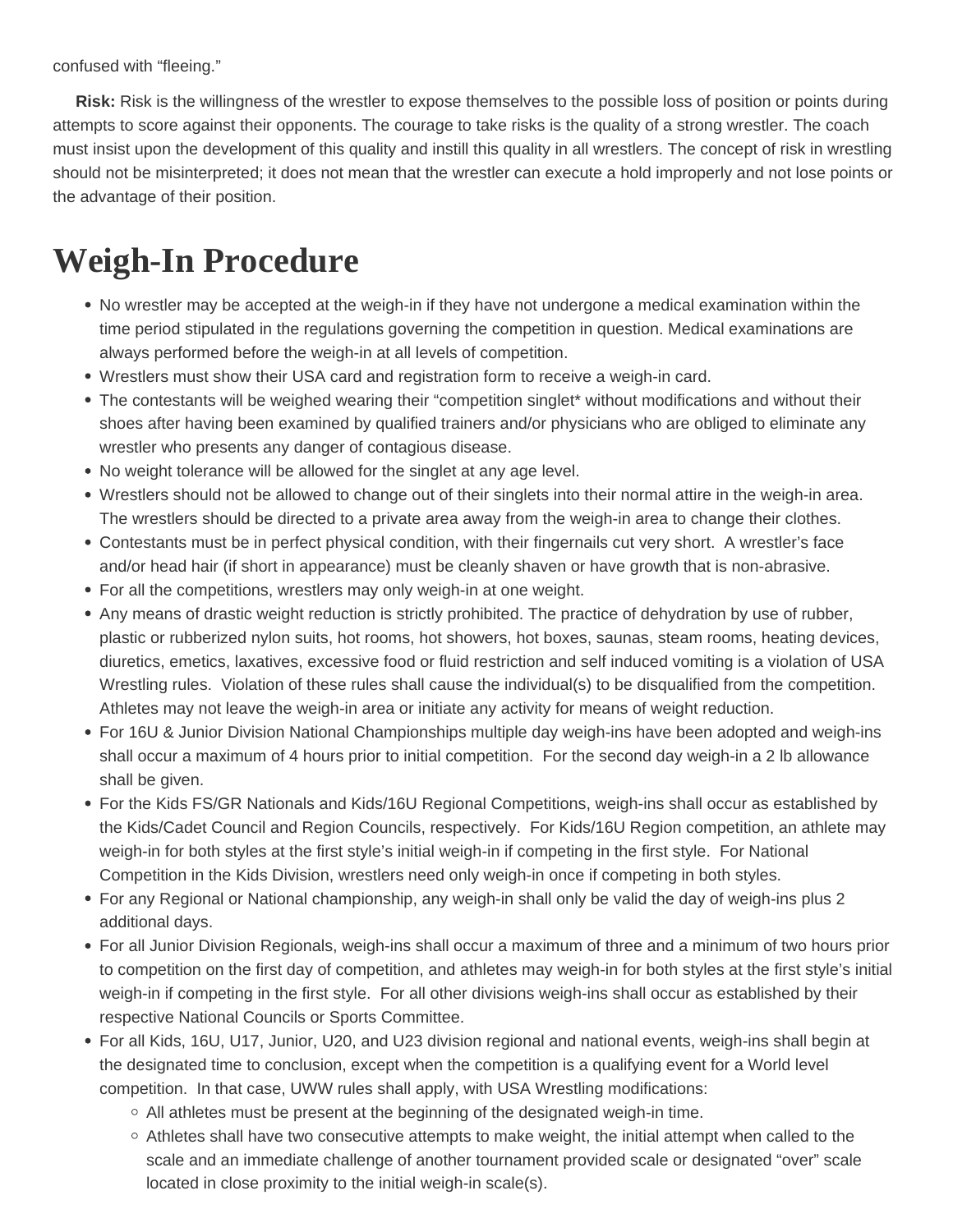- <span id="page-4-0"></span>All Senior, U17, U20, and U23 events have adopted a two-day weigh-in format. The first weigh-in will occur the morning of the first day of competition and shall last 30 minutes; all athletes must attain scratch weight. The second weigh-in will occur the morning of the second day of competition and will only involve the competitors still active in the weight category; this weigh-in shall only last for 15 minutes, unless otherwise noted. Athletes must attain scratch weight for the second weigh-in.
- For Kids, 16U, U17 and Junior divisions, a wrestler who does not weigh-in, or fails to make weight according to the above restrictions, cannot place and is eliminated. No other athletes may be moved up, outside the final four in each pool, for placing purposes. This rule does not apply to wrestlers issued a red medical alert form.
- All competitors in Masters Class C, D and E must present a letter of medical clearance at USA Wrestling National Events medical check to weigh-in that states the competitor is cleared to compete without any restriction. The letter must state that the competitor has the cardiovascular ability to compete in an intense, vigorous competition per UWW Regulations. The letter must be dated within 90 days of competition. The letter must clearly identify the location and contact information for the MD or DO who authorized the athlete for competition.

\*Officials responsible for the weigh-in must check that the wrestler's singlet is the singlet they will use for the competition. The singlet must be colored predominantly a clearly distinguishable shade of red or blue or one that mimics the UWW color scheme assuming the following criteria are met:

- The dominant color of red singlets shall be comprised of white, orange, pink, red, yellow, brown or gold AND include the 3 color band markings as described below.
- The dominant color of blue singlets shall be black, blue, green, grey, purple or silver AND include the 3 color band markings as described below.
- All state singlets shall have a total of three (3) markings consisting of:
	- $\circ$  Two 7 cm bands, one on each leg, shall be positioned across the bottom edge of the leg. For clear distinction, the marking shall cover the circumference of the leg.
	- $\circ$  One 7 cm band positioned on the back side of the upper torso. The band shall be exclusively placed on the back half of the singlet (not visible on the front half).
	- $\circ$  The three markings must remain untouched from any graphic, logo or third party identification.
	- $\circ$  The red markings shall be Pantone 2347C and blue markings shall be Pantone 299C.
- For 16U and Junior Division National Championships ("Fargo"), athletes must wear their state approved singlet. For males, only a high cut is allowed. Athletes competing in USAW Senior Team Trials shall be required to wear the "high cut" singlet as stipulated by UWW. The use of a low cut or two-piece singlet/uniform is not allowed at any Freestyle or Greco-Roman USAW Regional or National Championship. For any regional, national, or international competitions held in the United States, female competitors in all age divisions must wear a women's cut singlet.

### **The Bout**

- The use of protective headgear of the type required for scholastic wrestling is authorized and recommended in Junior, 16U, and U17 competition. Headgear is allowed in U20, Masters, Senior, and U23 competition. It is no longer required that headgear be removed in the UWW age divisions at the request of the opponent. **Headgear is mandatory for all 14U and younger age divisions in all USAW Regional and National Championships**. In any division, a face mask is allowed only to protect an existing injury, or an injury occurring during the bout, and must be prescribed by a medical doctor or the event's chief medical officer.
- Wrestlers must wear shoes designed specifically for wrestling, with firm ankle support. Furthermore,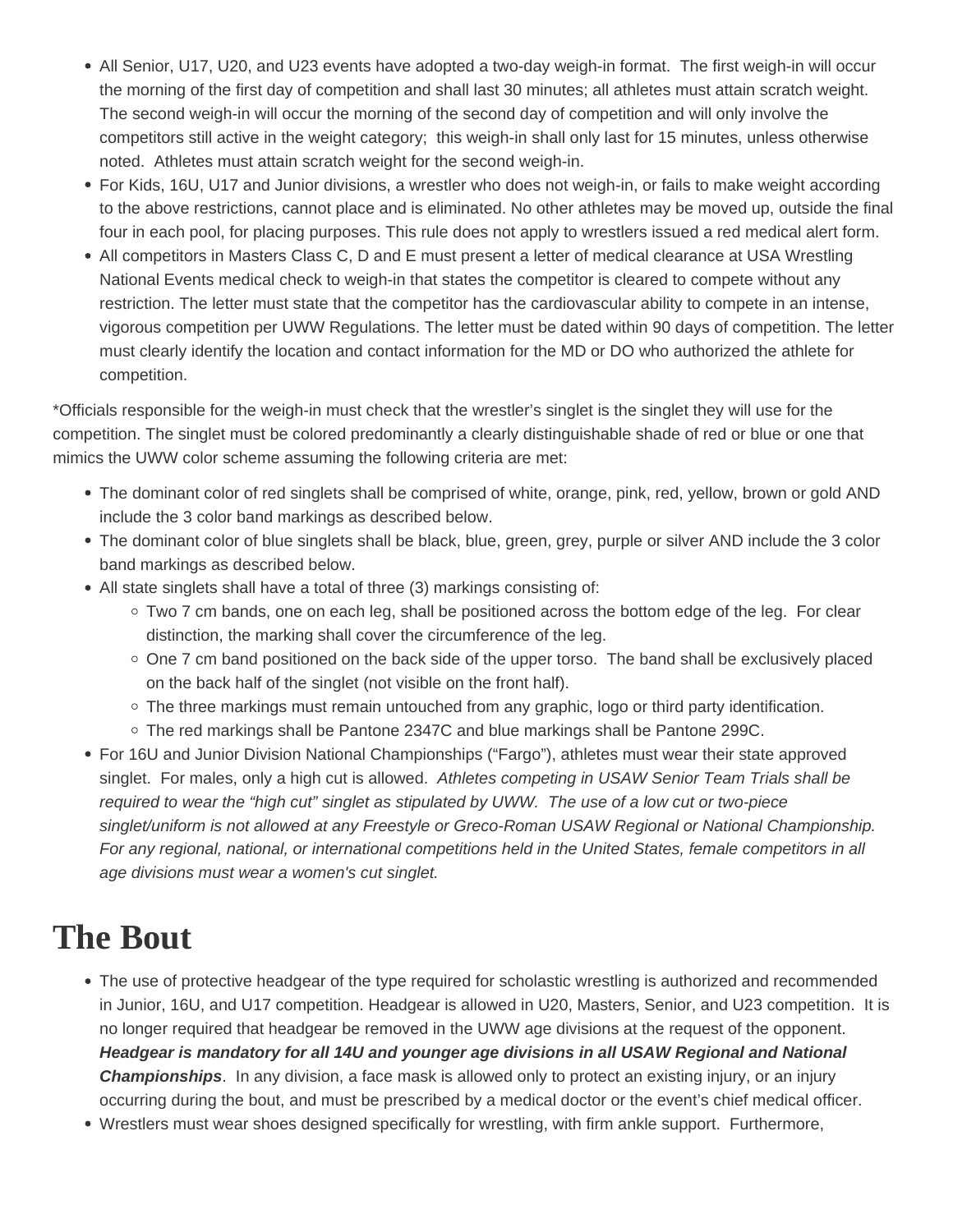<span id="page-5-0"></span>competitors are required to tape their shoelaces down (wrestlers must provide their own tape) or wear a wrestling shoe fixed with an apparatus that prevents unfastening of the laces. If the laces of a wrestler come undone during a match, that wrestler can be penalized by his/her opponent receiving one point.

Women wrestlers must wear a properly fitting sports bra underneath their singlets.

#### **All wrestlers are prohibited to:**

- Wear bandages on wrists, arms, or ankles except in the case of injury and on the chief medical officer's or head athletic trainer's orders. These bandages must be covered with elastic straps. Hard (knee) braces must be covered with a minimum of ½ inch closed-cell neoprene padding. Currently, USAW modifications allow for the wearing of the "stocking " knee pad in FS and Greco as long as the skin is visible above and below the covering. There must be a pad at the knee. The chief medical officer or head athletic trainer (or if unavailable, the head wrestling official), prior to competition, has final approval for any accessory taping or protective equipment.
- Wearing any tape on only one finger. Tape can be worn to provide support to two or more fingers. Again, the chief medical officer or head athletic trainer has final approval of any accessory taping worn by the athlete.
- Apply any greasy or sticky substance to the body.
- Arrive at the mat perspiring for the beginning of the first or second periods of a match. It is the responsibility of the coach and the wrestler to report dry and "toweled down". Referees may not mandate that wrestlers "dry off" during the middle of a period.
- It is forbidden to wear earrings, barrettes, bracelets, rings, or any metal or rigid object, as well as men's wrestling singlet with a T-shirt underneath. Female wrestlers are prohibited from wearing underwire bras.
- Female wrestlers, due to their cultural or personal beliefs, are allowed to wear a classical wrestling uniform as stipulated by UWW. This uniform includes:
	- $\circ$  Two or one piece bodysuit consisting of long legging/tight pants and long sleeves tight shirt (blue / Red).
	- $\circ$  The standard ear quard should be soft and does not have any metal or hard objects.
	- $\circ$  If the female wrestler opts to wear hair protection, the hair covering must be nylon or other suitable stretch fabric and covered under the ear guard.
	- Standard wrestling shoes.
- The wrestlers must come to the mat fully dressed and prepared to wrestle. If the athletes do not come to the match prepared, they are allowed one minute to conform to the rules, otherwise risking disqualification from the match. Under no circumstances are the athletes allowed to change their singlet mat-side—this must be done in a private area at the arena.

### **The Mat**

The official international mat consists of four distinct areas:

- The **Center area**, which is a 7-meter diameter circle.
- The **Starting area**, which is a one-meter circle in the very center of the mat.
- The **Passivity zone**, which is a one-meter band around the perimeter of the Center area. The passivity zone may be marked by taping a line of dashes inside the out-of-bounds line.
- The **Protection area**, which should extend a minimum of 1.5 meters beyond the Passivity zone.
- The inner 10-foot folkstyle circle has no meaning internationally, and when standing, the contestants start in the middle, facing each other about a meter apart. It is not mandatory that the athletes begin the match or subsequent restarts on any "starting" lines.
- One corner of the mat should be marked in red and the other in blue, so the wrestlers and the coaches know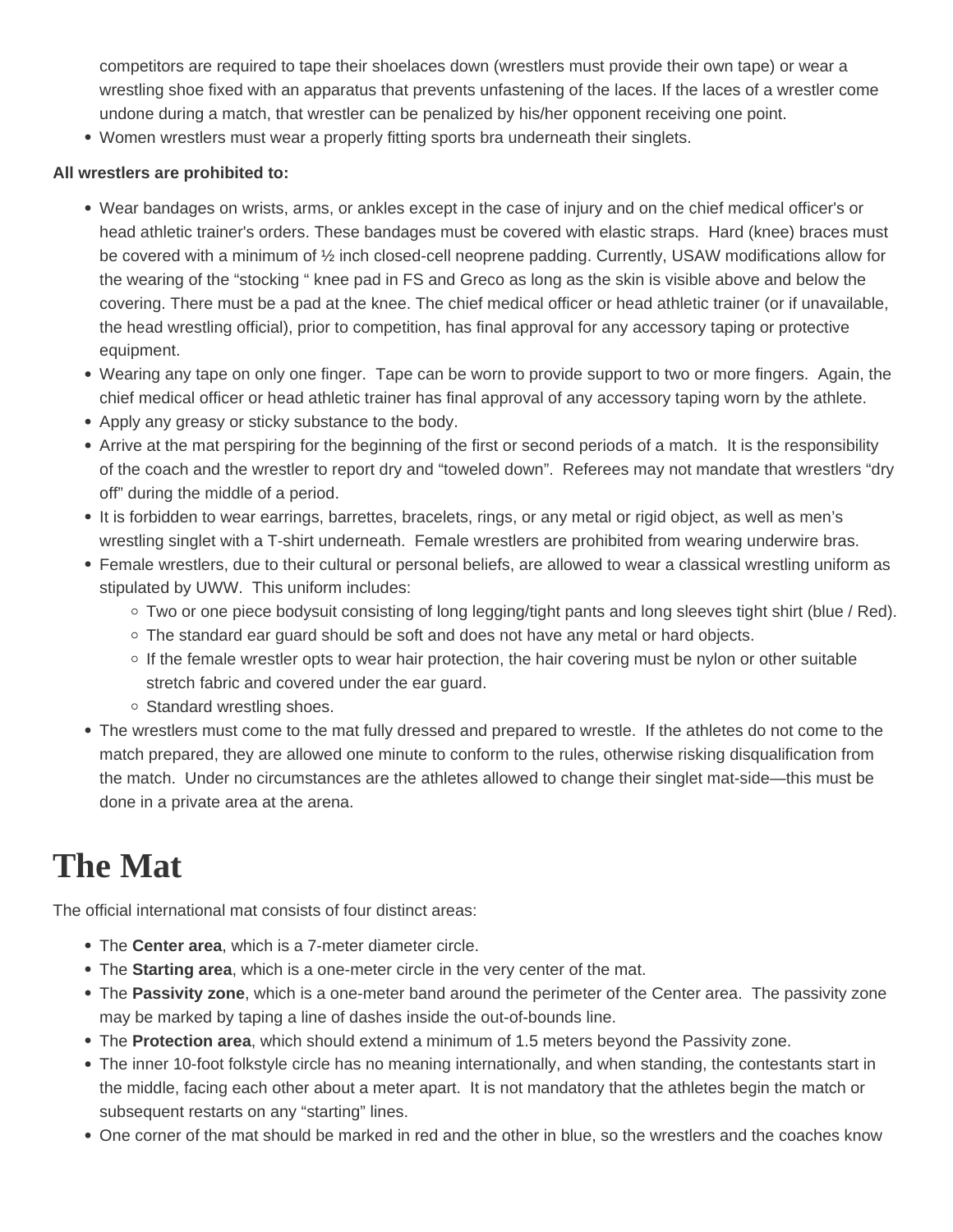<span id="page-6-0"></span>where to report. This can be done with colored chairs, with colored plywood under the chairs, or simply with red and blue signs. The red corner should be on the referee's left as he faces the judge's table. UWW approved mats are not required for domestic competition.

- For local and state level competitions for the age groups 14U and younger, mats less than full size but not less than a quarter of a full-sized (standard) mat may be used when necessary. Adequate protection around all mats should be in place.
- The protection area must be clearly marked. Each pair of wrestlers is entitled to a wrestling area devoid of obstructions, including other wrestlers, coaches, and observers, etc.
- On mats where a line is used to indicate the out-of-bounds, the outermost edge of that line is considered as the true out-of-bounds. For purposes of this rule, the line itself is still considered part of the wrestling area.
- The area around the mats should be large enough to accommodate a table for the mat chairman and volunteer clock controllers, a table for the judge, one or two score clocks, and any necessary video equipment used. There should still remain adequate space for the protection of the athletes.

## **The Refereeing Body**

All officials should look professional and well-groomed. Jewelry, outside of a wedding ring and watch to accurately determine the end time of a match, should not be worn. The official's uniform for the USWOA shall include a black polo shirt, black or gray trousers, a black belt, black socks, and black shoes. The officials will wear a blue armband on their right wrist and a red armband on their left wrist. They shall have a functioning whistle and lanyard available.

If possible, each bout should consist of three officials—a mat chairman, a referee, and a judge. However, if the size of the tournament at local, state, and regional events exceeds the available number of officials, it is acceptable to not use three officials. Decisions must be made unanimously or by a majority in all cases of judgment. The mat chairman is seen as the leader of the crew, whose opinion is only necessary when the referee and judge disagree in evaluation of the match. However, it is necessary that the mat chairman approve all cases of fall, all cautions, and in all cases of passivity in both FS and GR. In no way is the mat chairman allowed to change the call of the referee or judge without consultation of the entire crew. It is also the duty of the mat chairman to consult with his or her crew when they see a blatant misapplication of a rule or an obvious mistake. If a challenge is requested by the coach or athlete, the mat chairman, along with the assigned UWW delegate or USA Wrestling head official, will watch the video of the action in question to decide the most appropriate score. Under no circumstance may the mat chairman ask to review the video of a scoring situation if no official challenge has been presented by either athlete or coach. The mat chairman is the only person that is allowed to confer with the coaches if they have a question.

The judge's duties include calling actions and holds as they see them. They may initiate calls, including falls if they feel the referee was not in a proper position to evaluate those actions. The referee's main duties include maintaining the safety of the wrestlers at all times, starting and stopping the match appropriately, and in most cases, being the first to offer their judgment in evaluating actions. It is essential for the referees to move with the wrestlers and anticipate the actions of the wrestlers to be in the best position to evaluate actions as they occur.

The referee shall use proper UWW vocabulary in a loud and assertive manner during the course of a match to inform the wrestlers to be more offensive, to stay in the center of the mat, or to warn them about any impending penalties they may be subject to if they do not change what they are doing. It is also essential that the referee use hand gestures to indicate which wrestler is being warned to help the other officials, coaches, and spectators understand what they are looking for. UWW vocabulary includes:

• ACTION: to inform one or both wrestlers to wrestle more aggressively and actively try to improve position or to attempt more scoring maneuvers.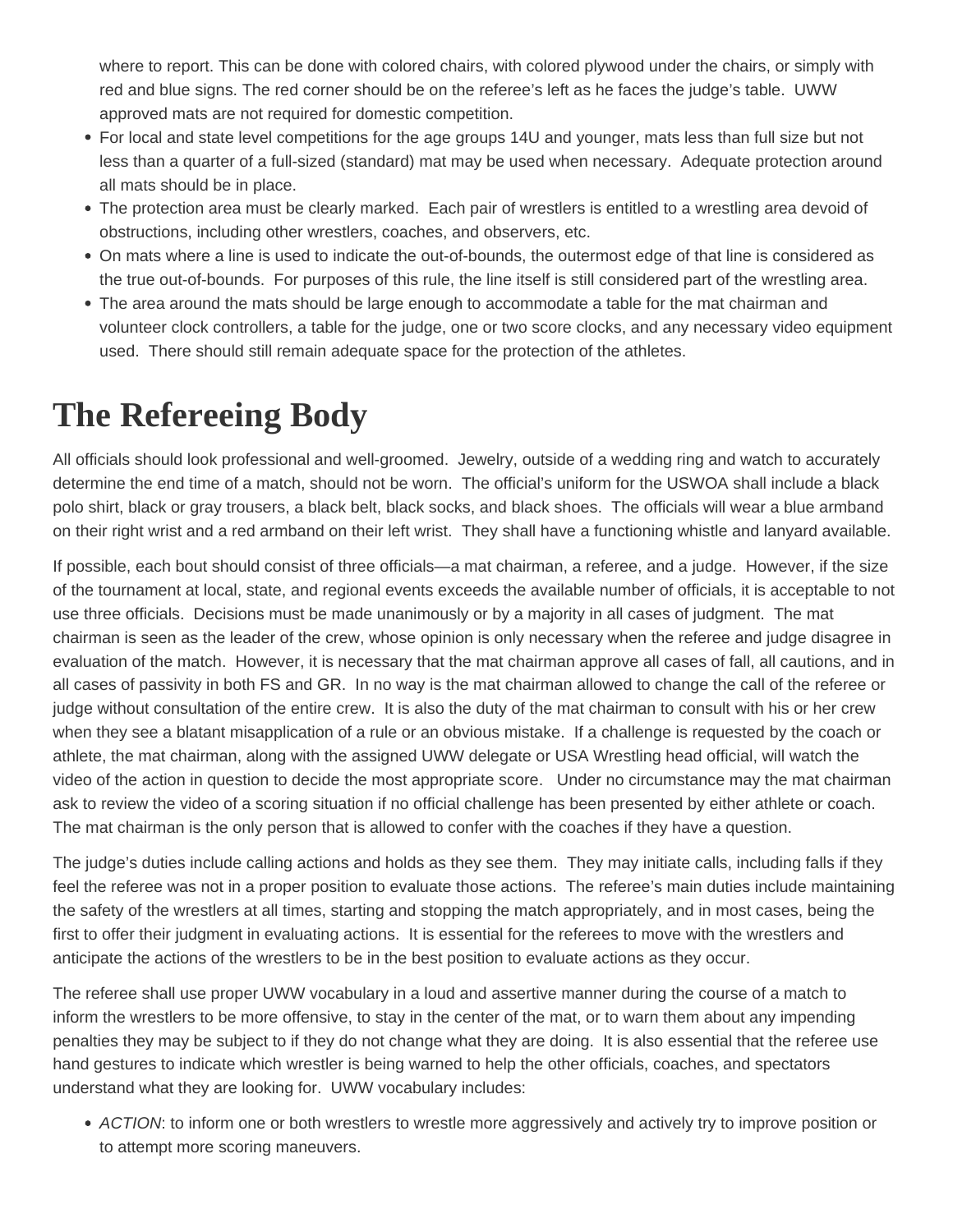- <span id="page-7-0"></span>• CONTACT: to inform a wrestler to place his/her hands on the back of their opponent in a par terre starting position or to assume body-to-body contact in the standing position. This term is often used for wrestlers who are failing to engage holds with their opponent.
- OPEN: the wrestler must alter their position to allow their opponent to take hold. Often used when wrestlers are "clammed up" while in par terre, interlocking fingers, or blocking holds of their opponent in a standing position.
- NO BLOCK: used to warn a wrestler that they are using their hands, arms or head to block offensive activity from his or her opponent and must change tactics to allow their opponent to take hold.
- ATTENTION: used to warn wrestlers of an illegal action or impending penalty. Often tied to passivity or fleeing type actions as well as potential leg fouls in Greco-Roman.
- HEAD UP: used to inform the wrestler to raise their head to avoid using the head as a weapon and/or blocking tool.
- CONTINUE: used if the wrestlers stop due to confusion (a whistle on an adjacent mat, e.g.) or if the wrestlers should continue an action where a potential score is developing slowly.
- ZONE: used to inform a wrestler that they have entered the 1 meter outer perimeter of the mat area and that they are close to going into the protection area.
- CENTER: used to inform the wrestlers to attain position away from the out-of-bounds and closer to the starting area on the mat
- PLACE: used to inform the defensive wrestler in par terre that they are getting close to the boundary and should make an effort to stay in the wrestling area.
- NO FINGERS: this is to inform the wrestlers to quit grabbing or interlocking fingers from any position on the mat. If twisting is involved, this is an illegal hold and should be penalized immediately. If a wrestler continues to grab fingers after a verbal "open" command has been given, the wrestler at fault will be penalized with a caution and his opponent will receive one (F/S) or two points (G/R).

# **Call to the Mat**

The wrestlers are either called to the mat or their bout number and assigned mat are indicated on a revolving TrackWrestling/FloWrestling screen located at the wrestling venue. Wrestlers are only guaranteed a 15-minute rest between bouts in all styles (20 minutes per UWW rules to only be used in UWW events). However, this rule will not apply to events that serve as a world championship trials event or qualifier for a trials event where the rest time will be 30 minutes. If a wrestler is not present at the time of his/her bout, they will be called over a loudspeaker three times at 30-second intervals. If after the third call the wrestler is not present, he or she will be disqualified from that match and the opponent will win by default.

## **Interruption of the Bout**

- The referee is obligated to stop the match if they determine a situation to be potentially dangerous and could possibly cause harm to either wrestler. The mat chairman and judge should also have an active role in recognizing potentially dangerous actions and inform the referee if they believe the match should be stopped. Wrestling will restart in the standing position.
- If a wrestler is clearly injured or bleeding, the bout must be stopped immediately, and the wrestler must be attended to by medical staff. Coaches are allowed to attend to the injured or bleeding wrestler but must not interfere with the medical staff or use the time to coach the wrestler. The unaffected wrestler must remain on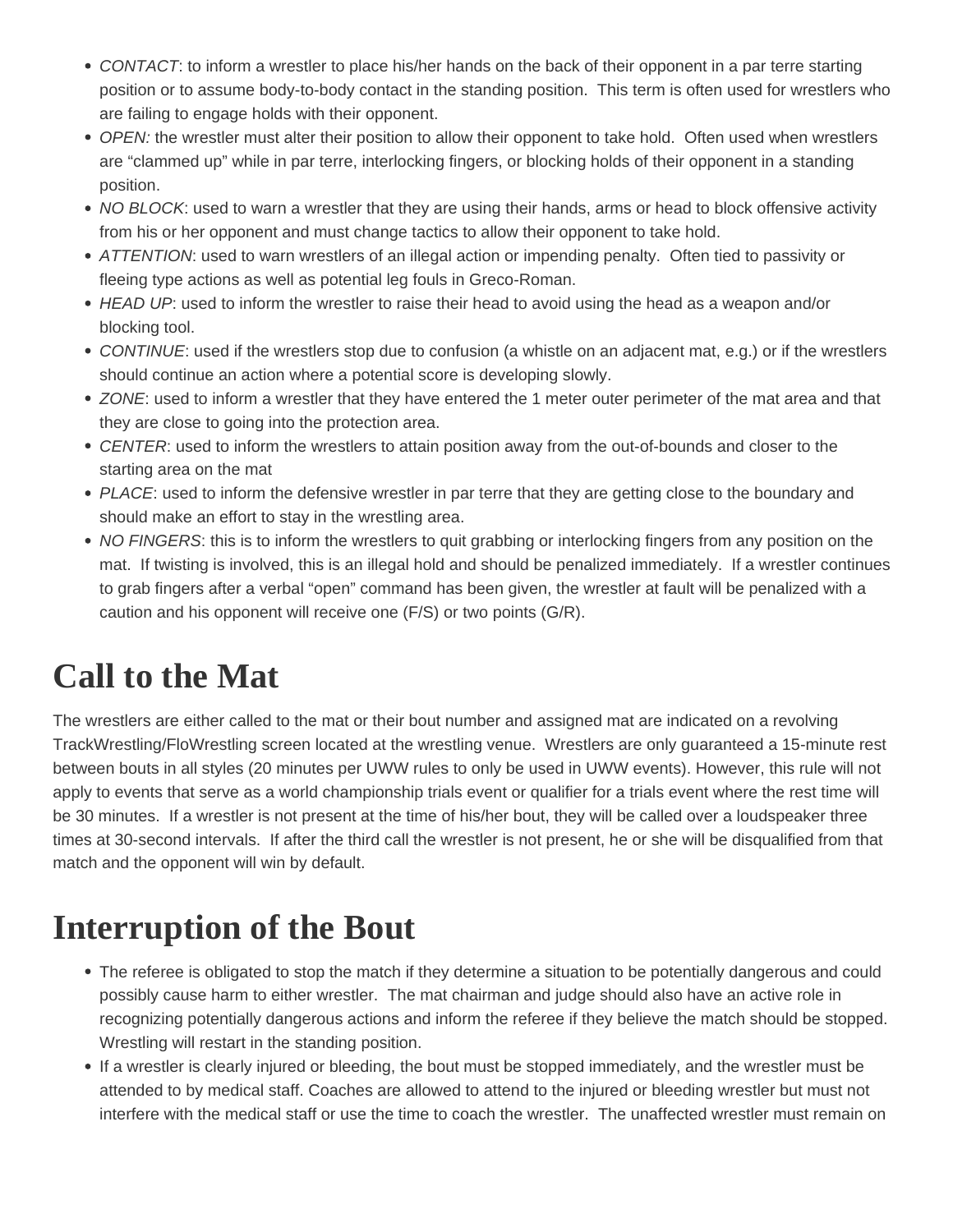the mat at all times but can be attended by coaches. The medical staff will determine bleeding management versus injury time and take appropriate actions. Bleeding time is limited to four (4) minutes from the time the medical staff declares bleeding time. If the bleeding time exceeds four minutes (4) the bout is awarded to the opponent as a medical default. Clean up time is not considered part of the Bleeding time. If the wrestler that is injured/bleeding was the defensive wrestler while in par terre, wrestling will resume in the par terre position. If it was the offensive wrestler, wrestling will resume in the standing position. **SEE APPENDIX A**

- Injury Time is unlimited if the medical staff requests the time and the referee grants the time. The medical staff must determine when the injury is assessed and recovery time is completed. If the medical staff allows the wrestler to continue, the wrestler must be instructed that any additional stoppage for this injury in the bout could result in a point being awarded to the opponent in the 16U categories and older. It is the refereeing team's discretion to award a point to the opponent for an athlete who repeatedly stops the match for injury management. Medical staff will only serve to assess and treat injuries and determine if a wrestler can safely continue in the match.
- The coach may not request recovery time and abuse could result in the refereeing team issuing a yellow card. If the bout cannot be continued due to medical reasons, the competition doctor/trainer in charge has the full authority to not allow the injured athlete to continue. This decision can not be contested. **SEE APPENDIX A**
- No athlete is allowed to take the initiative to interrupt the bout by choosing to wrestle in the standing position from par terre or by pulling his opponent back to the center from the edge of the mat. If after an "attention" the athlete does this again, they will be penalized by a caution and one point (F/S) or caution and two points (G/R) to their opponent.
- Athletes should be given a reasonable amount of time to complete actions from all positions, assuming an action is imminent. If, however, the athlete is given multiple opportunities to score a given action to no avail or has been given adequate time to develop a scoring maneuver to no avail, the referee shall stop the match and restart the wrestlers in a standing position. Confirmation for this procedure is not required. **There is no time limit that dictates when the referee should stop the match. If the offensive wrestler is working hard towards a scoring maneuver and not "faking it", the referee is obliged to allow this to continue as long as they like.**
- Out-of-bounds is determined by:
	- 1. one opponent having the entirety of their foot outside the boundary area while in a standing position
	- 2. the whole head of the defensive wrestler **touches** the protection area while in par terre
	- 3. the pinning points/chest of the defensive wrestler, while in par terre, are in the protection area, but not necessarily touching the protection area.
	- 4. if, while in the standing position, the offensive wrestler has his/her opponent lifted completely off the mat and is in complete control, the offensive wrestler steps with both feet outside of the boundary, this will be deemed to be out-of-bounds. In this same scenario, the offensive wrestler will be allowed to finish his/her throw if they have one foot outside the boundary and complete their action in one continuous motion but should be stopped immediately once two feet step outside the boundary, assuming no throwing action has started yet.
- If a line is used to indicate the out-of-bounds, the outside portion of that line is considered the true "out-ofbounds." If a wrestler starts an action while in the wrestling area, that action will be allowed to continue and scored appropriately if it goes out-of-bounds, regardless of which athlete touches the protection area first. **However, counteractions cannot be scored out-of-bounds. For example, if Red starts a head and arm throw in-bounds causing Blue to go to his or her back out-of-bounds, and then Blue initiates a roll through, only the head and arm throw should score. The roll through is not valid since Blue went outof-bounds prior to starting the roll through.**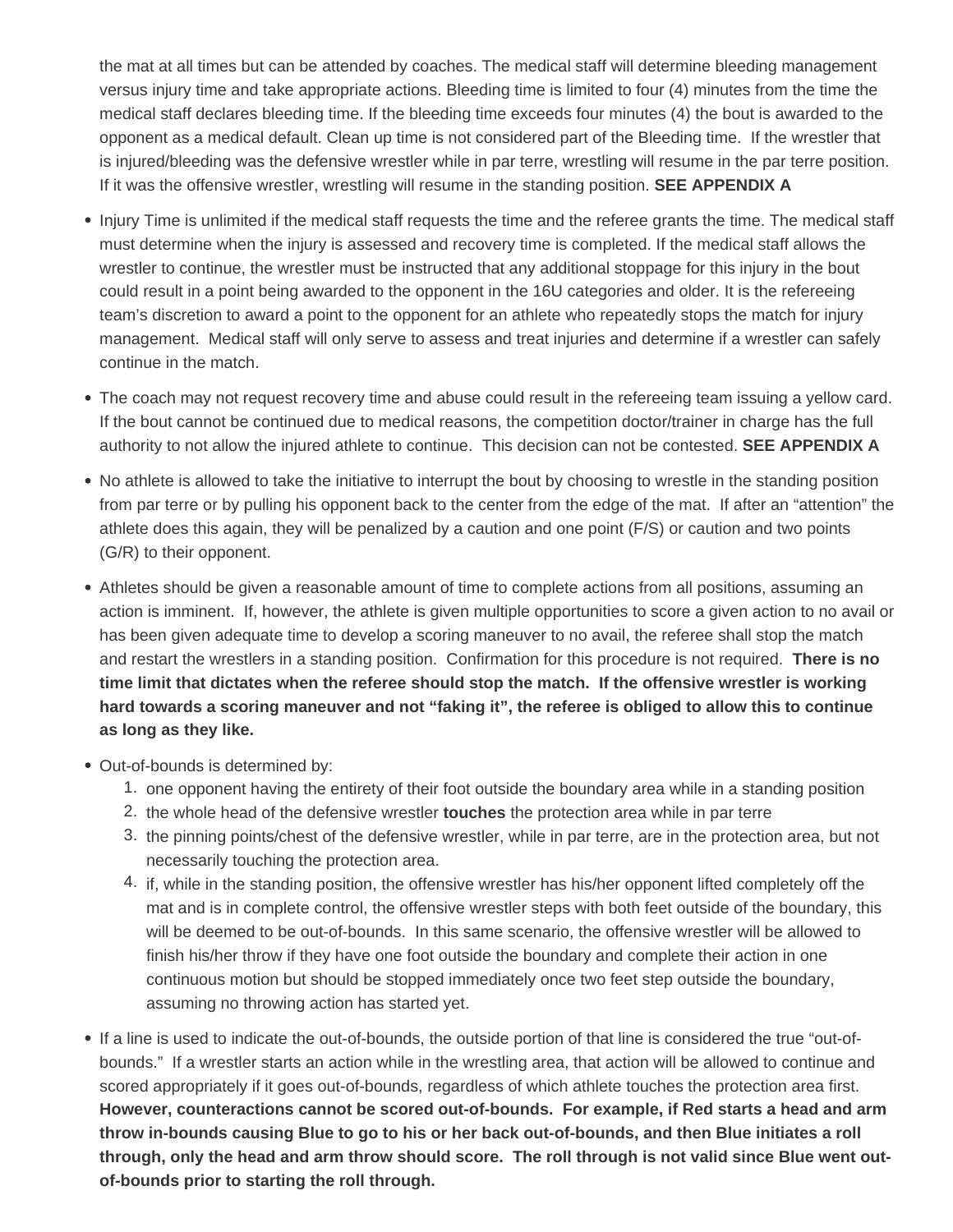- <span id="page-9-0"></span>All illegal actions (fleeing the hold, fleeing the mat, leg fouls in G/R) should be scored appropriately with wrestling resuming in the position in which the infractions occurred. Control is not required to determine what position the wrestlers will restart after a fleeing the hold or fleeing the mat scenario. Par terre simply refers to mat wrestling, defined as the defensive wrestler being on his/her knees on the mat; control is not required to be in this position. For example, if Red snaps Blue down into a front headlock with Blue's knees on the mat and Blue decides to back himself out of bounds to avoid being turned, fleeing the mat could be called and the wrestlers would restart in par terre, Red being on top. All lifts that start in a par terre position where a foul occurs by the defensive wrestler in the process of being lifted and/or thrown should be restarted in par terre.
- If a challenge is requested by a coach immediately after the refereeing body has awarded or failed to award a potential scoring action, the mat chairman will order the referee to stop the bout when the athletes have attained a non-pinning position and no more scoring is imminent. If the athlete chooses to not want to challenge, it is his or her prerogative to inform the referee that they don't want to challenge prior to the review being initiated. Referees will no longer ask the athlete if they want to challenge. The mat chairman and head official will then review the video of the last scoring action and determine the proper scoring decision. The only situations in which a challenge will not be allowed is in the case of a confirmed fall or in situations of passivity. The actions leading to the fall or the time left in the match before the confirmed fall can be challenged, but the fall itself is not challengeable. The challenge is only available at designated national and regional competitions.
- Note: Video Challenge Policies are attached as an addendum.

### End of the Bout

Bouts may be won by:

- Fall: commonly referred to as "pin." In the 14U level and younger, falls are two seconds of shoulder/scapulae compression. A hand motion indicating the two-count is recommended. At the 16U level through Seniors, controlled compression of the shoulder/scapulae simultaneously is necessary to obtain a fall. There is no such thing as a "touch" fall . Falls in the protection area are not valid—the head of the defensive wrestler must be in bounds for a fall to be considered valid. The referee and/or judge raises the hand (or paddle) of the offensive wrestler to request confirmation from the mat chairman for a fall. It is not obligatory for all three officials to offer an opinion when a fall call is requested, but the mat chairman must approve of the fall for it to be valid. Once the fall is confirmed by the mat chairman, the referee should gently slap the mat and blow their whistle to end the match. The mat chairman, if not in the best position to see a fall, should respect the position of the referee and judge in relation to the athletes in determining whether a fall has been attained in making his or her official decision. [Video](https://drive.google.com/file/d/0BwikwLofPZTITUxhbldOWTJtUHM/view?usp=sharing)
- By injury, withdrawal, default, or disqualification of the opponent (brutality or 3 cautions for rules infractions or 2 defensive leg fouls in G/R)
- By technical superiority—USA rules indicate that technical superiority is a difference in ten (10) points for F/S and G/R at the Junior level and younger. At the U23, Senior, UWW Cadet, UWW Junior, and Masters events, technical superiority is 10 points in F/S and 8 points in G/R. If a wrestler attains the point difference for technical superiority during the course of completing an action and the defending wrestler immediately produces a counteraction in bounds, that counteraction is valid and should be scored. In other words, there can be no pause from the offensive action to the counteraction. If after that scoring sequence there is no longer technical superiority, the match should continue without stoppage. It is the duty of the mat chairman to inform the referee to stop the match if technical superiority has been attained. [Video](https://drive.google.com/file/d/0BwikwLofPZTIUkFOT2lfNEhxbFU/view?usp=sharing)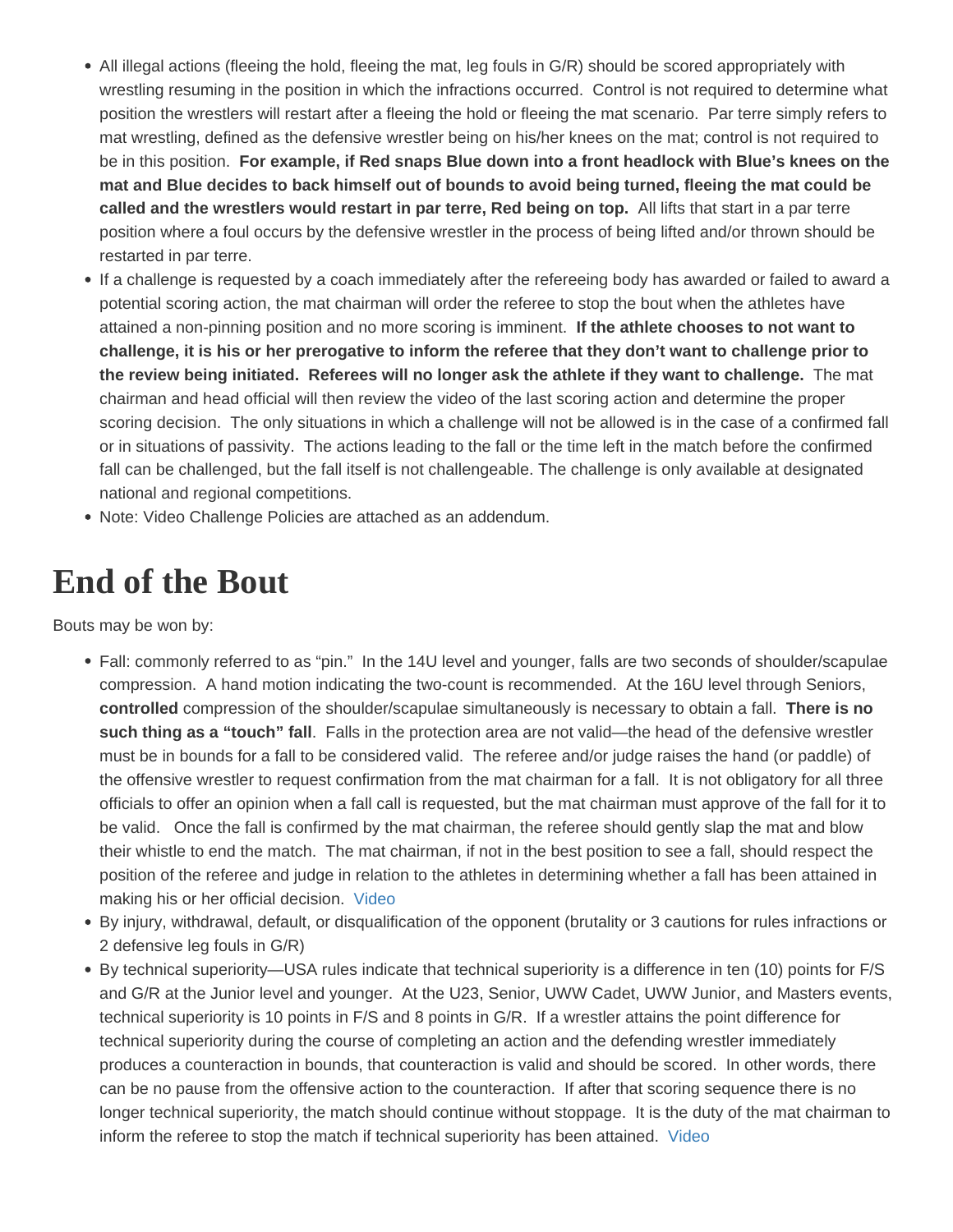<span id="page-10-0"></span>By decision—one opponent has scored more points or has won based on criteria.

If the point total is equal at the end of a match, the following criteria will determine the winner, in this order:

- 1. Highest value scoring actions (most 5 point actions, most 4 point actions, most 2 point actions)
- 2. Least number of accrued cautions
- 3. Last point scored

Once the bout has concluded, the mat chairman should confirm the winner by holding his or her hand or paddle in the air corresponding to the color of the winning wrestler. The referee shall raise the hand of the winner in the direction of the chairman, and while holding the wrists of both wrestlers, rotate them towards the judge as they raise the hand of the winner. At this point, the referee will have the athletes shake each other's hand and of the opposing coach. It is not obligatory for the athletes to shake the hands of the refereeing crew. The ear protectors, if worn, can be removed and held by the athlete but must not be thrown towards the coach or any spectator. The singlet straps of either athlete must stay up until the athlete has left the wrestling area. If an athlete refuses to shake his or her competitor's hand or the hand of the opposing coach, they could be disqualified from the match (no classification points) or if egregious, be disqualified from the competition. [Video](https://drive.google.com/file/d/0BwikwLofPZTIMTVuTVN3UGdGNEk/view?usp=sharing)

# Value Assigned to Actions and Holds

In order to fully understand values assigned to certain holds, certain terms must be clarified:

- PAR TERRE: refers to mat wrestling where the wrestlers are in no advantage position and the defensive wrestler is on his or her knees (think of a front headlock) or where one wrestler is in the dominant position on top.
- INITIAL/DEFENDABLE POSITION: where the defensive wrestler has his or her chest facing the mat in a par terre position. The defensive wrestler must attain his or her initial position in order for the offensive wrestler to score multiple times off the same maneuver.
- CORRECT HOLD/ACTION/THROW: an action by the offensive wrestler that causes his or her opponent to change direction or move through the air and temporarily lose control, but does not cause the defensive wrestler to expose his or her back towards the mat. This situation can occur either in a standing or par terre position. It is the job of the officiating team to reward risk and good technique, hence the rewarding for "correct holds/throws." [Video](https://drive.google.com/file/d/0BwikwLofPZTIaTd6QkdQU2NyeEk/view?usp=sharing)
- DANGER: refers to the position of the defensive wrestler when their back is exposed less than 90 degrees to the mat, while simultaneously contacting his or her head, shoulder, or elbow with the mat. When a defensive wrestler has his or her back exposed towards the mat, his or her head, shoulder or elbow must be in contact with the mat to be considered to be in a "danger" position. [Video](https://drive.google.com/file/d/0BwikwLofPZTIRTNuQnlOUGdueTA/view?usp=sharing)
- TURN: where the offensive wrestler causes the defensive wrestler to rotate his or her torso but does not hit any points of danger while being rotated. This position often occurs during an ankle lace where the defensive wrestler is in a "sitting" position as they are being turned. [Video](https://drive.google.com/file/d/0BwikwLofPZTINjI2YnFpZmZWbk0/view?usp=sharing) [Video](https://drive.google.com/file/d/0BwikwLofPZTITVh2ZE1lSUd3a0k/view?usp=sharing)
- SLIP or RISK: where an offensive wrestler makes a solid attempt at a throw or other scoring action but is unsuccessful through no effort by the defensive wrestler, i.e. "risk." The offensive wrestler must not land directly on his or her back during the action for it to be considered a "slip." The referee must get confirmation from either the judge or mat chairman prior to stopping the match if they believe a slip occurred. Restarts will occur in the standing position. Slips can occur from either a standing or par terre position. [Video](https://drive.google.com/file/d/0BwikwLofPZTIaTd6QkdQU2NyeEk/view?usp=sharing)
- TAKEDOWN: awarded to the wrestler who takes his opponent to the mat with control and the defensive wrestler hit 3 points of contact (head, hands, elbows, and knees). All takedowns are worth two points. To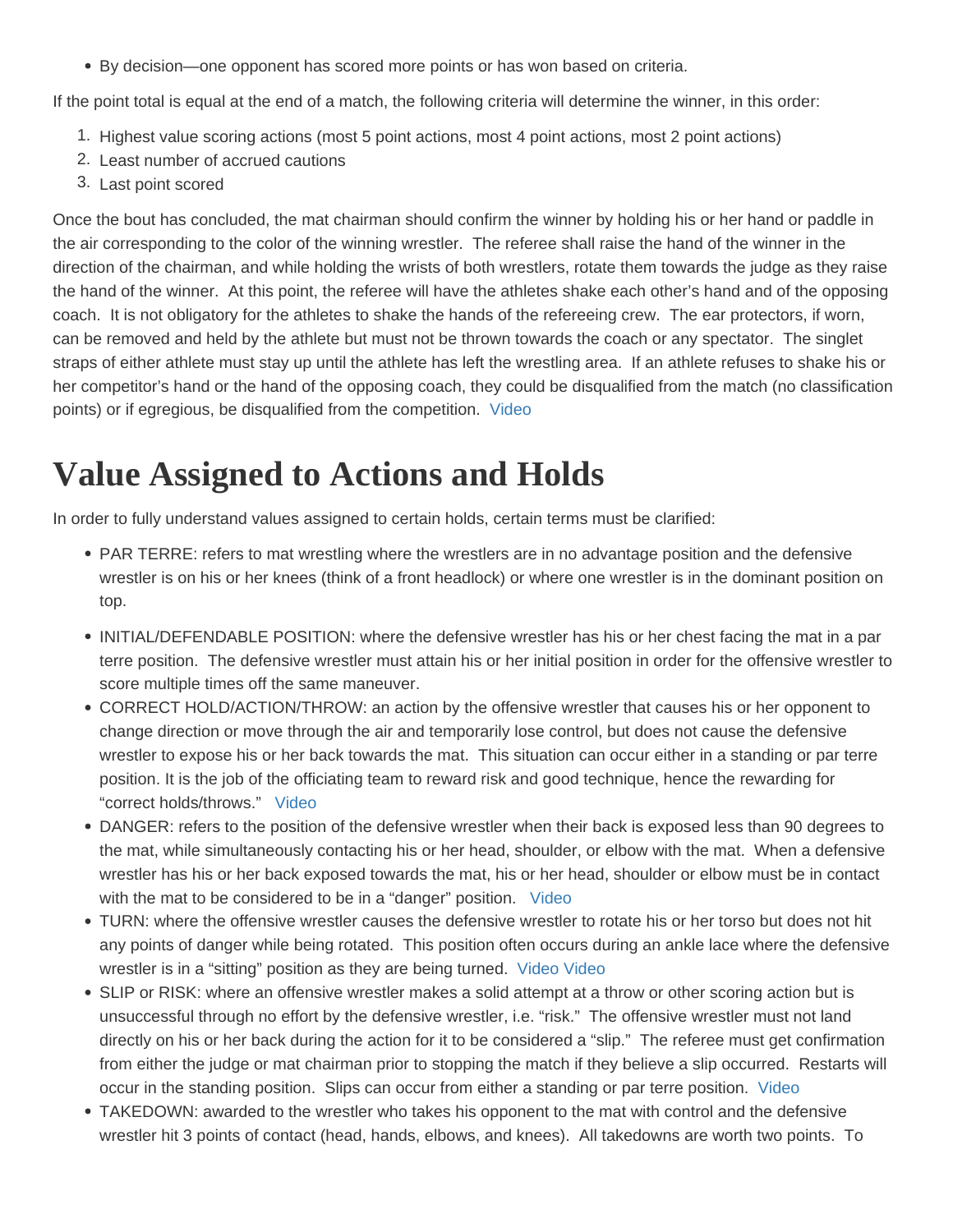achieve a takedown the offensive wrestler must:

- $\circ$  Pass behind their opponent from a par terre position.
- $\circ$  Take their opponent down to the mat from a standing position and pass behind their opponent's hips.
- $\circ$  Gain control of one or both legs of his or her opponent while that wrestler is on his or her hip or in a sitting position on his or her backside while the plane of the defensive wrestler's back is less than 90 degrees towards the mat all while the defensive wrestler plants their hand or elbow on the mat.
- $\circ$  Lock up a cradle position while the defensive wrestler does not actively hold the leg of the offensive wrestler. In this case, it is not necessary to pass behind the hips of the defensive wrestler.
- $\circ$  Examples that are not takedowns if the offensive wrestler spins behind his or her opponent and the defensive wrestler attains a quadpod position, it is not considered a takedown until the defensive wrestler's head, elbow or knee contact the mat. The "Merkle" position, where one wrestler has his/her leg encircled inside the leg of his or her opponent while in par terre and have the head and arm of their opponent locked at the same time is not considered a takedown in international wrestling because the offensive wrestler has not passed behind the defensive wrestler. The hips of the defensive athlete must be covered for the offensive wrestler to achieve a takedown.
- REVERSAL: awarded to the defensive wrestler who is able to overcome the dominant offensive wrestler from a par terre position and gain control. All reversals are worth one point. [Video](https://drive.google.com/file/d/0BwikwLofPZTIejd4OEdkZUxPTEU/view?usp=sharing)
- FEET TO DANGER: where the offensive wrestler causes his or her opponent, from a standing position, to go into an immediate danger position on the mat. The offensive wrestler may be on his or her knees for this to occur. These actions must be continuous—any pause by the wrestlers on the mat prior to the defensive wrestler going to danger will only result in two points. All feet to danger actions are scored four points. If a "feet to danger" situation is considered to be "grand amplitude," that action should be scored five points (see below). [Video](https://drive.google.com/file/d/0BwikwLofPZTISmRITkRxdXRrbGM/view?usp=sharing)
- FLEEING THE MAT: where either wrestler goes out-of-bounds voluntarily and makes no effort to stay in the center wrestling area. This can occur in either standing or par terre wrestling. This is penalized by a caution to the wrestler at fault and one point (F/S) or two points (G/R) to the opponent, assuming the defensive wrestler in not in danger. Restarts following a fleeing the mat call shall start in the position in which the infraction occurred. [Video](https://drive.google.com/file/d/0BwikwLofPZTINTQtOHBXaHhZbkE/view?usp=sharing)
	- $\circ$  SPECIAL SITUATION: IF THE DEFENSIVE WRESTLER FLEES THE MAT WHILE IN THE DANGER POSITION, THE WRESTLER AT FAULT SHALL RECEIVE A CAUTION AND THE OPPONENT SHALL RECEIVE TWO POINTS IN BOTH F/S AND G/R. WRESTLERS SHOULD RESTART IN THE PAR TERRE POSITION.
- FLEEING THE HOLD: where either wrestler is avoiding contact with their opponent to prevent being scored upon. This can occur in either standing or par terre wrestling at any point in a match, but most often occurs when time is running out. Restarts following a fleeing the hold call shall start in the position in which the infraction occurred. [Video](https://drive.google.com/file/d/0BwikwLofPZTIQUpJM3hEaEVJV00/view?usp=sharing) Recommended Procedure: If the officiating team recognizes fleeing the hold while the athletes are in a standing position, they should stop and give an "attention" to the wrestler at fault assuming there is adequate time left in the period. If the same wrestler continues to flee the hold, then the referee should stop and ask for a caution and 1 point (F/S) or two points (G/R). Agreement from the mat chairman is necessary for this call to be valid. By blowing the whistle, this will stop the clock so that there is time left in the bout if the call is confirmed. It is permissible to make this call with less than 15 seconds remaining in the match without a formal stoppage to give a verbal warning. In this situation, the referee shall loudly and clearly warn the defensive wrestler to "contact" or "take hold." If the defensive wrestler continues to not take hold, the referee must stop the match prior to time running out and ask for a caution and one point (F/S) or two points (G/R) to his or her opponent.
	- $\circ$  SPECIAL SITUATION: If the athletes are in a par terre position and the defensive wrestler is fleeing the hold, the referee should seek confirmation from the mat chairman prior to blowing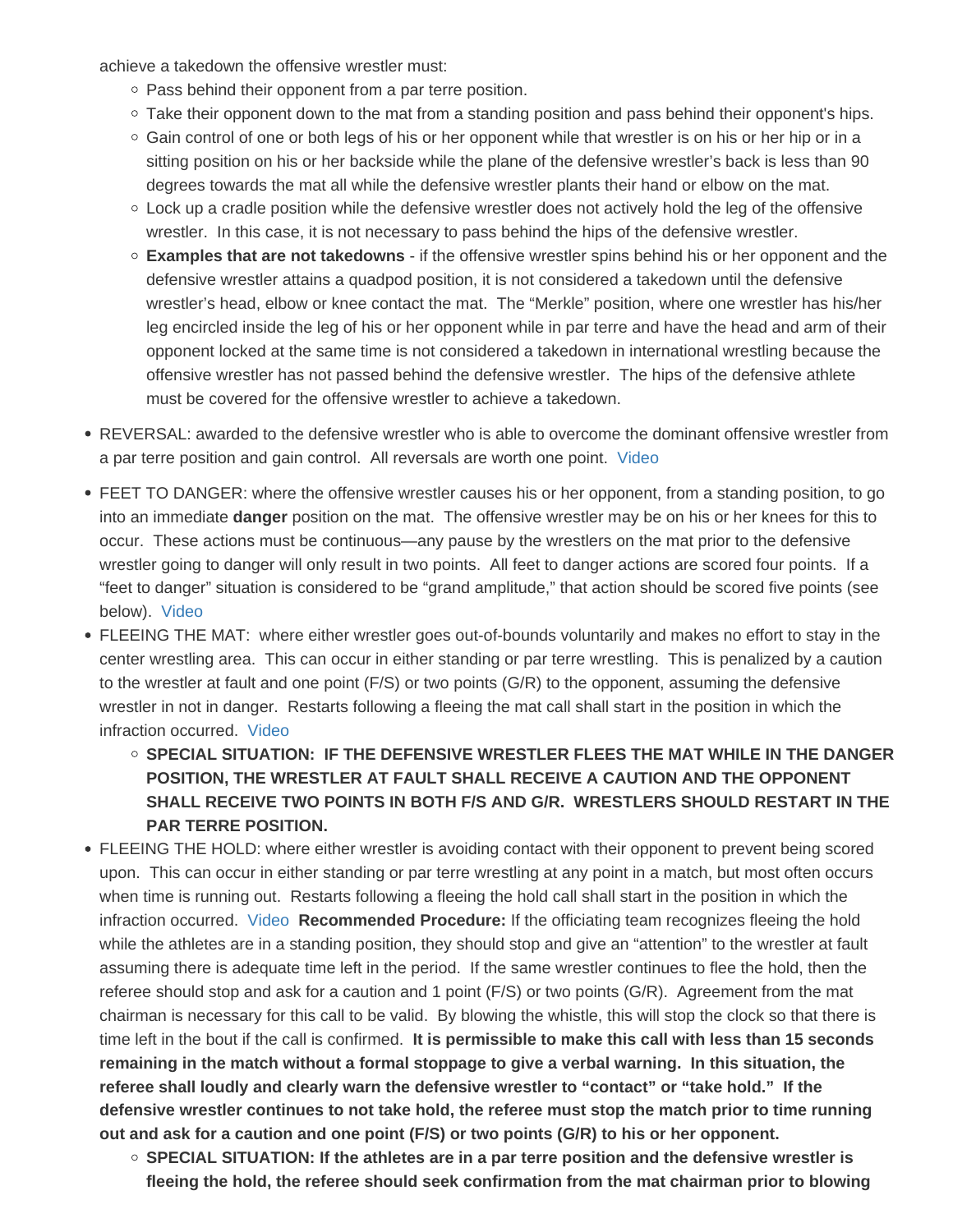his or her whistle. If fleeing the hold is confirmed by the mat chairman, the referee shall blow their whistle, score the caution and appropriate points, and restart the athletes in the par terre position.

- LEG FOULS: actively using the legs to score upon or prevent being scored on in G/R wrestling. The defensive wrestler in G/R can not bend or raise either or both of his legs to prevent a hold from being executed. The defensive wrestler is also prohibited from creating a figure 4 with his own leg in order to prevent the top wrestler from stepping in between their legs during par terre wrestling. Brushing of the legs or any other inadvertent contact with the legs during G/R wrestling should be ignored. Referees should point to a leg foul when they observe it. If the foul is being committed by the defensive wrestler and there is no imminent threat of harm to either wrestler, the action should be allowed to be continued and scored properly. Once the offensive scoring action has been completed or stopped and confirmation of the foul has been given by the mat chairman, the referee should stop the bout, signal a caution for the wrestler at fault, and score two points for the offensive wrestler. Restarts should happen in the position in which the foul occurred. If the offensive wrestler commits a leg foul, he or she is given a strict "attention" and the wrestling restarts in a standing position. If the offensive wrestler commits another leg foul after the warning, that wrestler is then given a caution and one point to his opponent for an illegal action. [Defensive Leg Foul Video](https://drive.google.com/file/d/0BwikwLofPZTIVXlyYllUc1ZORms/view?usp=sharing), [Offensive Leg](https://drive.google.com/file/d/0BwikwLofPZTINGpHY0lkR0w2eVU/view?usp=sharing)  [Foul Video](https://drive.google.com/file/d/0BwikwLofPZTINGpHY0lkR0w2eVU/view?usp=sharing)
	- IF A WRESTLER COMMITS TWO DEFENSIVE LEG FOULS, THEY ARE DISQUALIFIED FROM THE MATCH. THEY ARE ALLOWED TO CONTINUE WRESTLING IN THE TOURNAMENT IF THIS LOSS DOES NOT CAUSE THEM TO BE ELIMINATED FROM THE COMPETITION. THE JUDGE AND MAT CHAIRMAN SHOULD INDICATE DEFENSIVE LEG FOULS ON THE MATCH PAPERWORK BY NOTING AN "L" WITH A CIRCLE AROUND IT.
- GRAND AMPLITUDE: any action or hold by the offensive wrestler from a standing position that causes his or her opponent to lose contact with the mat, makes him or her describe a broadly sweeping curve (vertical line) in the air and brings them to the mat. In G/R, it is essential that the offensive wrestler accompany their opponent to the mat. If a grand amplitude throw lands directly in danger, five points shall be awarded. If a grand amplitude throw is executed but the defensive wrestler does not land in danger, four points will be awarded. [Video](https://drive.google.com/file/d/0BwikwLofPZTIMGlzQkQyZzdlaGs/view?usp=sharing)
- STARTING POSITION: in the standing position, athletes shall start the match in the one-meter starting area while facing each other. It is not essential for the athletes to be in contact with any start line if using a folkstyle type mat. In the ordered par terre position, the bottom wrestler shall lie flat on their stomach with their arms stretched out in front and their legs stretched out to the back (neither the arms nor legs can be touching or crossed). The bottom wrestler may have their head on or raised above the mat. The top wrestler places BOTH their knees behind the arms of the bottom wrestler. The top wrestler must be positioned to either side of the bottom wrestler and is not allowed to straddle the opponent in any fashion. When ordered, the top wrestler places their hands between the scapulae of the top wrestler without hesitation at which point the referee will blow the whistle. The bottom wrestler is allowed to work themselves to a standing position, if they choose. See the image below.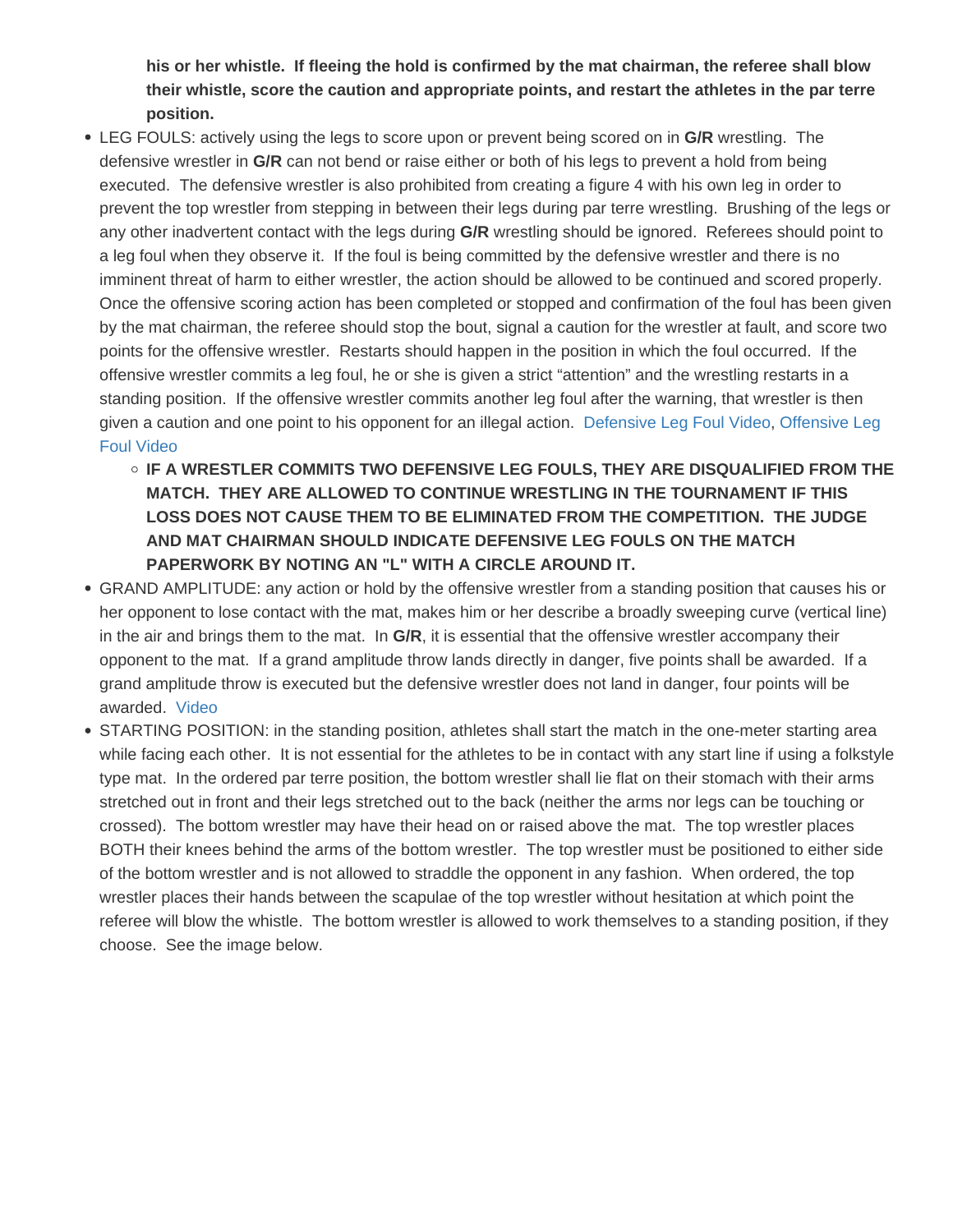<span id="page-13-0"></span>Further, in G/R, it is illegal for the bottom wrestler to jump or lunge forward at the start. An attention is offered as the initial warning, followed by caution to the bottom wrestler and two points to the top wrestler for any incorrect starts or subsequent "jumps." In this case, wrestling shall restart in par terre. When setting up for ordered par terre, the top wrestler must immediately move to the proper position and place their hands on the back of their opponent without hesitation. They are not allowed to "dance" around the mat or delay the start in any manner.

- STEP-OUT: if the attacking wrestler steps out first while in the process of an action, the following situations may occur:
	- $\circ$  If the action is completed, the points will be scored as appropriate
	- $\circ$  If the action is not completed, the opponent will score one point because the offensive wrestler stepped out-of-bounds first
	- o If the offensive wrestler has lifted the defensive wrestler and steps out with both feet, the bout shall be stopped and no points will be awarded. If the offensive wrestler has the defensive wrestler lifted off the mat and only steps out with one foot but is in the process of completing the throw, the action should be allowed to continue and scored appropriately. All in all, if the offensive wrestler has the defensive wrestler lifted off the mat and either steps out with both feet or steps out with one foot and is not able to complete their throw or is not doing anything to try to score, the bout shall be stopped, no points shall be awarded and wrestling will restart in the standing position.

Visible pushouts in either style will not be scored. If a wrestler visibly pushes out their opponent (for e.g.-straight arm push-out), they will be given an "attention". Any subsequent pushouts will not be scored for either athlete. The "pushing" wrestler will NOT be penalized with a caution and points for his or her opponent. [Video - pushing out no](https://drive.google.com/file/d/0BwikwLofPZTIazFSLWJjNWhaVUk/view?usp=sharing) points

## 1 Point Actions

• Step-outs—in F/S and G/R, if the offensive wrestler steps out-of-bounds first while completing an action, allow the action to continue and score. If the action results in no points, the opponent of the wrestler who stepped out-of-bounds first will be given one point (see exception immediately above). [FS Video](https://drive.google.com/file/d/0BwikwLofPZTIOTdIVTZlSm95QmM/view?usp=sharing) [GR Video](https://drive.google.com/file/d/0BwikwLofPZTINUxtcUJONkphcWc/view?usp=sharing) If there is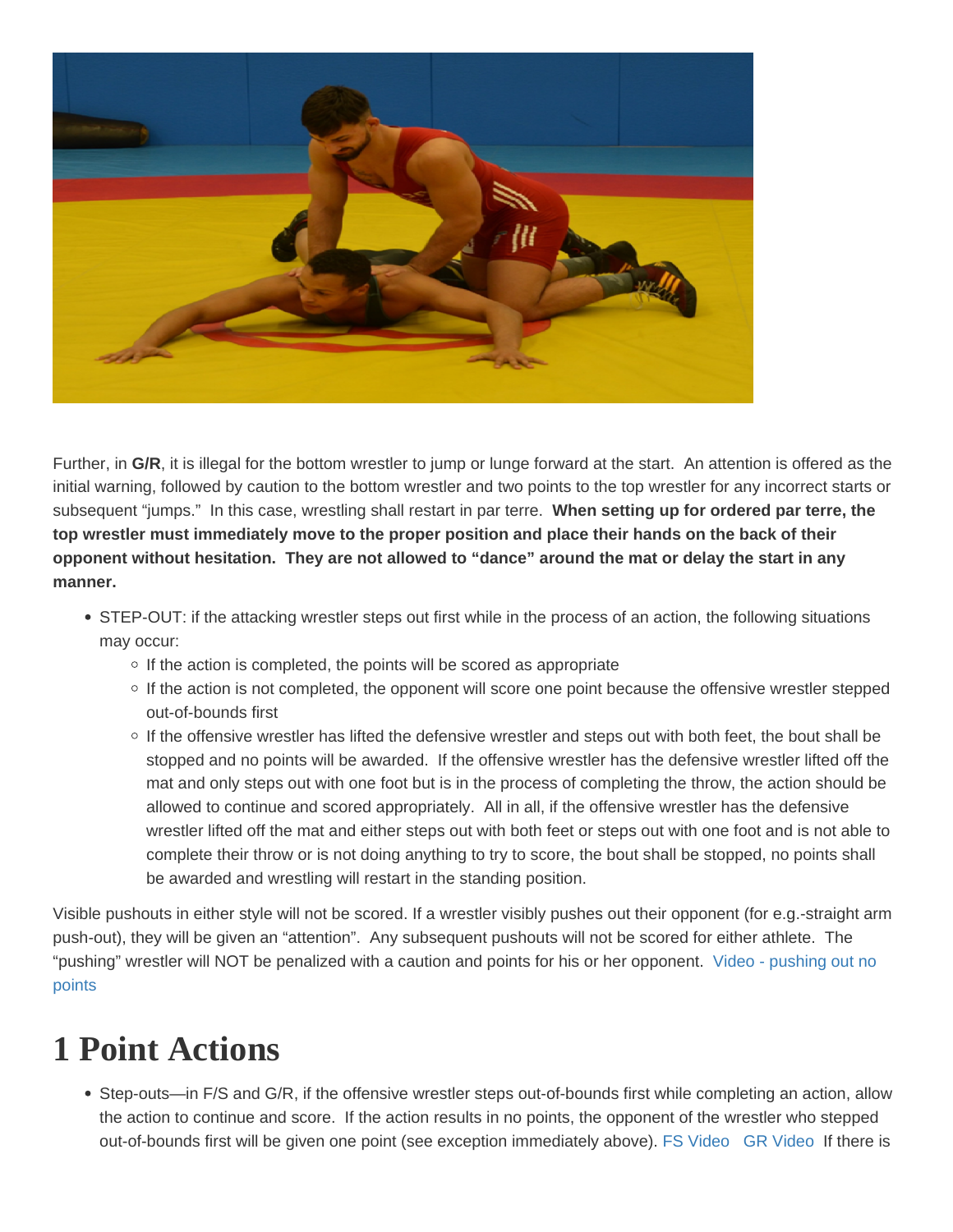<span id="page-14-0"></span>no clear action that leads to the athletes going out-of-bounds, the opponent of the wrestler who goes out-ofbounds first will get one point. [Video - par terre no points,](https://drive.google.com/file/d/0BwikwLofPZTIcDJ6a2RtVkZMUm8/view?usp=sharing)

- In F/S, to the opponent of a wrestler designated as passive who fails to score during a 30-second activity period (see "passivity" section for further clarification). [Video](https://drive.google.com/file/d/0BwikwLofPZTIZ0dPbTExWG90THM/view?usp=sharing)
- In G/R, to the opponent of a wrestler deemed to be passive (see "passivity" section for further clarification).
- Reversals [Video](https://drive.google.com/file/d/0BwikwLofPZTIdGdCTlozc2ZCRjA/view?usp=sharing)
- In F/S, all cautions, with the exception of fouls in the danger positiion and fleeing the mat in the danger position, will result in one point to the opponent of the wrestler at fault. [Video - Fleeing the Hold](https://drive.google.com/file/d/0BwikwLofPZTIN19DRjRma05IZVE/view?usp=sharing),
- In G/R, all offensive leg fouls after a wrestler is given a friendly attention will result in the offensive wrestler receiving a caution and his opponent receiving one point.
- In F/S, to the attacking wrestler whose opponent flees the mat in a standing or par terre position. Wrestling shall restart in the position in which the fleeing action occurred.
- In F/S, to the attacking wrestler whose opponent commits an illegal hold that prevents the execution of that hold.
- In F/S, to the top wrestler whose opponent refuses correct par terre position after a friendly "attention." If the bottom wrestler commits the infraction he or she will receive a caution and one point is awarded to the top wrestler; wrestling will restart in par terre. If the top wrestler refuses to start correctly after a friendly "attention," no cautions or points are awarded--wrestling will resume in the standing position. [Video - incorrect](https://drive.google.com/file/d/0BwikwLofPZTIWHJERHk2UFdJcUk/view?usp=sharing)  [start by the top wrestler](https://drive.google.com/file/d/0BwikwLofPZTIWHJERHk2UFdJcUk/view?usp=sharing), [Video - incorrect start by the bottom wrestler](https://drive.google.com/file/d/0BwikwLofPZTIT2VWMDZOTW5tMnM/view?usp=sharing)
- To the opponent of the wrestler whose coach requested a challenge and the call that is made after video review does not benefit the challenging wrestler.

# 2 Point Actions

- All takedowns [Video.](https://drive.google.com/file/d/0BwikwLofPZTIWi1qVzM3dU9nY0k/view?usp=sharing)
- In G/R and F/S, all correct holds/actions from a standing or lifting position. [Video from Standing,](https://drive.google.com/file/d/0BwikwLofPZTIYW52cjJkZC1HTzg/view?usp=sharing) Video from [Par Terre](https://drive.google.com/file/d/0BwikwLofPZTIYkUzdTRCbExqZ28/view?usp=sharing)
- In G/R and F/S, any turn that begins in par terre. Danger does not need to occur. [Video](https://drive.google.com/file/d/0BwikwLofPZTITVh2ZE1lSUd3a0k/view?usp=sharing) Video
- To the defensive wrestler who is able to effectively counter an offensive action and hold the offensive wrestler in a position of danger. [Video](https://drive.google.com/file/d/0BwikwLofPZTIWDhEYjZFaGN3NEk/view?usp=sharing)
- In F/S and G/R, to the offensive wrestler whose opponent flees the mat or commits a foul while in a position of danger. Wrestling shall restart in par terre. [Video](https://drive.google.com/file/d/0BwikwLofPZTIaFFQX0xBZDRYazg/view?usp=sharing)
- In G/R, all cautions with the exception of offensive leg fouls will result in two points to the opponent of the wrestler at fault. [Video - Fleeing the Mat,](https://drive.google.com/file/d/0BwikwLofPZTIbmxPVV9xV2xBSlU/view?usp=sharing) [Video - GR Leg Foul that scored points,](https://drive.google.com/file/d/0BwikwLofPZTIVXlyYllUc1ZORms/view?usp=sharing) [Video - Leg Foul in Danger](https://drive.google.com/file/d/0BwikwLofPZTIRTNuQnlOUGdueTA/view?usp=sharing)  **[Position](https://drive.google.com/file/d/0BwikwLofPZTIRTNuQnlOUGdueTA/view?usp=sharing)**
- In G/R, to the attacking wrestler whose opponent commits an illegal hold or leg foul that prevents the execution of that hold.
- In G/R, to the attacking wrestler whose opponent flees the mat in a standing or par terre position. Wrestling shall restart in the position in which the fleeing action occurred.
- In G/R, to the top wrestler whose opponent refuses correct par terre position after a friendly "attention." If the bottom wrestler commits the infraction he or she will receive a caution and two points are awarded to the top wrestler; wrestling will restart in par terre. If the top wrestler refuses to start correctly after a friendly "attention," no cautions or points are awarded--wrestling will resume in the standing position.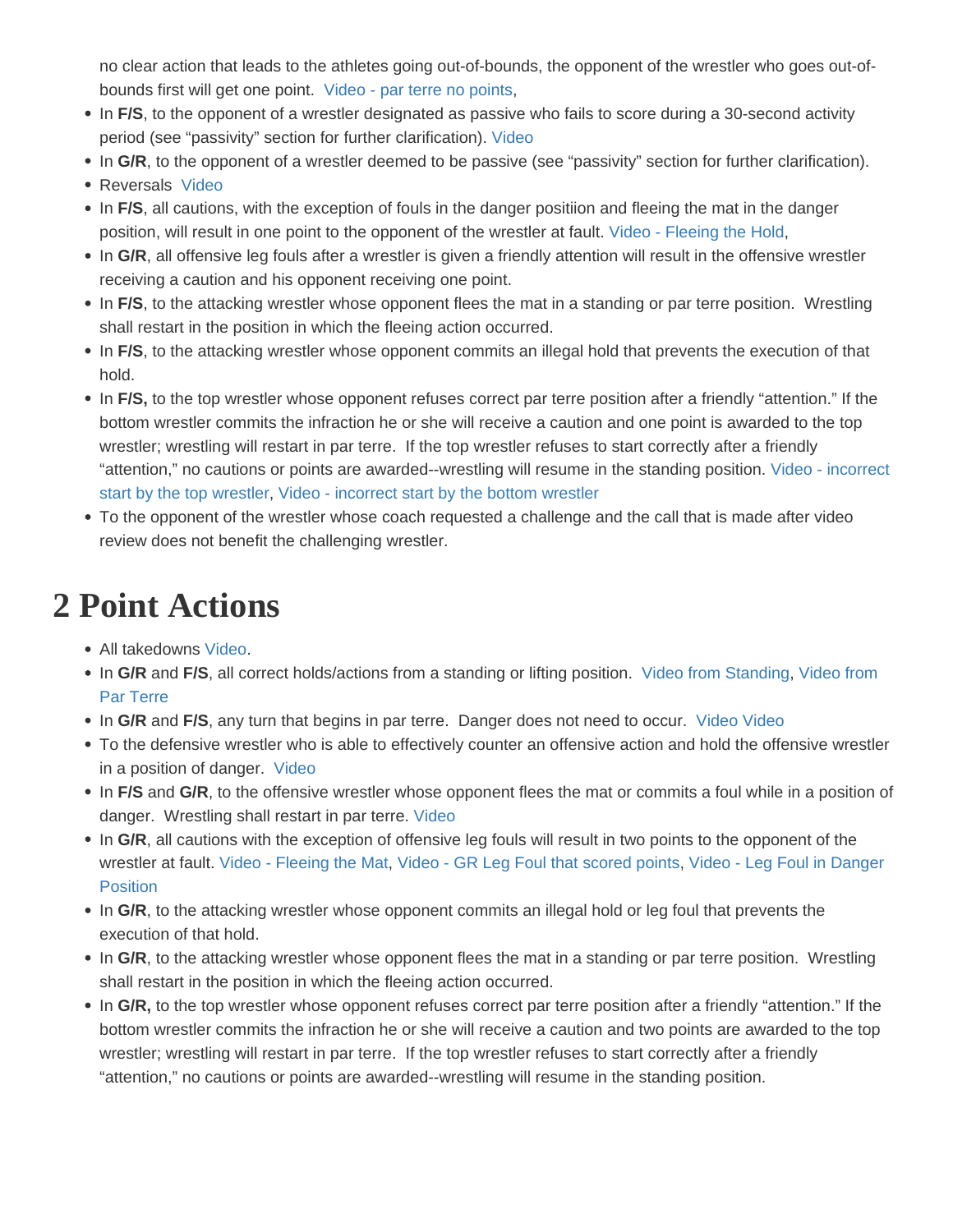# <span id="page-15-0"></span>4 Point Actions

- All feet to danger situations (the defensive wrestler must contact his or her head, shoulder, or elbow to the mat all while the back is facing the mat), with the exception of grand amplitude actions that land in danger. Video - FS, [Video - GR](https://drive.google.com/file/d/0BwikwLofPZTIallSNHR6QkxXTWc/view?usp=sharing)
- In G/R and F/S, all grand amplitude throws where the defensive wrestler does not land in danger. [Video](https://drive.google.com/file/d/0BwikwLofPZTIaFFUeWhZYlpQdU0/view?usp=sharing)
- All lifts from par terre or standing that cause the defensive wrestler to rotate in the air over a short amplitude and the defensive wrestler lands on one or two outstretched arms (not in danger). If the defensive wrestler maintains contact with the mat with one of his or her hands, but is immediately placed in a danger position, the offensive wrestler will receive 4 points.

# 5 Point Actions

• In G/R and F/S, any grand amplitude throw where the opponent lands directly in a danger position. [GR - Video](https://drive.google.com/file/d/0BwikwLofPZTIMGlzQkQyZzdlaGs/view?usp=sharing) [FS - Video](https://drive.google.com/file/d/0BwikwLofPZTIVENqM0xXMVNhbzA/view?usp=sharing)

# **Passivity**

Passivity is a tool that the officiating crew can use to stimulate action from a wrestler who is not actively attempting to score. Passivity can be observed as:

- Evading attacks without counterattacks
- Attacking without direct contact with the opponent
- Faked attacks
- Not able to control center
- Grabbing wrists without starting an attack
- Regaining initial position after beginning an attack
- Evading into and maintaining position within the passivity zone
- Fixing one's opponent within the passivity zone
- Defensive wrestling
- Wrestling on one's knees while not in contact with the opponent
- In G/R wrestling, not attempting to "hook" his opponent despite good position

The referee should attempt to stimulate action using proper UWW vocabulary—"open," "action," "contact", "head up," prior to officially asking for passivity confirmation. See below for style specific passivity guidelines: [Video - FS,](https://drive.google.com/file/d/0BwikwLofPZTIZTFVa1JpelVTclk/view?usp=sharing) Video - GR

Freestyle Passivity Procedure-FOR ALL AGE GROUPS

1st passivity violation

•Referee signals passivity with an open hand and an outstretched arm and gets confirmation from the mat chairman. To indicate confirmation is received, the referee raises the hand indicating the color of the passive wrestler.

•Stop the match for verbal warning: "Red or blue, attention". Using one hand in a circular motion, indicate to the passive wrestler to be more active as well as clarify why the wrestler is being passive.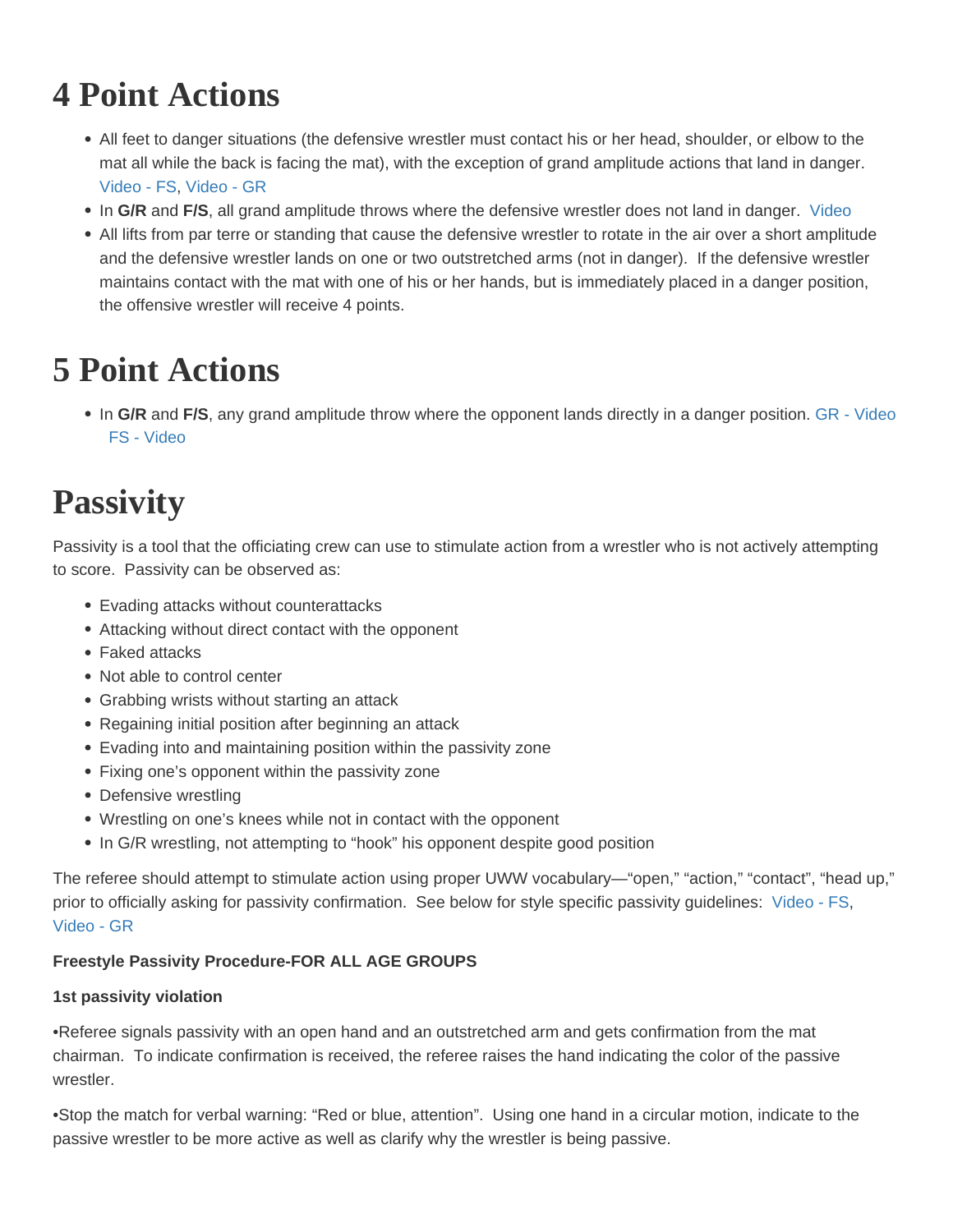#### **2nd passivity violation**

•Stop the match once confirmation from the mat chairman is given and there is no imminent scoring action in progress

•Indicate the 30-second activity period to the passive wrestler using both hands in a circular motion. It is not necessary to give any gestures or verbalize to the coaches that the activity time is started. The referee shall wait until the activity time is clearly indicated on the scoreboard prior to restarting the match.

•If neither wrestler scores at the end of the :30 activity period, one point will be awarded to the active wrestler. **The match shall not be stopped to award this point. No caution will be given for not scoring in the activity period.**

•If either wrestler scores, no cautions or additional points are rewarded. The :30 activity clock is ignored and wrestling shall continue without stoppage.

#### **Further passivity violations**

•Further activity time periods can be initiated directly—no additional warnings are given after the first verbal warning. The first verbal warning does carry over between periods.

•No activity period shall be given after 2:30 (1:30 in 14U and younger) or 5:30 (3:30 in 14U and younger)

All passivity calls must be confirmed by the mat chairman. It is obligatory that the officiating crew stop the match around 2:00 (1:00 in 14U and younger) and prior to 2:30/1:30 (if a score is in progress at 2:00/1:00) if the score is 0- 0, consult, and immediately put a wrestler into a 30-second activity period. The first period in every freestyle match must never end 0-0. The 1st passivity violation (verbal warning) should be denoted as "V" in the match paperwork; all subsequent passivity violations shall be denoted by "P."

If a wrestler is put on activity time, they must score within the :30 time frame allotted. If he or she starts an action prior to the :30 time frame being completed, he or she will be allowed to finish their action, but if that action does not score by the end of :30, the opposing wrestler will be given one point. The match will not be stopped to award this point. A caution for not scoring in the :30 activity period no longer applies.

It is possible for acts that are deemed to be passive early on in a period, could be considered fleeing the hold if done later in a period, especially with short time on the clock (less than 30 seconds). If the referee wants to warn a wrestler for fleeing the hold, they should stop the match and offer a verbal "attention" to the wrestler at fault as well as to his or her coach. This way, the athletes, coaches, and fans will be able to differentiate when a wrestler is being called for passivity versus fleeing the hold.

If after restarting the match, the actions that lead to the "attention" persist, the referee should stop the bout, signal for a caution to the less active wrestler, and score one point to the opponent.

#### **Greco Roman Passivity Procedure-FOR ALL AGE GROUPS**

There are three scenarios in which the refereeing team needs to stimulate a match with a passivity call:

- 1. **The score is 0-0 and wrestlers have had adequate time to score in the standing position**
- 2. **The score is tied and one wrestler is clearly more active.**
- 3. **One wrestler has the lead and his opponent acts too defensively.**

**1st passivity violation in a match, regardless of wrestler (given after referee uses UWW vocabulary to stimulate "passive" wrestler):**

• Referee signals passivity with an open hand and an outstretched arm and gets confirmation from the mat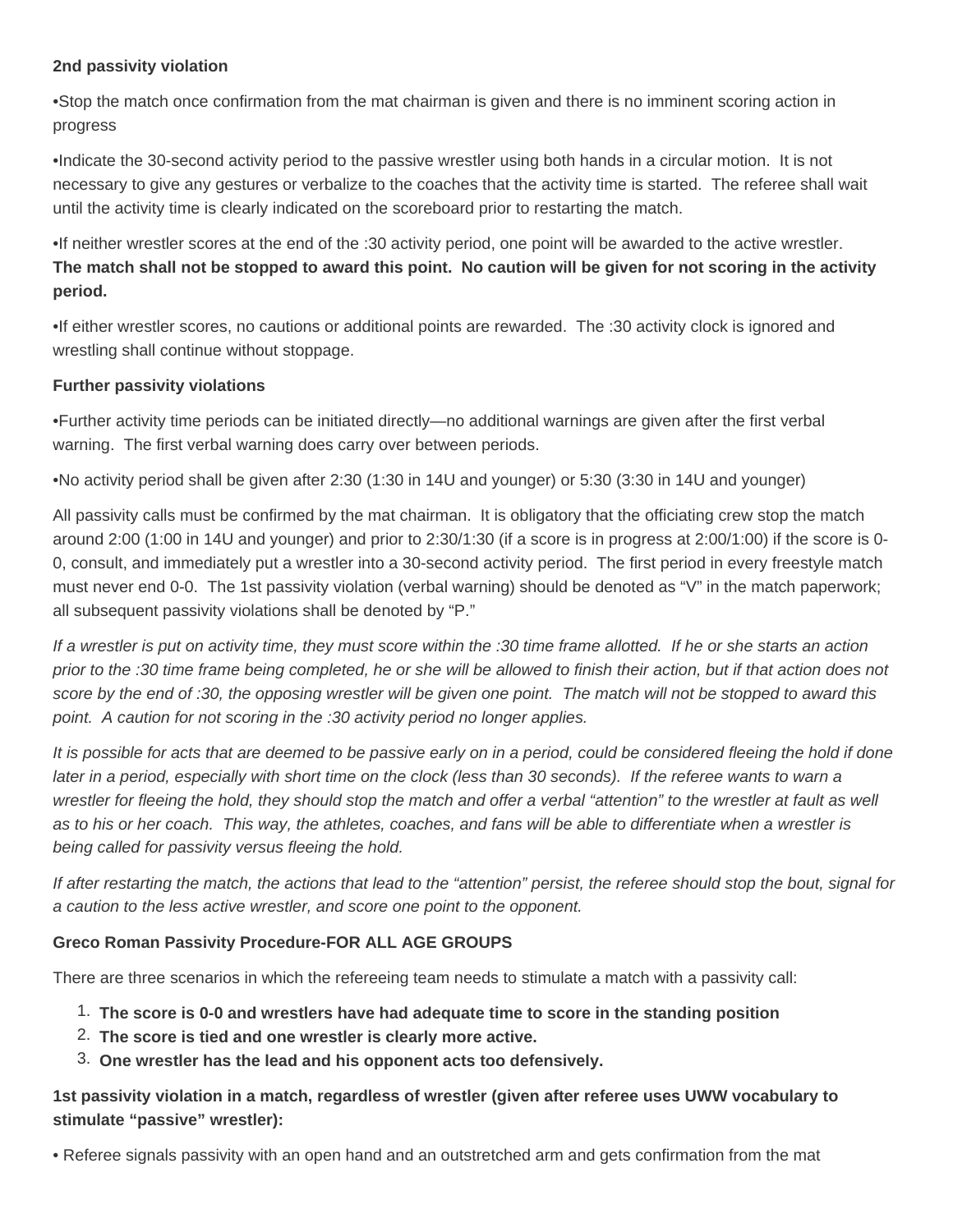<span id="page-17-0"></span>chairman. Upon confirmation, the referee stops the bout, the active wrestler is awarded one point and given the option to continue wrestling standing or on top in the par terre position.

#### **2nd passivity violation, regardless of wrestler:**

• Referee signals passivity with an open hand and an outstretched arm and gets confirmation from the mat chairman. Upon confirmation, the referee stops the bout, the active wrestler is awarded one point and given the option to continue wrestling standing or on top in the par terre position.

#### **3rd and any subsequent passivity violation**

• Referee signals passivity with an open hand and an outstretched arm and gets confirmation from the mat chairman. To indicate confirmation is received, the referee raises their hand indicating the passive wrestler and stops the match. The active wrestler is given the choice of resuming wrestling standing or on top in the par terre position. The active wrestler WILL NOT be awarded one point. If a third passivity is given, it should only be given in a lower scoring bout and sufficient time should be left in the second period to allow for enough time for a par terre sequence (approximately one minute left in six minute bout, for example).

**If an athlete chooses to restart the match in the standing position after a passivity call against his opponent, this will count as one of the two allotted ordered "par terre" positions in the bout, even though the athletes are not restarting the match in this position.** The restriction limiting to only one ordered par terre per period is no longer in effect. Time restrictions for offering passivity have been eliminated. Sufficient time should be offered to the top wrestler when in an ordered par terre position to allow for the development of scoring actions.

\*NO FORMAL "VERBAL" WARNING IS GIVEN TO INSTITUTE THE G/R PASSIVITY PROTOCOL IN ANY AGE CATEGORY OTHER THAN THE REFEREE STIMULATING THE WRESTLERS DURING THE COURSE OF THE BOUT.

All passivities shall be denoted by a "P" on the match paperwork.

It is possible for acts that are deemed to be passive early on in a period, could be considered fleeing the hold or negative wrestling (see next section) if done later in a period, especially with short time on the clock (less than 30 seconds). If the referee wants to warn a wrestler for fleeing the hold or negative wrestling, they should stop the match and offer a verbal "attention" to the wrestler at fault. This way, the athletes, coaches, and fans will be able to differentiate when a wrestler is being called for passivity versus fleeing the hold/negative wrestling.

If after restarting the match, the actions that lead to the "attention" persist, the referee should stop the match and signal for a caution for the less active wrestler. Check for confirmation. A caution should be given to the less active wrestler and two points should be awarded to his opponent.

### **Negative Wrestling**

Tactics employed by wrestlers whose only objective is to prevent scoring actions, avoid "open" wrestling or deliberately cause harm to their opponent are considered negative wrestling. This can include, but is not limited to:

- Interlocking fingers
- Blocking the opponent with one's head, one or two hands to the face, or blocking at the opponent's chest
- Fleeing the mat or fleeing the hold
- Brutality

Two approaches can be taken by the referee team to penalize a wrestler for negative wrestling: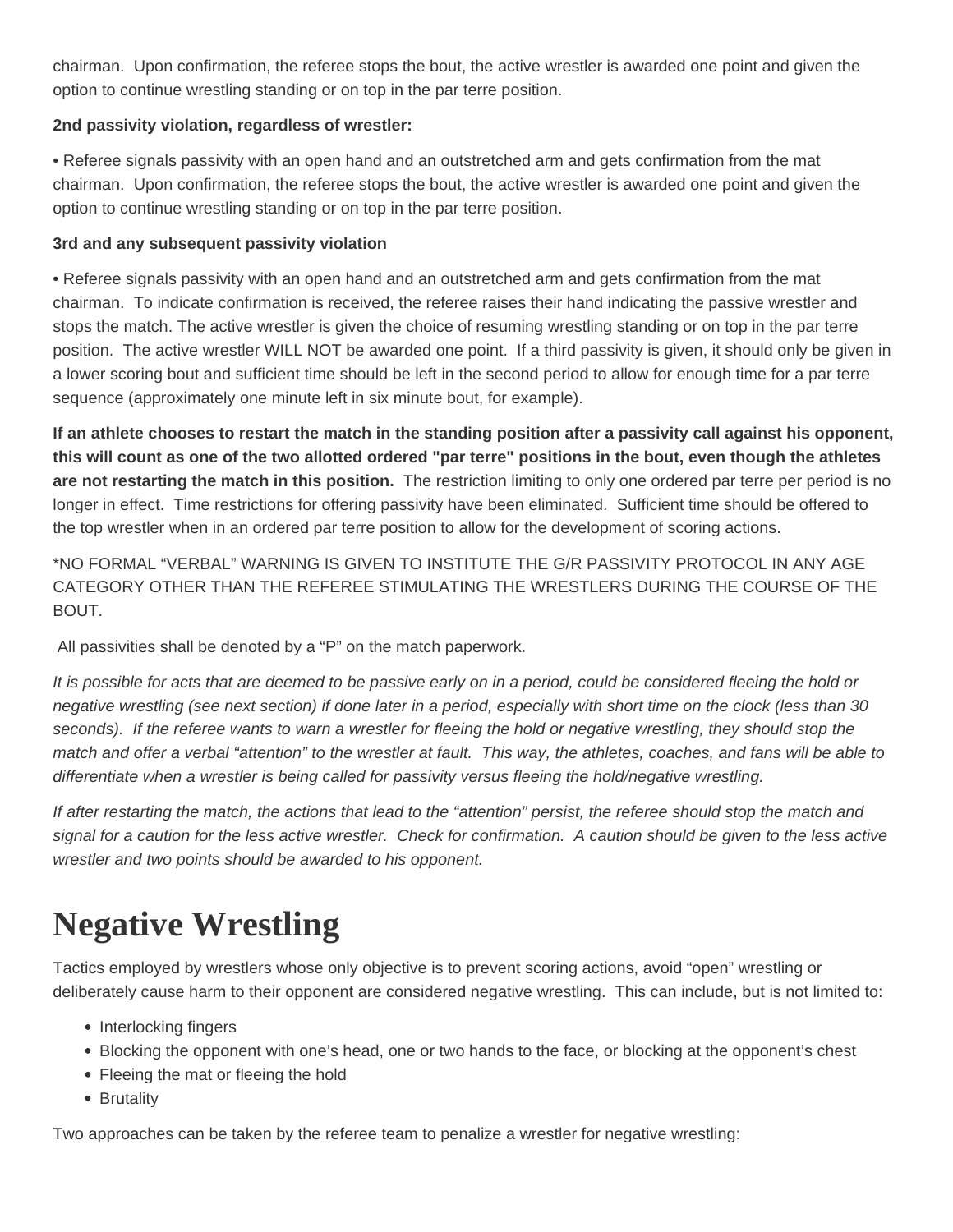- <span id="page-18-0"></span>1. The referee stops the match and gives the wrestler an "Attention," clarifying to them what they need to change. If the negative wrestling persists, the referee should stop the match, ask for a caution, and award one point (F/S) or two points (G/R) to the opponent. The mat chairman must confirm this call to be valid.
- 2. If the negative wrestling prevents an active scoring action or is considered beyond fair play (i.e. brutality), the referee can ask for a caution and one point (F/S) or two points (G/R) immediately without a formal "Attention." The mat chairman must confirm this call to be valid.

**Negative wrestling must be strictly applied in both styles.**

### **Illegal Actions and Holds**

#### **ILLEGAL ACTIONS AND HOLDS IN ALL AGE DIVISIONS**

- Pulling the hair, ears, genitals, pinch the skin, bite, twist fingers, or toes.
- Kick, head-butt, push, apply force against a joint or the spine, step on the feet of his opponent or touch the face of his or her opponent between the eyebrows and line of the mouth.
- Thrusting the elbow or knee into an opponent.
- Grabbing the singlet.
- Clinging to or grasping the mat.
- Talking during the bout.
- Seizing the sole of the opponent's foot or toes (only seizing the upper part of the foot is permitted).
- Agreeing to the match result between themselves.
- Throat holds or any other position of strangulation.
- Any hold where the defensive wrestler's head is cinched between his or her chest and the offensive wrestler's body, most commonly seen in standing front headlock maneuvers, where the pressure is not applied to the side.
- Twisting of arms more than 90° including forming an acute angle with the forearm in an armbar situation.
- Arm lock applied to the forearm.
- Holding the head or neck with two hands in any position without an arm encircled.
- Full Nelson, unless executed from the side without legs trapped**. \*NOTE: all full nelsons from the UWW Cadet Level and younger are illegal in all applications. Full nelsons are also illegal in women's wrestling at all levels.**
- In a standing position where the defensive wrestler has attained a "pike" position (head down with legs extended into the air), all actions must occur to the side. It is strongly recommended that referees bear caution with this action at the kids level.
- Lifting the opponent who is in a bridge position and throwing him or her to the mat.
- Breaking the bridge by pushing the offensive wrestler's face or head.
- Figure four or scissors of anything other than one leg or arm. This includes a "leg cradle."
- In G/R, actively using the legs from an offensive or defensive position.
- . In G/R, while in par terre, when the defensive wrestler does not keep BOTH ARMS extended and open or grabbing the hands or arms of the offensive wrestler to prevent being scored upon. The defensive wrestler is not allowed to "close" off while defending in par terre. In **G/R**, if the offensive wrestler lifts the defensive wrestler, the only tactics the defensive wrestler can use is to push off the torso of the offensive wrestler or post one arm of the offensive wrestler to prevent being scored upon. Otherwise, the defensive wrestler may not use their hands in any other ways to prevent being scored upon.
- In G/R, when the defensive wrestler raises or bends his legs in par terre to prevent being lifted and/or being scored upon. If the defensive wrestler is defending a lift and raises their leg opposite the direction in which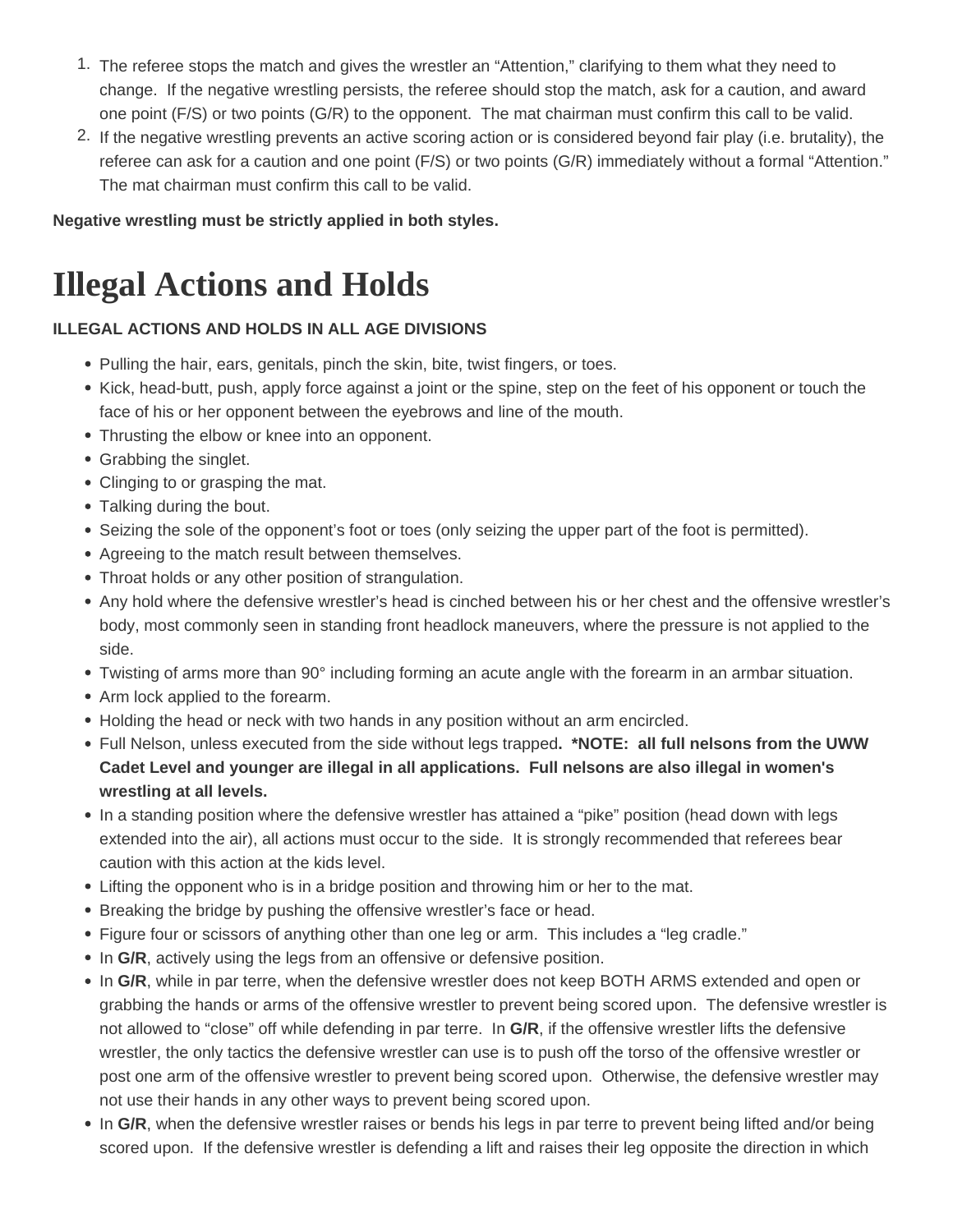<span id="page-19-0"></span>the lift is being executed, this is permissible.

• In G/R and F/S, the defensive wrestler in par terre must maintain center mat position. They are allowed to defend an action by inching forward or moving side to side to alter the position of the offensive wrestler, but they are strictly forbidden from "swimming" towards the edge of the mat. If this occurs, the referee must move in front of the defensive wrestler, yell "attention, stop" to the defensive wrestler. If the "swimming" persists, caution and one point (F/S) or two point (G/R) to the offensive wrestler shall be awarded for fleeing the hold.

#### **Illegal holds in the Kids Division (14U and younger) include:**

- Slam--lifting and returning an opponent to the mat with unnecessary force. May be committed by a contestant in either the top or bottom position, as well as during a takedown. A wrestler who lifts his/her opponent off the mat is responsible for his/her safe return. When a contestant is returned to the mat with undue force, so the upper half of his/her body contacts the mat first, it is a slam.
- Three-quarter nelson with a leg hook.
- Cross-chest cradle, West Point ride, Colorado or Iron Cross.
- Double arm bar with sit-out (double chicken wing).
- Neck wrench--grasping the opponent's chin and twisting the neck. Grasping the chin is not in itself a violation, but pulling and twisting is illegal and potentially dangerous and threatens injury to the vertebrae. This situation can develop quickly from attempting to neutralize a double-leg takedown, from countering a single-leg, reaching back from the down position, and in executing at least one form of fireman's carry. The neck must not be forced beyond normal limits.

In any case, it is the discretion of the officiating crew of what constitutes a potentially dangerous situation and whether or not the match should be stopped for the safety and overall benefit of the athletes. This is especially important with Kids level wrestlers.

In most cases, if the attacking wrestler is found to have violated the rules during the execution of a hold, the action in question shall be completely void and on the first offense, the referee shall give an "attention" to the attacking wrestler at fault. If the attacker repeats his or her violation, he or she will be punished by a caution and one point being awarded to his or her opponent. If the defending wrestler, by an illegal action, prevents his or her opponent from developing their hold, the defending wrestler will be given a strict "attention" by the referee during the course of the match (assuming there are no safety concerns with either athlete) to warn them of an infraction in the rules. If the illegal action persists, the referee will stop the match and caution the wrestler at fault. If confirmation from the mat chairman is attained, his or her opponent will receive one point (F/S) or two points (G/R). If a Kids (14U and younger) level wrestler is injured by an illegal hold and is unable to continue, the wrestler at fault is disqualified. However, if a 16U level or older wrestler is injured and the officiating crew deems it not to be considered brutality, the injured wrestler will lose by injury default.

### **Brutality**

It is against the rules to intentionally inflict pain on the opponent by using unnecessary roughness with the clear intent to injure an opponent. The wrestler who uses these types of holds and moves will be disqualified from the match they are competing in and may be disqualified from the tournament. If the officials decide to call brutality against a wrestler, it must be unanimous among all three officials. Any calls for the wrestler who committed brutality to be removed from the tournament will be reviewed by the head official.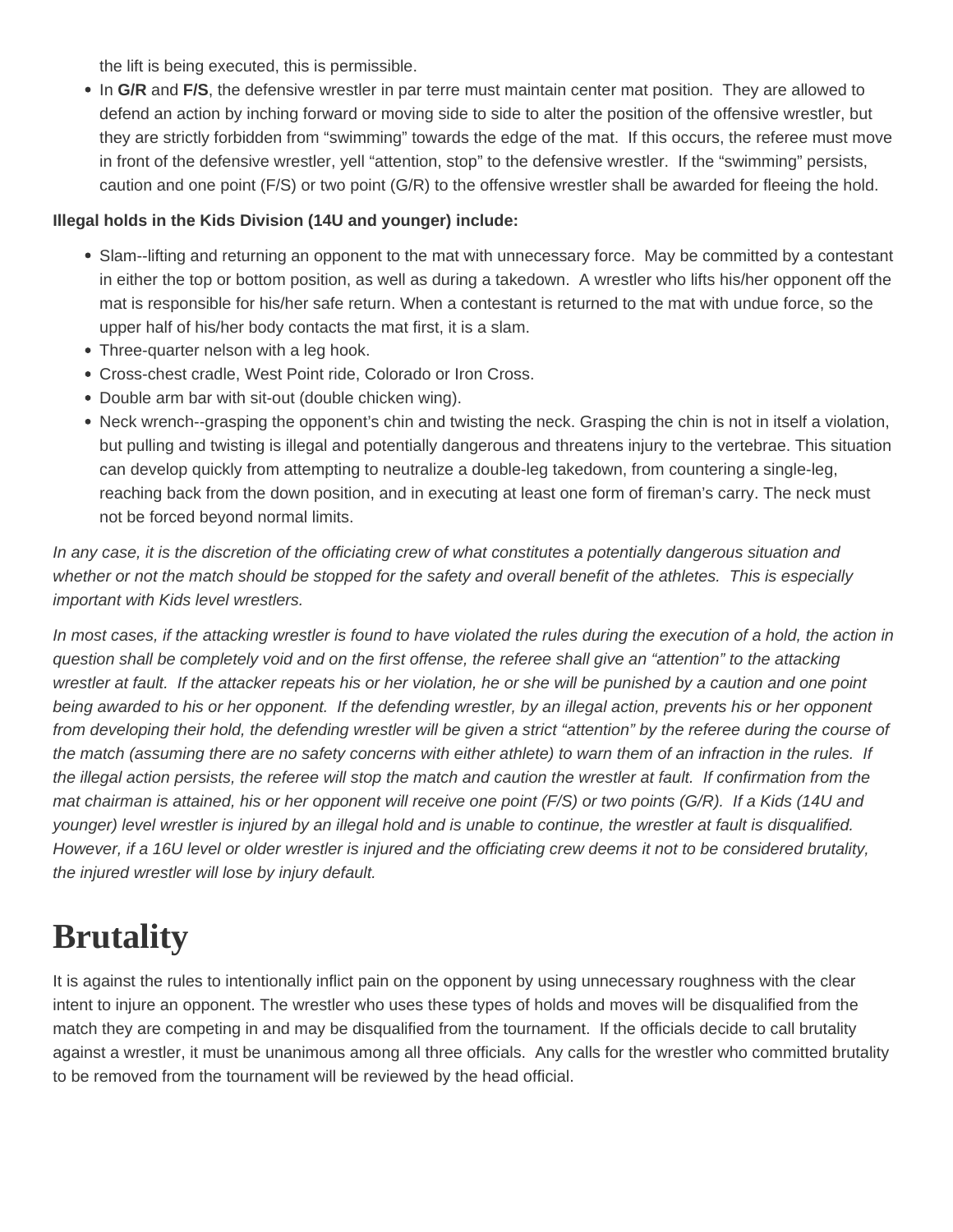# <span id="page-20-0"></span>**The Coach**

Each athlete is allowed two people in his or her corner during each bout. Coaches, doctors, trainers, photographers, etc. count against this two person limit. If the competition doctor or trainer allows, the coach can assist their athlete during injury treatment. The coach is strictly forbidden from stepping onto the wrestling surface away from their designated corner. The coach is also strictly forbidden from influencing the decisions or insulting the refereeing body. He or she may only speak to their athlete. The coach is allowed to give the athlete water or a sports drink during the break. It is the duty of the coach to wipe his or her wrestler of sweat during the break using a dry towel.

If these restrictions are not observed, the referee is obliged to ask the mat chairman to present the coach with a YELLOW card (warning); if the coach persists, the mat chairman will present him or her with a RED card (elimination). The mat chairman may also present a yellow or red card on his or her own initiative. The name of the coach given a yellow or red card shall be noted on the bout sheet.

A yellow card may be given to a coach for misconduct/unsportsmanlike behavior. A red card may be given to a coach for continued and/or repeated misconduct/unsportsmanlike behavior (second yellow card) or may be given for severe misconduct/unsportsmanlike behavior. When a yellow/red card is issued to a coach, the official shall inform the coach, team leader, and tournament director. If a red card is given, the credentials of the coach will be taken and the coach must leave the arena. The coach is not allowed to be present for the remainder of the competition.

# **Classification Points**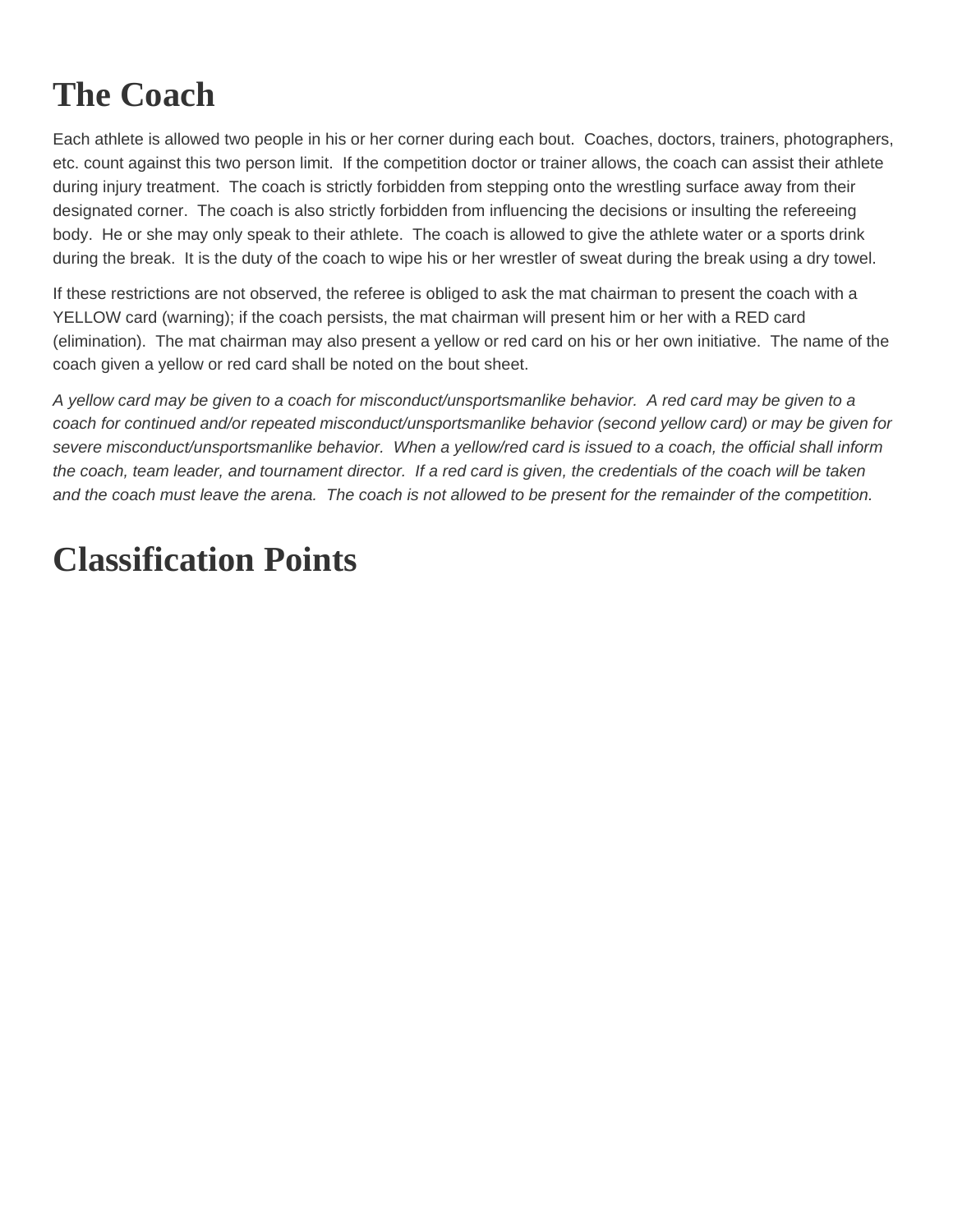<span id="page-21-0"></span>Although most regional and national tournaments have gone to a straight-line bracket format, some individual states still offer a vertical pairing format for brackets at their events. Because of that, it is important to understand the classification points given to the athletes following a bout. This system is also used to determine team points in F/S or G/R style dual events for USA Wrestling. Also, in international tournaments, classification points are used for placing purposes.

| For the winner: 5 | Fall (Pin); Injury Default, Disqualification for misconduct;          |  |  |  |
|-------------------|-----------------------------------------------------------------------|--|--|--|
|                   | Disqualification for 3 cautions; Failure to make weight at 2nd-day    |  |  |  |
| For the loser: 0  | weigh-in at 16U/Jr. Nationals                                         |  |  |  |
| For the winner: 4 | Technical superiority, loser scores no technical points.              |  |  |  |
| For the loser: 0  |                                                                       |  |  |  |
| For the winner: 4 | Technical superiority, loser scored technical points.                 |  |  |  |
| For the loser: 1  |                                                                       |  |  |  |
| For the winner: 3 | Decision, loser scores no technical points                            |  |  |  |
| For the loser: 0  |                                                                       |  |  |  |
| For the winner: 3 | Decision, loser scores technical points                               |  |  |  |
| For the loser: 1  |                                                                       |  |  |  |
| For the winner: 0 | Both wrestlers are disqualified for brutality; Both wrestlers forfeit |  |  |  |
| For the loser: 0  |                                                                       |  |  |  |
|                   |                                                                       |  |  |  |

### **2020-2021 Points of Emphasis**

- 1. **For all age divisions, 14U and younger, the straight back suplay or salto is now LEGAL.**
- 2. **Low amplitude lifts from standing or par terre that cause the defensive wrestler to rotate in the air and not land in danger will be scored 4 points.**
- 3. **The third and subsequent passivities given in G/R match will not award one point to the active wrestler. Instead, once confirmation for a third passivity is given by the mat chairman, the referee will stop the match and offer the active wrestler choice of standing or starting on top in the par terre position. This should only be considered by the referee team in a lower scoring bout with approximately one minute left in a six minute match.**
- 4. **Video challenge procedures have been updated and immediately follow this section.**
- 5. **Medical service regulations have been updated for 2021. Please see Appendix A.**
- 6. **COVID-19 protocols for the mat officials have been added. Please see Appendix B.**

## **Video Challenge Procedures**

#### **Challenge Procedure**

#### **What it is:**

The challenge is a process where the coach is allowed, on behalf of the wrestlers, to stop the match and request the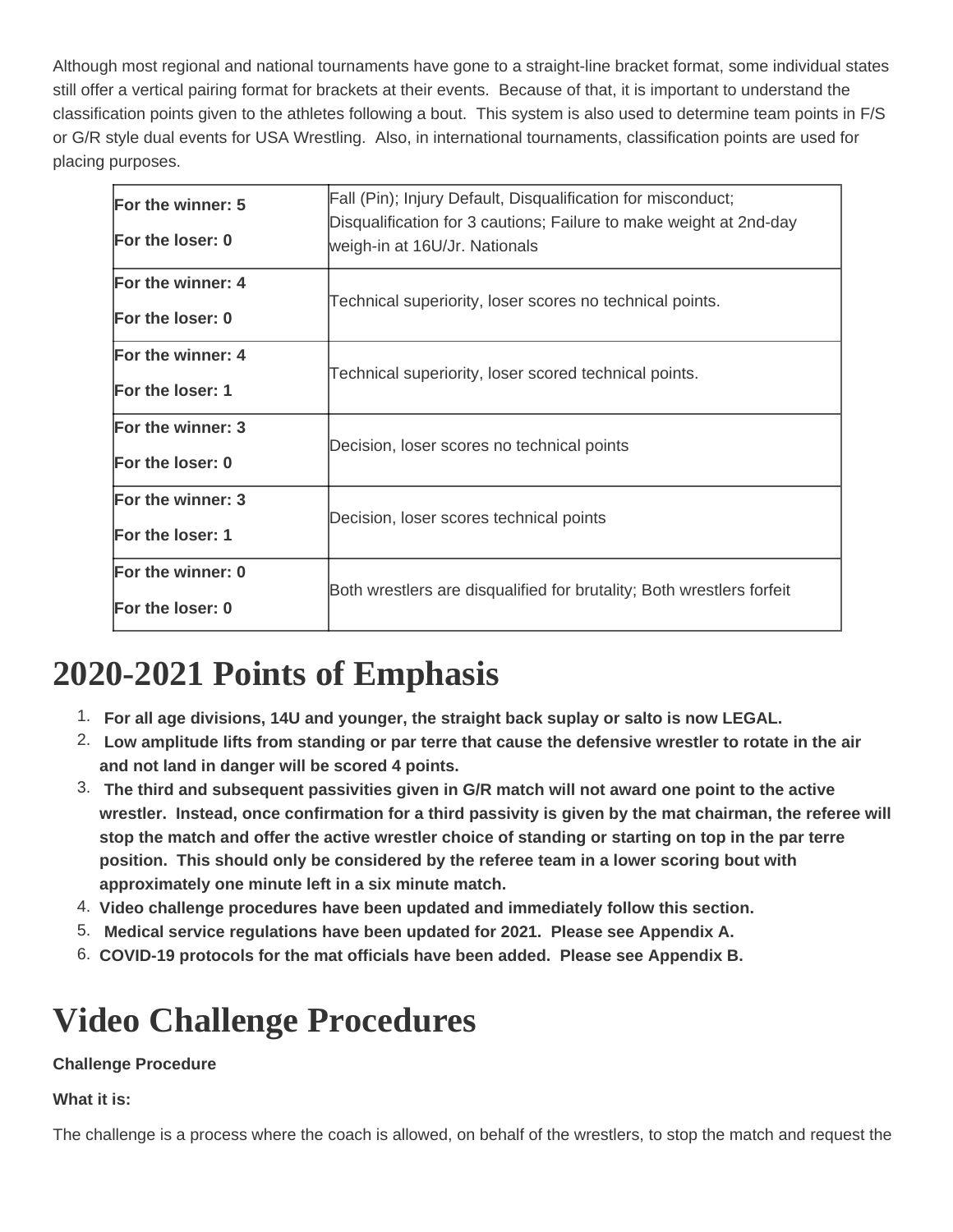jury and mat chairman to watch the video if they disagree with the call by the referee team. This process will be available at USA Wrestling events that are designated for video review.

#### **Who is on the jury?**

The jury will be comprised of 1 or 2 referees that are assigned to that bout or mat during the competition.

#### **Who will conduct the video review?**

This will be completed by the jury and the mat chairman for that designated bout.

#### **What is the process?**

- 1. The coach must issue a request for challenge when they disagree with the decision of the referee team. This should be made from the coaching area on the mat and coach **CAN** not walk into the wrestling area.
- 2. Challenges will be requested by throwing a colored object (challenge block) onto the mat to notify the referee team. The color of the object will correspond to the color of the athlete. The challenge block should not be thrown in an aggressive manner toward the referee or athletes. Failure to follow these guidelines could result in a yellow or red card for the coach.
- 3. The mat chairman will indicate to the referee to stop the match to review the challenge as soon as the situation becomes neutral or there is no longer imminent scoring.
- 4. If the wrestler disagrees with the challenge, they can reject the challenge and resume the match. If the coach requests a challenge after the athlete has rejected the challenge, the coach could receive a yellow card.
- 5. Only the mat chairman and/or jury can refuse the challenge during the following situations. Challenges will not be accepted for:
	- 1. Confirmed falls and/or situations where a fall was not confirmed by the referee team. Challenges can be requested for fouls that occurred that led to the fall.
	- 2. Confirmed passivity.
	- 3. Challenges not made in a reasonable amount of time. Coaches must issue the challenge within a reasonable amount of time from when the scoring action occurred or when the points went onto the scoreboard. Wrestling is dynamic and this will be at the discretion of the mat chairman and jury. **IF A NATURAL STOPPAGE OCCURS IN THE MATCH AND THE CHALLENGE IS NOT OFFERED PRIOR TO RE-STARTING THE MATCH, THE CHALLENGE WILL BE DENIED.**
	- 4. Challenges made after the match has ended. The only exceptions will be for when points are added to the scoreboard after the time was out or when an action occurred just before the end of the bout.
- 6. The video will be displayed on a big screen monitor, projector or TV if one is available for the competition. If one is not available, the jury and mat chairman can watch the video directly on the mat side computer.
- 7. If there is a technical problem and video is not available, the original decision will stand, and the coach will be given back the challenge block.
- 8. Each wrestler will be entitled 1 challenge per match.
- 9. If after review, the original decision is changed by the jury and mat chairman to be in favor of the wrestler who requested the challenge, then they will be granted another challenge to be used during that match.
- 10. If after review, the decision is confirmed by the jury and mat chairman or is not in favor of the challenging wrestler, that wrestler will lose the challenge and their opponent will be granted 1-point.
- 11. There are two other situations that could result in time being added back on the clock following a challenge.
	- 1. If a scoring action was determined to be a slip throw by the jury. The time will be set when the slip throw occurred. Any points scored after the slip occurred will be cancelled.
	- 2. If a scoring action or confirmed fall was determined to be a direct result of an offensive foul by the jury, the time will be set when the foul occurred.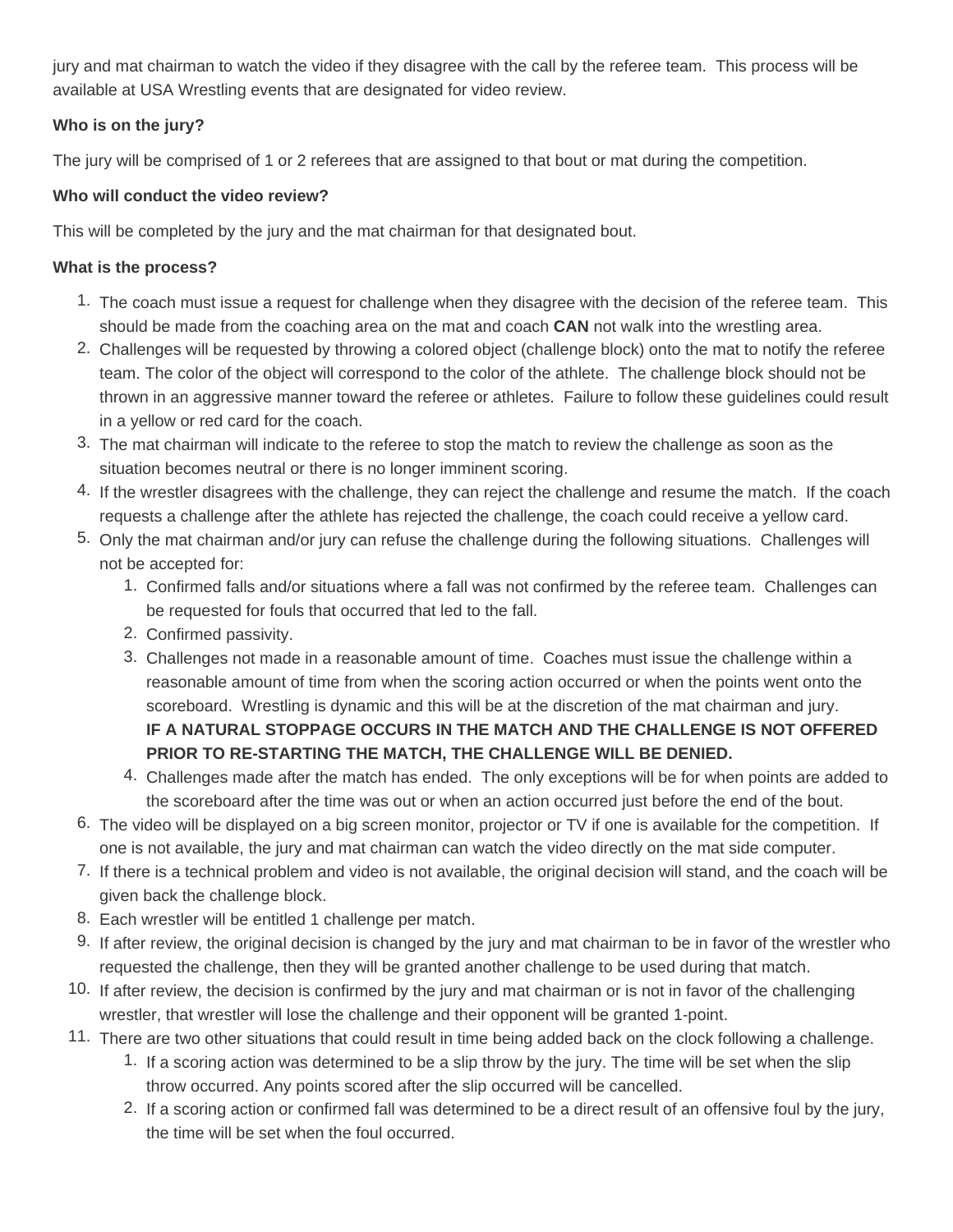<span id="page-23-0"></span>12. All decisions made by the jury and mat chairman will be final and will not be changed. Therefore, it is not possible to request a counter challenge.

#### Consultation Procedure

Mat Chairman has ability to watch the video with referee team during a consultation without a challenge being issued. This would not include the jury. After the decision of the consultation of the referee team, the action could be challenged and be reviewed by the jury and mat chairman.

At no time can the coach request a consultation by the referee team to review the video. Using video during consultations will be at the sole discretion of the mat chairman. If the coaches want to use video review for a situation, they must use their challenge.

#### Protest Procedure

Protests can only be made if a clerical error was made during the bout. For example, points were added or removed, and the score was not correct. In this situation, if a mistake has been made that affected the results of the match, the bout will be re-wrestled from the beginning of the period when the score was incorrectly posted. This is the only situation that can be protested at events that operate the video review process. If the clerical error was made in the first period of a match, the entire bout will be re-wrestled.

#### Fleeing the Hold and 3rd Caution Procedure

For Fleeing the Hold at the end of the match or for a 3rd Caution to be granted, only the mat chairman must confirm with either the referee or judge for this to be valid. They will no longer require a unanimous agreement for these to be assessed. This will be consistent with all the other cautions given. Both situations can be reviewed during the challenge procedure.

## Age Divisions and Weight Classes

[Link to: USAW and UWW Age Divisions and Weight Charts](http://content.themat.com/forms/Weights.pdf)

### USAW Modification for Folkstyle Events with Video **Challenge**

#### **Bracketing**

Double-elimination line-bracketing with complete wrestle-backs to eighth (8th) place for the Kids, 16U, and Junior Divisions and third (3rd) place for the Veteran's division. All KIDS brackets will include matches for True 2nd if the wrestler finishing 2nd has not already wrestled the wrestler finishing in 3rd, there will be NO TRUE 2ND FOR 16U & JUNIORS.

#### Separation Criteria

Level 1: Previous Champion in Style and Age Group

Level 2: Previous 2nd-8th place in Style and Age Group, Previous Champion in Style and One Age Group Younger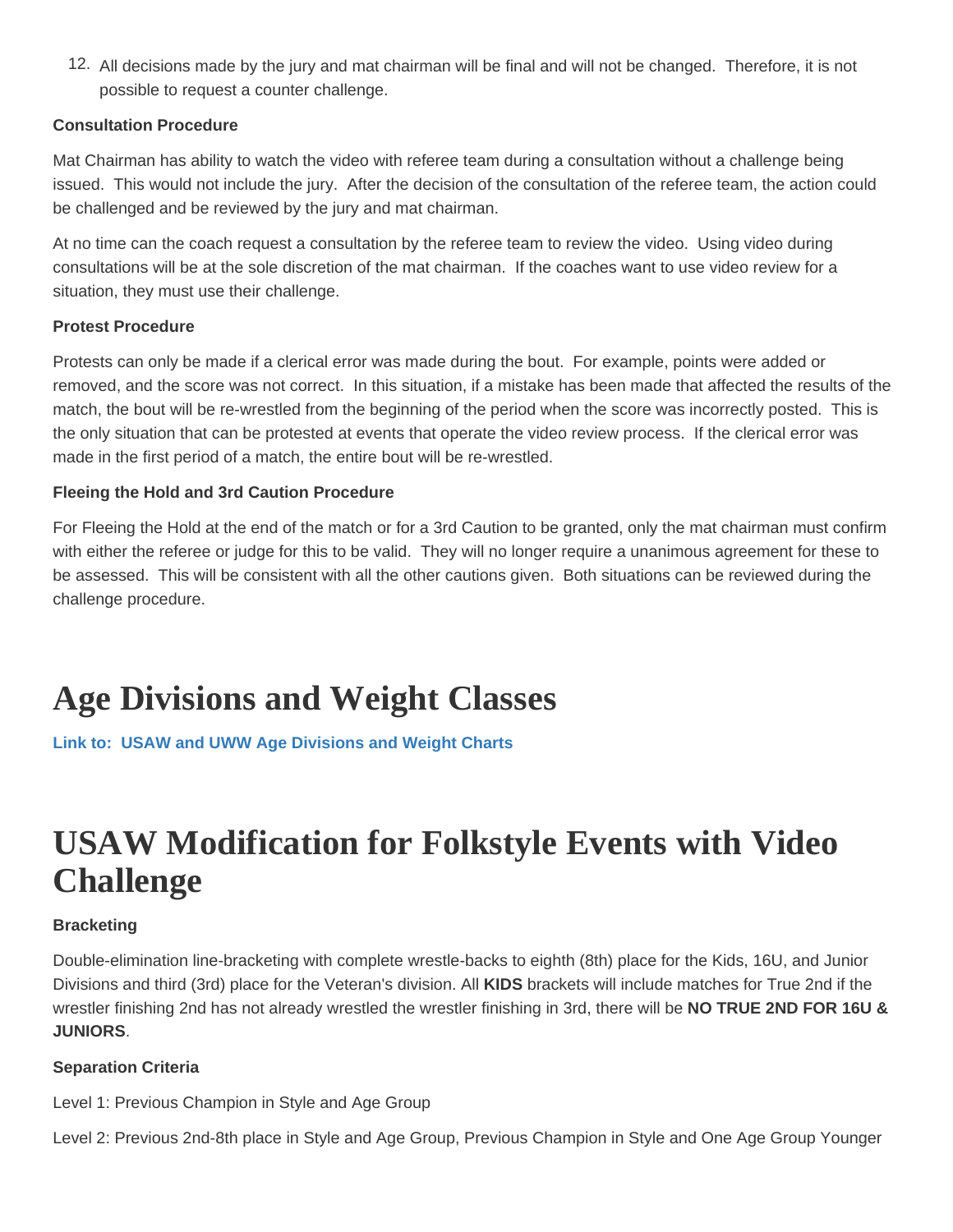Level 3: Previous Champion out of style in Age Group, Previous 2nd-8th place in Style and One Age Group Younger

Level 4: Separation by State

#### **PERIOD LENGTHS**

#### **8U & 10U:**

Championship Bracket Periods 1:00, 1:00, 1:00

Consolation Bracket Periods 1:00, 1:00, 1:00

**12U & 14U:**

Championship Bracket Periods 1:00, 1:30, 1:30

Consolation Bracket Periods 1:00, 1:00, 1:00

**16U & Junior:**

Championship Bracket Periods 2:00, 2:00, 2:00

Consolation Bracket Periods 1:00, 2:00, 2:00

Veterans:

Championship Bracket Periods 1:00, 1:30, 1:30

Consolation Bracket Periods 1:00, 1:00, 1:00

**BRACKET CHANGES WILL BE MADE UP UNTIL 1 HOUR PRIOR TO THE START OF THE WRESTLING SESSION. Please contact the tournament director with any issues (ie: wrestler missing from a bracket or incorrect weight) by email at least 2 HOURS PRIOR to the start of the wrestling session or please come to the head table.** 

#### **Rules**

**National Federation of State High School Association** scoring rules with USA Wrestling modifications will govern the competition. These USA Wrestling modifications include the following:

- Headgear is **REQUIRED** for wrestlers 14U age group and younger.
- Mouthguards are not required for wrestlers (even wrestlers with braces)
- Rest time in between matches is a minimum of 15 minutes
- A match can be started when a wrestler does not have a coach
- The three-quarter nelson with leg hook **IS** legal in USAW Folkstyle Events
- The double arm bar with sit out **IS** illegal for 14U age divisions and younger.
	- $\circ$  Note: The double arm bar by application is legal. It should be stopped only when the offensive wrestler sits out with the double arm bar and applies pressure to the head and neck of the defensive wrestler. Every effort should be made to stop the move as potentially dangerous before it becomes illegal.

USA Wrestling rules governing ages, weights, and match time will take precedence where applicable. USA Wrestling Protest Procedures will govern all challenges, and where available video review will be used to aid in the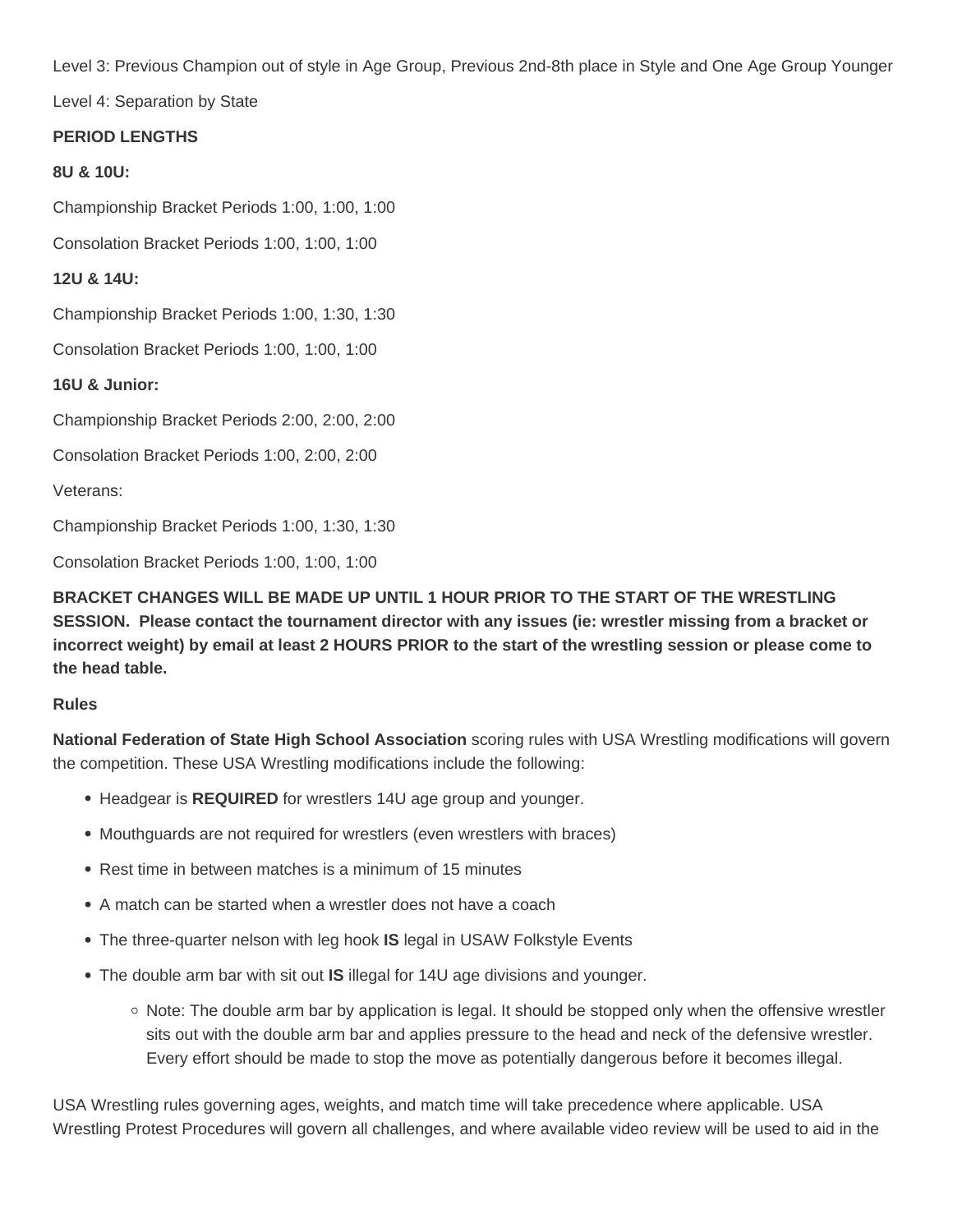decision-making process.

Individual states may have specific rule modifications for competitions within their state. The above rules apply to USAW Regional National and National Folkstyle Competitions.

#### **Folkstyle Competition Video Challenge Addendum:**

This process will be available at USA Wrestling events that are designated for video review.

Note: The concept of the video challenge is essentially the same in all styles of wrestling. However, Folkstyle wrestling offers some instances that call for a variation in the process that is used in Greco and Freestyle wrestling. It is not the intent of the video challenge process to have a challenge block thrown every time the coach disagrees with a judgment call. Rather, it is to fix a mistake or missed infraction not seen because of positioning on the part of the mat official. Coaches should also take into account the positioning of the camera when issuing a challenge. The camera may not have the advantage of a better position than the mat official making the call.

Folkstyle modifications will be applied as follows:

- 1. The jury will consist of two officials consisting of (1) the official on the mat and (2) an assigned video review official, or an official who has been assigned to officiate in that competition. To include the head mat official(s) or rules clinician.
- 2. Challenges must be in a timely matter. (Generally, within 5-7 seconds of when the scoring situation is posted on the score clock but will ultimately be at the discretion of the jury).
- 3. Falls/Pins can only be challenged in the situation where time may have expired, an out of bounds may have occurred, or when an illegal hold is applied by the wrestler when securing a fall.
- 4. No challenges will be accepted at the end of the bout unless there is the potential for the result of that challenge changing the winner of the bout, changing the athlete's advancement in the tournament, or changing the value of team points awarded during team competitions.
- 5. Calls that involve stalling, fleeing the mat, unsportsmanlike, unnecessary roughness, penalties for an illegal hold (except if applied by the offensive wrestler when securing a fall), potentially dangerous holds, or acts of misconduct cannot be challenged.
- 6. Errors in "bad time" should adhere to the NFHS rule book. Scoring challenges must be made prior to the start of the subsequent period. However, if a coach realizes a mistake in position has occurred, the challenge block should be thrown at that time.
- 7. Challenges that do not result in changing the score to the advantage of the challenging wrestler will result in a technical point added to the opponent's score and the loss of the challenge block for the remainder of that bout.
	- 1. If there is a technical problem and the video is not available, the original decision will stand, and the coach will be given back the challenge block.
- 8. In competitions where the video challenge is in place, it replaces the "Coach Misconduct" rule 5-5 Article 1-3 in the NFHS rulebook. If the coach thinks there was a misapplication of a rule he/she must use the challenge block. A coach may only approach the official, through the scoring table, to question if the proper score was recorded and shows on the clock. If he/she disagrees with the scoring the challenge block must be used. If the coach lost the block in a previous challenge there can be no further challenges for that bout from that coach and wrestling will continue. Further attempts by that coach to interrupt that bout will result in him/her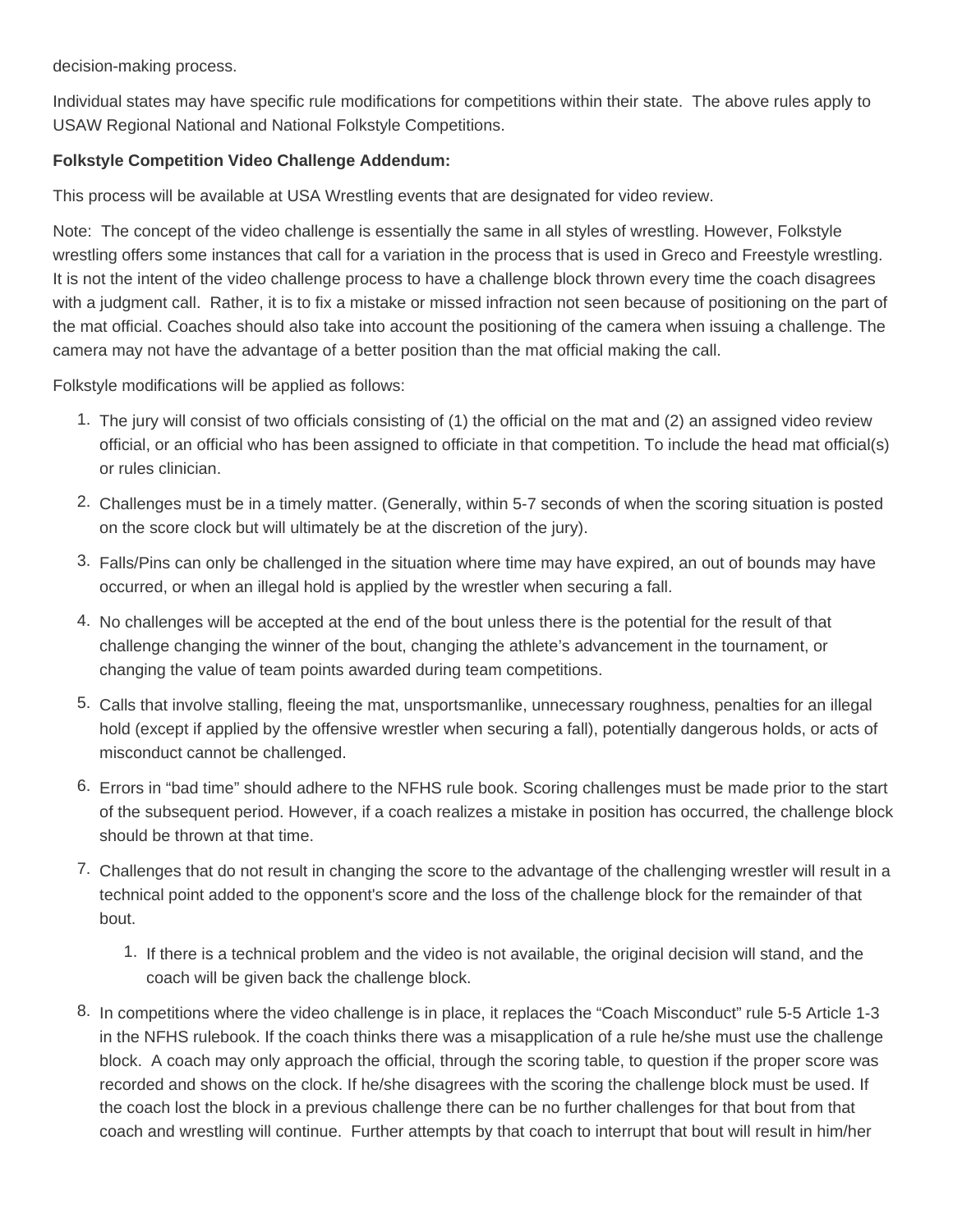<span id="page-26-0"></span>being issued the appropriate yellow or red card.

- 9. A challenge made by a coach may be refused by the athlete. This must be an immediate refusal. If the official picks up the challenge brick and walks to the table the review process has started and will continue to completion. The athlete on the mat may also initiate the challenge.
- 10. All decisions made by the jury will be final and will not be changed. Therefore, it is not possible to request a counter challenge.
- 11. Challenges/Protest will only be accepted after the end of the bout where a scoring error occurred in the last wrestled period and the wrong wrestler was declared the winner.
	- 1. If the score is correctable by video review, the score is corrected and the match results will stand or be changed.
	- 2. If it is determined that there is "bad time" the correct score will be established and the "bad time" will be re-wrestle. (End of the match "bad time" in video review, is described as the time remaining in the match after a correction is made.)
- 12. Where video challenge is used in a dual meet situation no challenges or protests for a previous match will be accepted after the start of a subsequent bout.
- 13. A coach may approach two instances and quickly ask (without throwing the challenge block): "Is the score correct on the clock?" or "Is the time correct on the clock?" and receive a response of "Yes coach, it is." or "No coach, let me correct it?' If the coach still disagrees with the existing or corrected results he/she must immediately decide to challenge those results using the brick or return to the coach's corner. All other differences must be challenged using the challenge block.

### **Appendix A--Medical Service Regulations**

**APPENDIX A**

**USA WRESTLING ASSN RULES 2020**

**MEDICAL SERVICE REGULATIONS** 

**TABLE OF CONTENTS**

**TITLE 1 GENERAL PROVISIONS**

**TITLE 2 MEDICAL EXAMINATIONS**

**TITLE 3 TRANSGENDER POLICY**

**TITLE 4 INTERRUPTION OF THE BOUT**

**TITLE 5 MEDICAL ALERTS**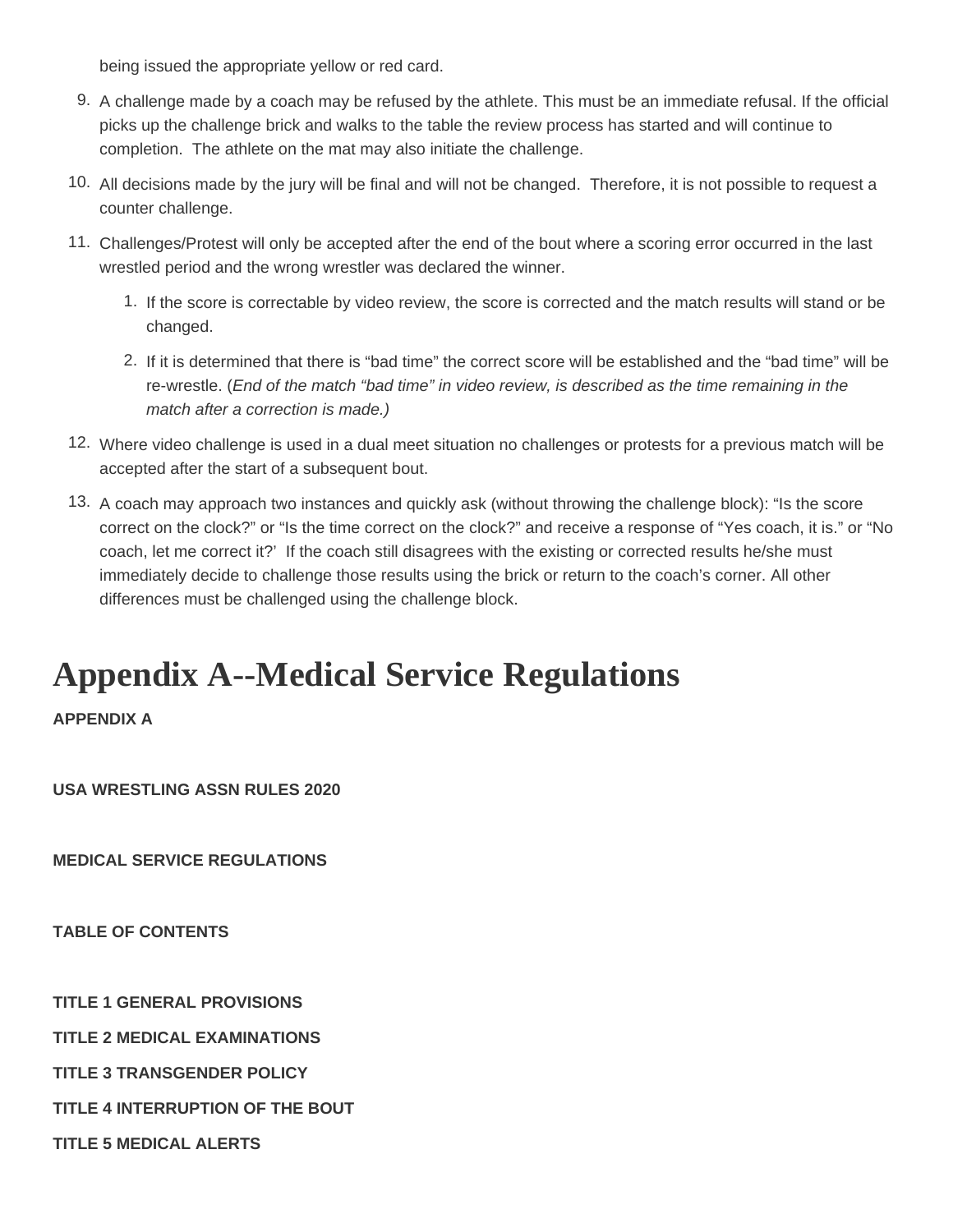#### **TITLE 6 MEDICAL PROCESS DURING COMPETITION**

### **ARTICLE A CONCUSSION MANAGEMENT ARTICLE B MANAGEMENT OF BLEEDING ARTICLE C APPROPRIATE MEDICAL APPLIANCES**

#### **TITLE 1 GENERAL PROVISIONS**

A MEDICAL COORDINATOR should be appointed by USA Wrestling entity for each event who is a medical professional recognized by the state in which the event is held. USA Wrestling National Events Coordinator will appoint a Medical Services coordinator for every National Event and must be working under a Medical Doctor or Doctor of Osteopathy (Physician) standing orders unless the Physician is on site. All Medical decisions by the Tournament Medical Coordinator/Physician Director are not subject to appeal or protest and are made in the best interest of the health and well-being of the wrestler and all competitors of the event.

All competitors in a USA Wrestling International, National, and Regional Event must receive a copy of the rule related to the Medical Coordinator/Physician Director and Concussion Management Protocol prior to competition.

All medical staff working at a USA Wrestling Sanctioned event must have a current USA Wrestling Medical Membership, a completed background check, and have a current SAFE SPORT CERTIFICATE on file with USA Wrestling. Only those individuals that meet these requirements ate entitled to work as a USA Wrestling Medical Provider at any USA Wrestling tournament or event

The tournament is a specific style and age group competition ie: U18 Freestyle

An event is a group of tournaments that is comprised of a number of tournaments held at the same location. Ie: US Open or National Junior Duals

Events in which no Medical Services coordinators are appointed or provided the referees should follow the 2-minute injury time and 4-minute blood rule. USA Wrestling does not recommend to tournament operations to host a wrestling tournament without appointed medical providers.

#### **TITLE 2 MEDICAL CHECKS PRIOR TO WEIGH-IN**

Prior to competition, each competitor must submit to a medical examination by the Event/Tournament Medical Coordinator. Each competitor must present with trimmed nails in a COMPETITION SINGLET and must walk independently to the medical check area. No shoes or other equipment, cell phones, towels or clothing is allowed in the medical check/weigh-in area. The medical check must examine competitor for skin disease and any of the following ineligibility criteria:

a. No open, infected wounds

b. Suffering from a condition or disease which as a result of physical strain during the competition which might adversely affect health or his opponent's health

c. Has an infectious disease as determined by tournament medical coordinator

d. Has a Red Alert for Concussion from a previous USA Wrestling Event that has not been cleared by a Medical Physician (MD or DO or State-Approved Concussion Specialist)

e. Master's Level Competitor in Class C and above that does not have written medical clearance by a physician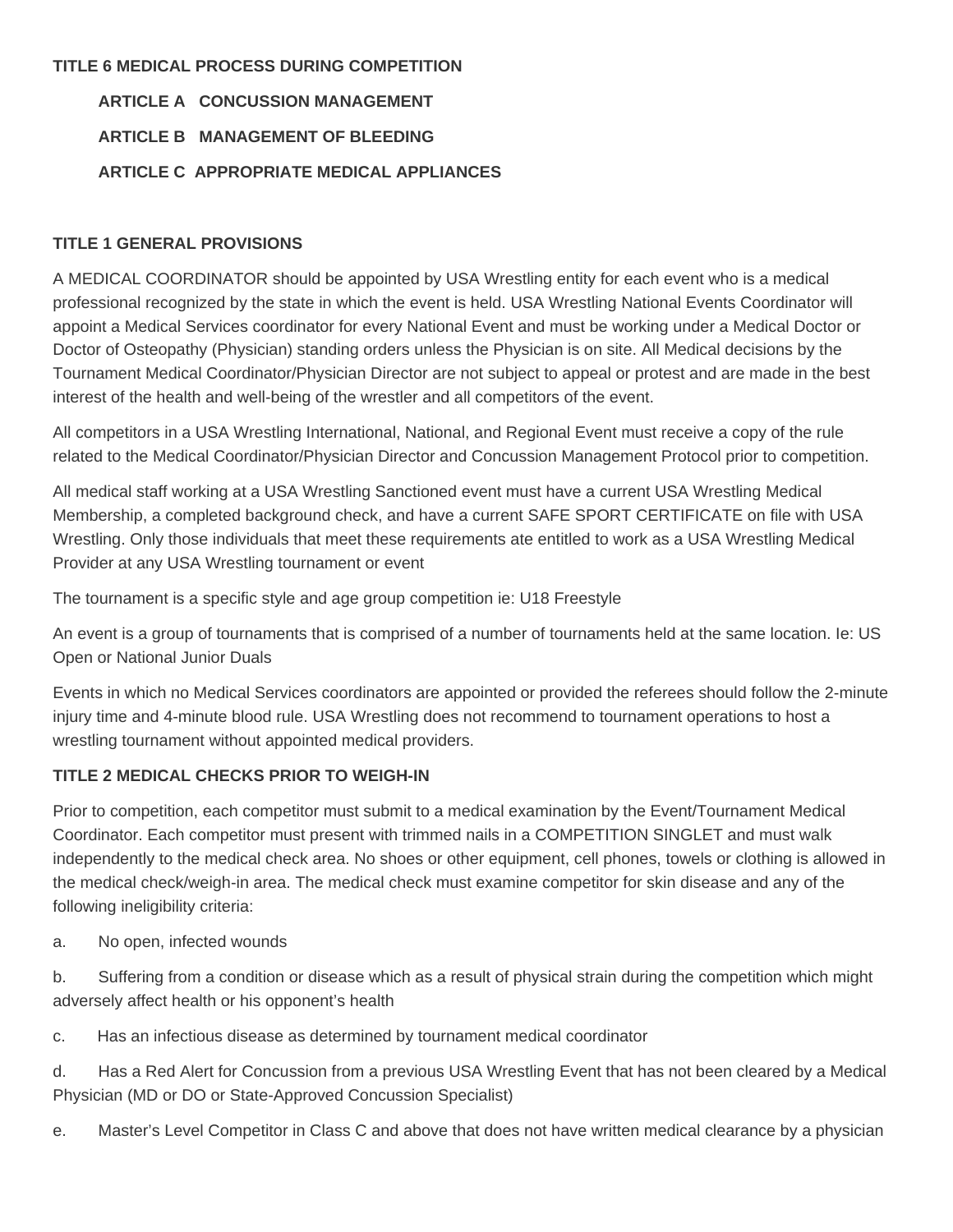f. U12 category: wrestler is not able to produce an official document to validate age.

After the wrestler has passed an approved medical check, can the wrestler proceed to the weigh-in area.

If a wrestler fails medical check a Red Alert/Yellow alert is issued and provided to the Event Director and the wrestler may not participate in the tournament. U18 and underage category the wrestler's coach must be notified and noted time and date of notification.

The Tournament/Event Medical Coordinator has full authority without appeal in determining the eligibility of a wrestler to compete.

Medical Checks are available until weigh-ins are completed.

No weight reduction activity is allowed in the Medical Check/ weigh-in area.

Any wrestler, that presents at Medical Check with Makeup/temporary Tattoo covering a skin lesion will be disqualified for the event and RED Alert issued.

#### **TITLE 3 TRANSGENDER POLICY**

USA Wrestling deems it necessary to ensure, insofar as possible that transgender athletes are not excluded from the opportunity to participate in a wrestling competition. As such USA Wrestling Gender Policy is based on the results and guidelines of the IOC and USOC Transgender Policy.

#### **TITLE 4 INTERRUPTION OF THE BOUT**

The referee is obligated to stop the match if THEY determine a situation to be potentially dangerous and could possibly cause harm to either wrestler. The mat t judge and should also have an active role in recognizing a potentially dangerous actions and inform the referee if they believe the match should be stopped. Wrestling will restart in the standing position.

If a wrestler is clearly injured/bleeding, the bout must be stopped immediately, and the wrestler must be attended to by medical staff. Coaches are allowed to attend to the injured or bleeding wrestler but must not interfere with the medical staff or use the time to coach the wrestler. The unaffected wrestler must remain on the mat at all times but can be attended by coaches. The medical staff will determine bleeding management versus injury time and take appropriate actions. Bleeding time is limited to Four (4) minutes from the time the medical staff declares bleeding time. If the bleeding time exceeds four minutes (4) the bout is awarded to the opponent as a medical default. Clean up time is not considered part of the Bleeding time.

Injury Time is unlimited if the medical staff requests the time and the referee grants the time. The medical staff must determine when the injury is assessed and recovery time is completed. If the medical staff allows the wrestler to continue, the wrestler must be instructed that any additional stoppage for this injury in the bout could result in a point being awarded to the opponent in the 16U categories and older. It is the refereeing team's discretion to award a point to the opponent for an athlete who repeatedly stops the match for injury management. Medical staff will only serve to assess and treat injuries and determine if a wrestler can safely continue in the match.

The coach may not request recovery time and abuse could result in the refereeing team issuing a yellow card.

If the wrestler that is injured/bleeding was the defensive wrestler while in par terre, wrestling will resume in par terre. If it was the offensive wrestler, wrestling will resume in the standing position.

If the bout cannot be continued due to medical reasons, the tournament medical staff has full authority to not allow the injured athlete to continue. The medical staff decision cannot be contested and a Yellow/Red Alert must be generated.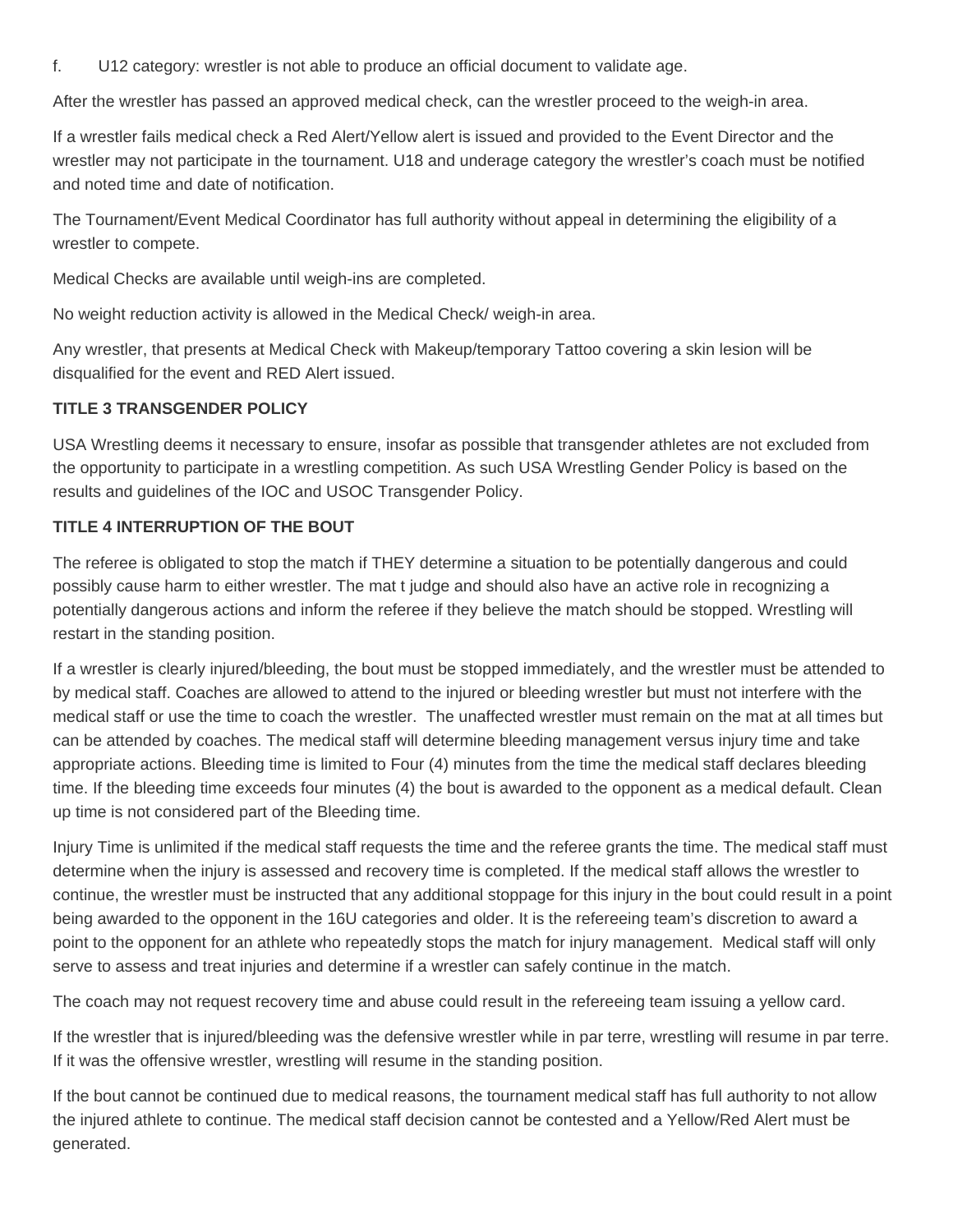If the injury could be a concussive incident the USA Wrestling Concussion Management Policy must be followed.

#### **TITLE 5 MEDICAL ALERTS**

USA Wrestling uses Medical Services Alerts to communicate eligibility of wrestlers to compete to tournament staff. All Alerts must be signed by Tournament Medical Coordinator with the time and date of the Alert and this determined eligibility status. All injury defaults on match should have a YELLOW Alert issued,

RED Alert: The RED Alert removes the wrestler from participation in the EVENT and requires a non-Tournament Physician's written clearance to return to participation in a USA Wrestling Event. If the wrestler is eligible for a placing in the tournament the RED Alert does not change that status.

YELLOW Alert: YELLOW Alert suspends the wrestler's ability to compete until the Tournament Medical Staff determines if it is safe for the wrestler to return to competition at this event. It does not affect the ability of the wrestler to place in the tournament. If the YELLOW Alert is active but the wrestler is not cleared to compete the match is awarded to the opponent as an injury default.

GREEN ALERT: GREEN Alert clears a wrestler to compete if signed by Tournament Medical Coordinator with date and time of granted eligibility. If can be used for approval of protective equipment or tape.

#### **TITLE 6 MEDICAL SERVICES PROCESS**

Any wrestler seeking medical attention for any reason must sign in at the check-in area of the Medical Services.

All on-site medical decisions by the Tournament Medical Coordinator/Physician Director are not subject to appeal or protest and are made in the best interest of the health and well-being of the wrestlers and all wrestlers in the Event.

All injuries evaluated and treated with acute care techniques should be documented and appropriate use of USA Wrestling Alert System utilized.

#### **USA WRESTLING CONCUSSION MANAGEMENT PROCEDURE**

If a wrestler becomes unconscious or the referee, coach, athlete, or medical provider suspects a wrestler may have received a concussion incident; the bout must be stopped and a tournament medical staff will assess the wrestler. The tournament medical staff will have unlimited time to determine if the wrestler can continue.

If the wrestler is allowed to continue by the tournament medical staff; after completion of the bout the wrestler and if U18 category or below with coach to the medical area. The involved wrestler will undergo a comprehensive concussion evaluation by the tournament medical staff. The tournament medical staff will complete a YELLOW Alert and until the wrestler is cleared and GREEN Alert issued the wrestler is on a MEDICAL Hold.

If the Wrestler is diagnosis is a concussion a RED Alert is issued and eligibility to compete in the Event is suspended. A RED Alert in a USA Wrestling Event must be cleared by the Physician or his or her State's Concussion Specialist must be submitted to National Events prior to the next event.

No concussed wrestler will return to competition without a written return to play document from a trained concussion specialist as written into State Law at the location of the event within 24 hours of the incident. Parents of a concussed wrestlers cannot clear the wrestler to return to the Event. Tournament Physicians cannot clear the concussed wrestler to participate in the Event. A RED Alert removes the concussed wrestler from the competition in the Event in which the concussive event occurred. Ideally, USA Wrestling recommends a multi-step and multiple discipline return to play procedure. See Post Concussion Instructions which are provided to all Concussed wrestlers.

If a wrestler is choked out and rendered unconscious during competition the Tournament Medical staff will determine return-to-play and written documentation of signs and symptoms must be submitted to Tournament Medical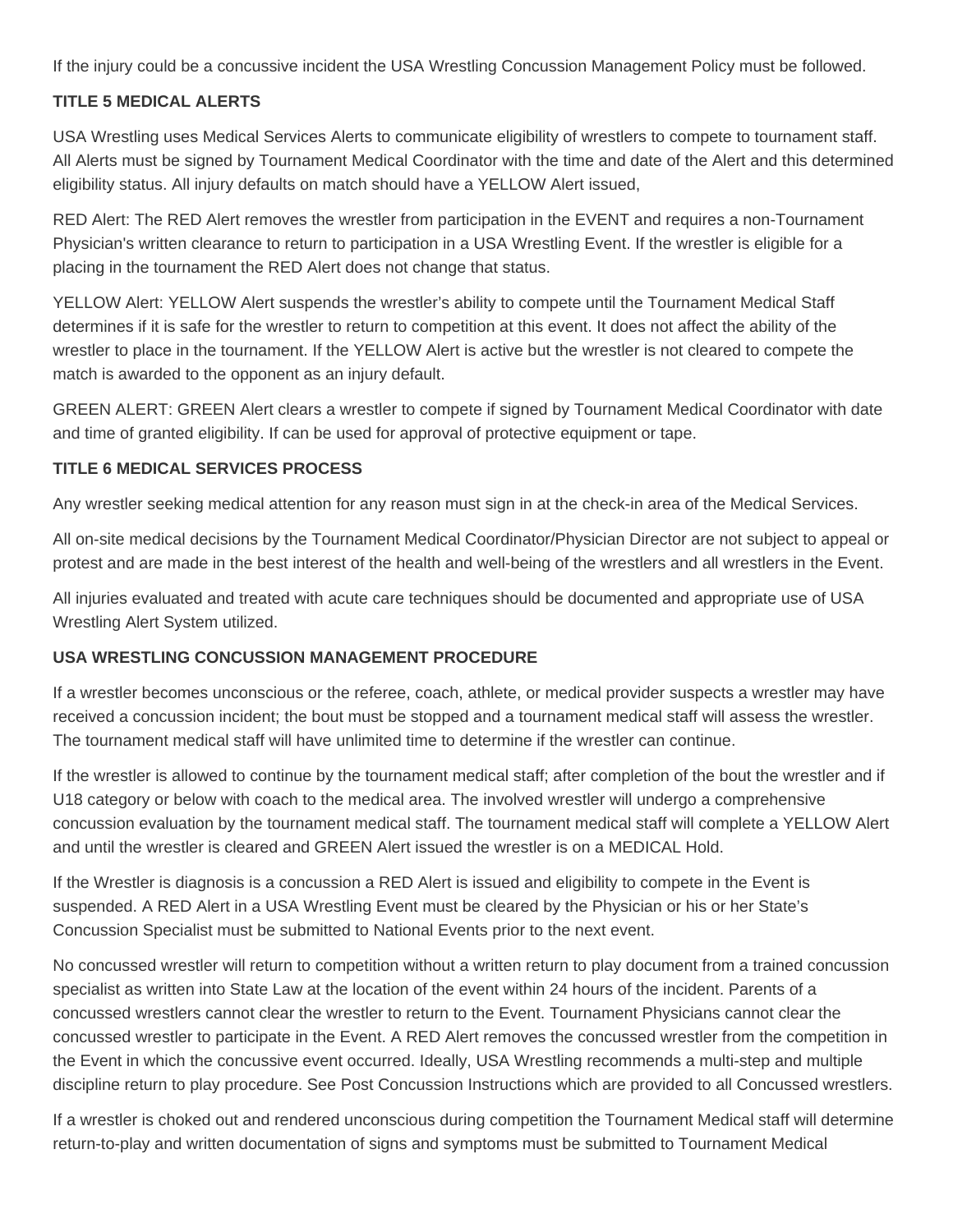<span id="page-30-0"></span>Coordinator. If a choked-out wrestler is allowed to continue a YELLOW alert is issued after the match and must be taken to the Medical area for comprehensive evaluation. If a GREEN Alert is issued the wrestler will continue as an eligible competitor. If a RED Alert is issued the wrestler is no longer eligible to participate and a RED Alert issued.

A wrestler that has a RED Alert for Concussion or Choke out from a USA Wrestling International, National or Regional Event must present a Return to Play Form from a Physician or State-Approved Concussion Specialist to USA Wrestling National Events Office to be eligible for the next Event.

#### **MANAGEMENT OF BLEEDING**

Tournament medical staff will be granted 4 minutes to control bleeding from the time they announce to the referee they are on blood time. If the bleeding is not controlled within the allotted time the bleeding wrestler will medical default to the opponent.

Clean up of the mat and wrestlers will not be part of the blood time.

#### **APPROPRIATE MEDICAL APPLIANCES**

Tournament Medical Coordinator needs to approve all medical appliances or rule adaptations to uniform for wrestlers to use exceptions. No rib belts are allowed in Greco Roman competition

#### **Exceptions include:**

Full neoprene cover for Rigid metal or composite knee braces

Short sleeve compression shirt for upper body medical issues

½" Closed Cell foam coverage completely covering all casts or plastic splints

Full face masks with headgear

Elbow sleeves that cover only to  $\frac{1}{4}$  the length of the wrestler's forearm

Leg sleeves that cover only  $\frac{1}{4}$  the length of the lower leg

## **Appendix B--COVID-19 Protocol for Mat Officials**

#### **2020 Mat Official Recommended Protocols**

as of 7/10/2020

- Mat Officials should be screened daily for COVID-19 symptoms
	- 1. Temperature Check
	- 2. Daily Questionnaire form
- Mat Officials should regularly sanitize before and after each match.
- Mat Officials should wear face shields and/or face masks, gloves, electronic whistle (if possible), and maintain social distancing during the match.
	- 1. This should apply to skin checks and weigh-ins as well.
	- 2. Recommend if using normal face cover and/or face shield to ALSO use an electronic whistle.
	- 3. The secondary recommendation would be to use a normal face shield AND normal whistle.
- If using three (3) person mechanics, officials should maintain proper social distancing at all times while stationed at the scoring tables. Recommend a computer scorer on one end and the chairman on the other end of the table. Camera Operator should be stationed in a chair six (6) ft. away from the scorer's table and mat.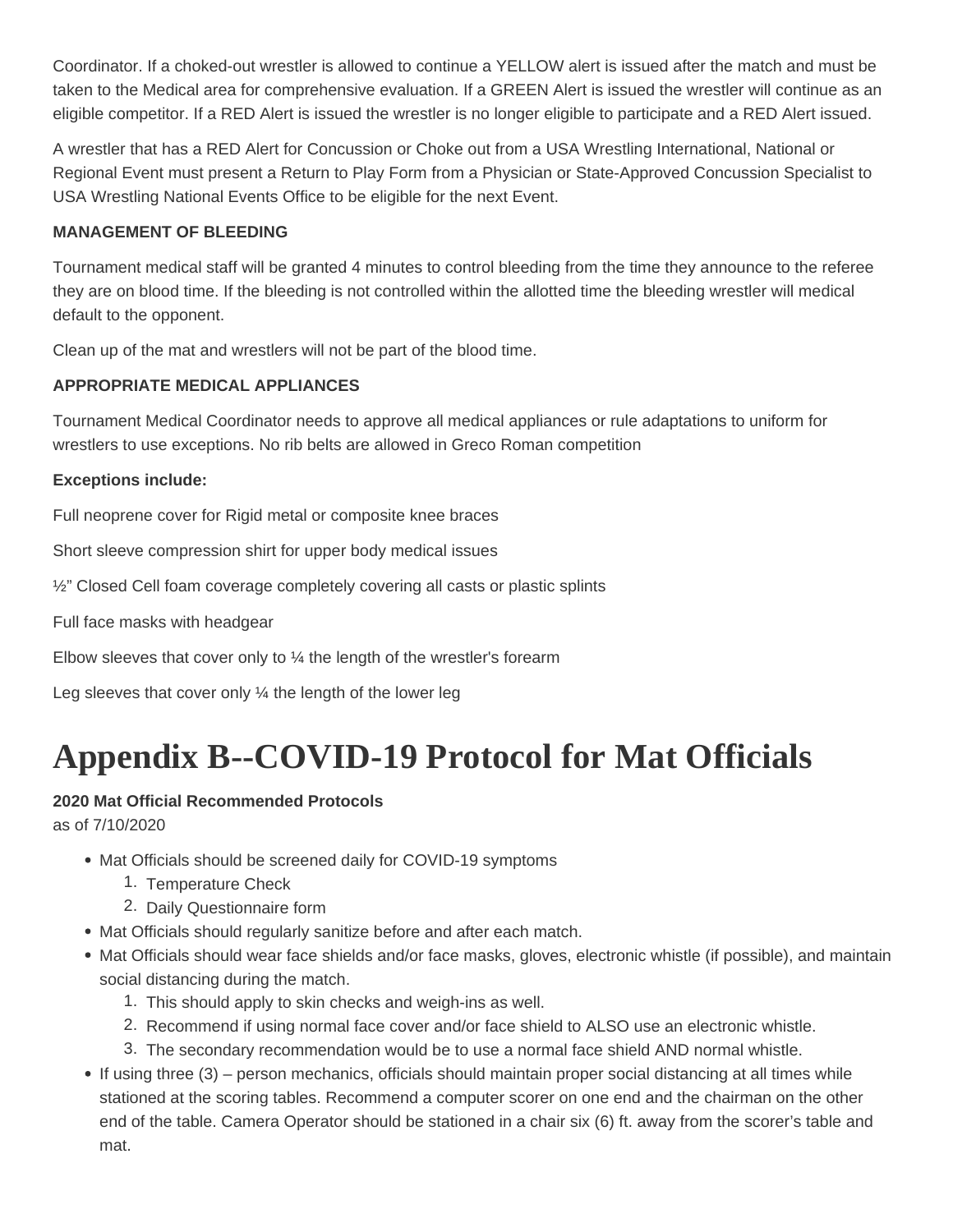- <span id="page-31-0"></span>If using one (1) – person mechanics, please keep in mind table help should still be social distancing at the scorer's tables.
- Before and after stepping onto the mat surface, officials should disinfect their shoes with either a disinfectant shoe pad or wipes.
- Mat Officials should conduct a visual inspection of both athletes before the match and 2nd period begins.
- Mat Officials should signal match winners by raising the correct color of their own armband.
- Mat Officials should not partake in any pre-match and post-match handshakes between athletes, coaches…etc.

## **Appendix C-USAW Dual Meet Tournament Competition Rules**

#### **USAW Dual Meet Tournament Rules**

This section is designed to provide a clear definition of regulations that govern the dual meet competitions in USA Wrestling. Much confusion surrounds melding the collegiate (folkstyle) rules and the Freestyle/ Greco rules for wrestling competition in these dual (team) tournaments. This puts the regulations in writing together in one document for easy reference. **This is not a complete set of rules for collegiate wrestling. These are only the rules that deal with dual meet competitions. It must be remembered that in Freestyle and Greco Dual Team competitions:**

**The individual bout is governed by the USAW Greco-Freestyle rules and rule modifications however, dual meet competition between two teams, including actions by the coach and the team bench, are governed by the rules listed below.**

#### **Rule 1, Competition**

#### **Section 1 Representation**

**Art 1**... A school/team may be represented by only one wrestler in each weight class during dual-meet competition, and no substitution is permitted for any wrestler in dual meets or tournaments once the wrestler has properly reported to the scorer's table. (Exception see Rule 6-1-2)

**Art 2**... No Wrestler shall represent the school in more than one weight class in any dual meet.

**Art 3**... No contestant shall wrestle two consecutive matches with less than a 15-minute rest between them. The conclusion of each match shall be recorded**. (USA wrestling regulations stipulate a 15-minute rest between matches, not the 45 min. stated in the NFHS rulebook.)**

**Art 4**... A contestant shall not accept a forfeit in one weight class and compete in another.

**Art 5**... A wrestler who weighs in for one weight class may be shifted to the next highest weight class, provided it is not more than one weight class above that for which the actual weight qualifies. The exact weight of all contestants shall be recorded and submitted to the official scorer.

i.e. A wrestler weighing 140.1 is a 145 lb wrestler thus the highest class he could wrestle is 152 lbs.

**Art 6**... Each team shall designate a captain(s) and a head coach. Prior to the beginning of the meet. They shall report to the referee for the disk toss to determine which individual is to appear at the scorer's table first at each weight class. One coach shall be designated as the "head coach" for the entire dual meet and shall be the only coach communicating with the mat official(s) for the duration of the meet. Attempts by other coaches approaching the officials shall be considered as misconduct against the designated head coach. Teams may change designated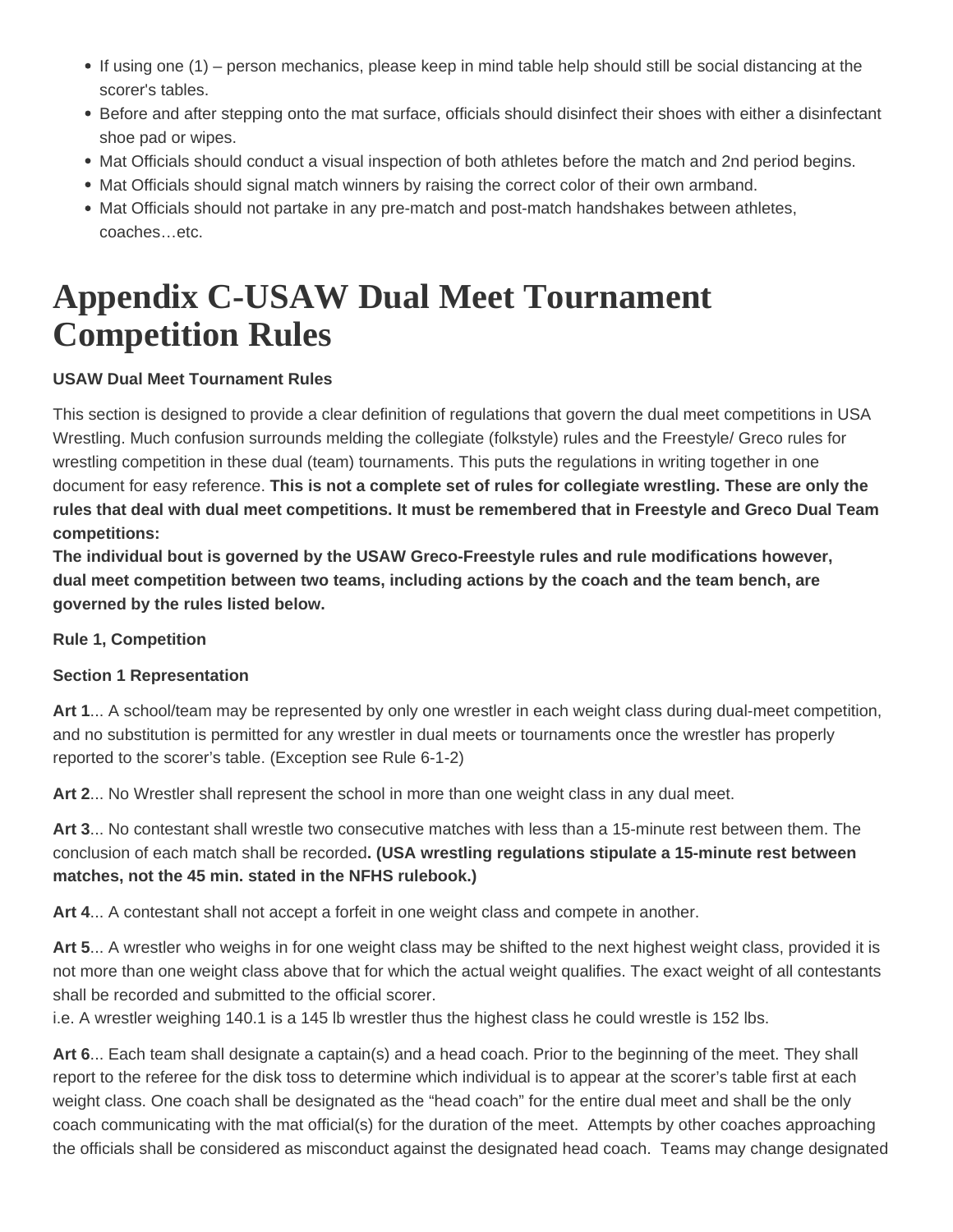head coach for any or all subsequent duals in a tournament.

**Art 7**... Prior to the meet, the head coach shall verify that all wrestlers will be in proper uniform, properly groomed, properly equipped, and ready to wrestle.

#### **Rule 2, Equipment**

#### **Section 1 Team Benches**

**Art 1**... For dual meets, all team personnel, including coaches, other than actual participating contestants shall be restricted to an area that is at least 10 feet from the edge of the mat and the scorer's table, where facilities permit. At no time can any coach, team personnel, or members of the team bench enter the wrestling area without permission from the mat official(s). The penalty for this will be misconduct against the head coach in accordance with the penalty chart.

**Art 2**... During the tournament competition, a maximum of two team personnel (coaches and /or non-participating contestants) will be permitted on chairs at the edge of the mat. It is permissible to allow coaches on the corner of the mat in a restricted zone. In tournaments where coaches are permitted on the corner of the mat, the restriction zone shall be defined by either a contrasting line marked on the mat with paint or tape or a contrasting colored surface under the chairs. The restriction zone shall be no closer than 5 feet from the edge of the circle. Coaches shall be seated at least 10 feet from the scorer's table, where facilities permit.

**Art 3**... All members of the team bench must have a current USAW "Wrestling Leader" or "Athlete" membership.

#### **Rule 3, Wrestlers' Classification and Weigh-in**

#### **Section 1 Wrestlers Uniform**

**Art 1**... The uniform shall be worn as intended and designed by the manufacturer.

#### **Section 2 Appearance and Health**

**Art 1** ... USA Wrestling has policies that are enforced by on-site physicians and trained personnel that deal with skin and health issues.

#### **Section 3 Weighing In**

**Art 1**... For any event, all contestants shall be present in and remain in the designated weigh-in area at the time established by the meet administration. Contestants shall not leave the designated weigh-in area unless permission is granted by the meet administration. In USA Wrestling dual meet competition contestants will weigh in as a team, not as individuals, by weight class. A contestant shall weigh in for only one weight class during the weigh-in period. If only one scale is available, a contestant may step on and off that scale two times to allow for mechanical inconsistencies in the scale. If multiple scales are available, a contestant may step on and off the first scale two times to allow for mechanical inconsistencies in that scale. If the contestant fails to make weight on the first scale, the contestant shall immediately step on each available scale provided by the tournament management within the weigh-in area, one time in an attempt to make weight. If the tournament management has a designated "Over Scale" the contestant has one attempt on that scale only. During the time off the scale(s), activities that promote dehydration or the gaining of weight are prohibited.

In USA Wrestling dual meet competition there are no weight allowances.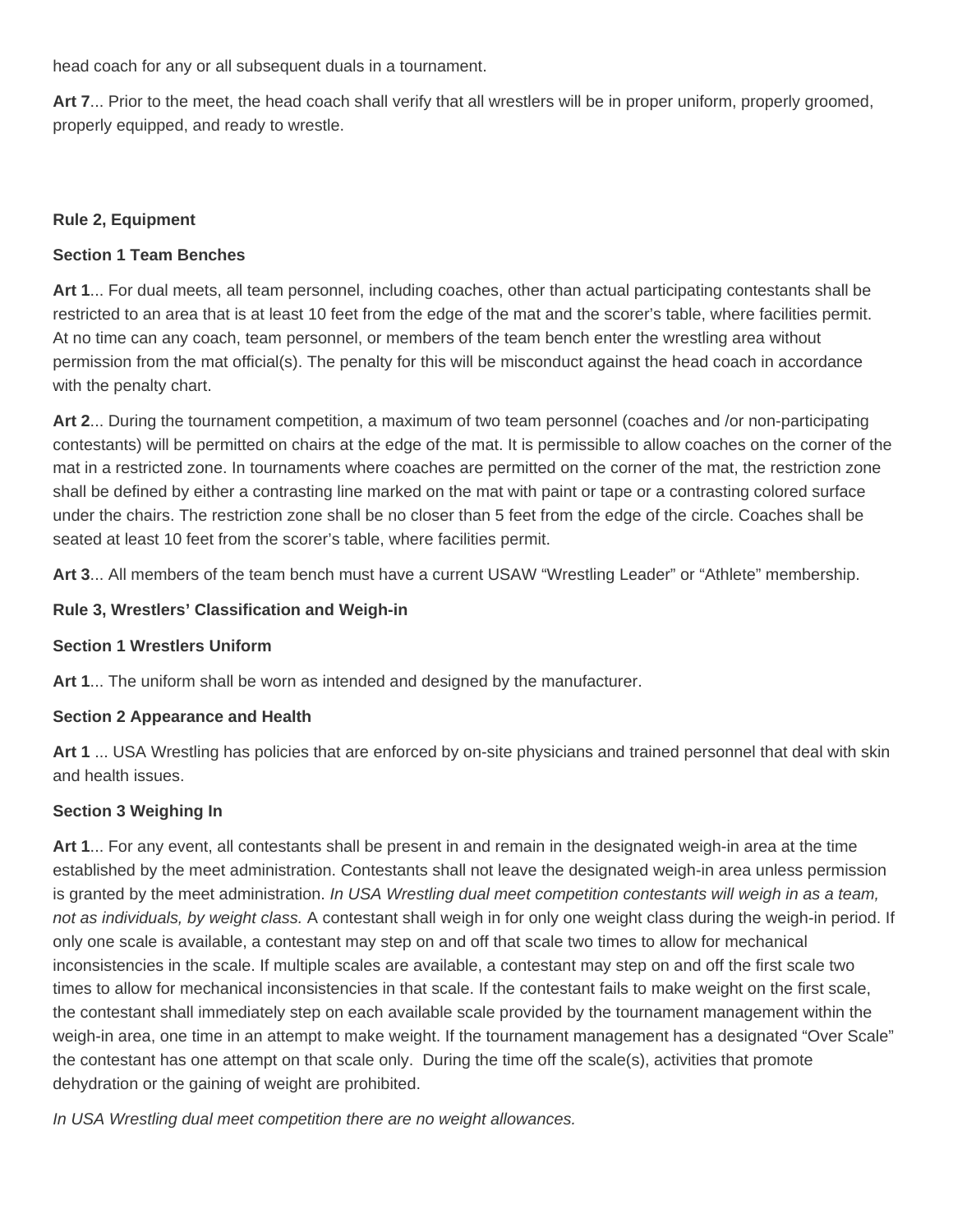#### **Rule 4, Definitions**

#### **Section 1 Biting**

**Art. 1...** Biting is an act of flagrant misconduct and, on the first occurrence, the individual shall be disqualified from the competition.

#### **Section 2 Coaches Misconduct**

**Art. 1...** Coach misconduct occurs when a coach improperly questions the referee.

It should be noted that all misconduct by assistant coaches and/or team leaders will be is considered a charge of misconduct against the team's designated head coach. This rule applies to all personnel associated with the team bench.

**Art. 2...** When a coach requests a conference with the referee regarding a possible misapplication of a rule, and it is determined there is no misapplication or when during a conference, the coach questions the judgment of the referee, coach misconduct shall be called. The coach misconduct penalty shall always be charged to the head coach.

See **Rule 6, Art..7** regarding procedures for the video challenge regarding USAW dual meet competitions.

**Art. 3...** Coach misconduct results in the following:

- First offense-warning
- Second offense-deduct one team point
- Third offense-deduct two team points and removal of the head coach for the remainder of the day. The penalty sequence starts anew each day. (See Penalty Chart)

#### **Section 3 Disqualification**

A disqualified wrestler is one who is removed from participation in accordance with the Penalty Chart, or properly reports to the scorer's table in a dual meet and then withdraws.

#### **Section 4 Dual Meet**

A series of matches, one in each of the specified weight classifications, constitutes a dual meet.

#### **Section 5 Flagrant Misconduct**

**Art. 1**... Flagrant misconduct on the part of Coaches or other Team personnel are acts which:

- The referee considers it serious enough to remove the offender from the premises.
- Can occur prior to, during, or after a match, including the use of tobacco products.

#### **Art. 2... Contestants**

- Flagrant misconduct is any physical or nonphysical act that occurs before, during, or after a match considered by the referee to be serious enough to disqualify a contestant from the match and any additional wrestling in a multiple club (state/national team) event.
- Acts include, but are not limited to:
	- 1. striking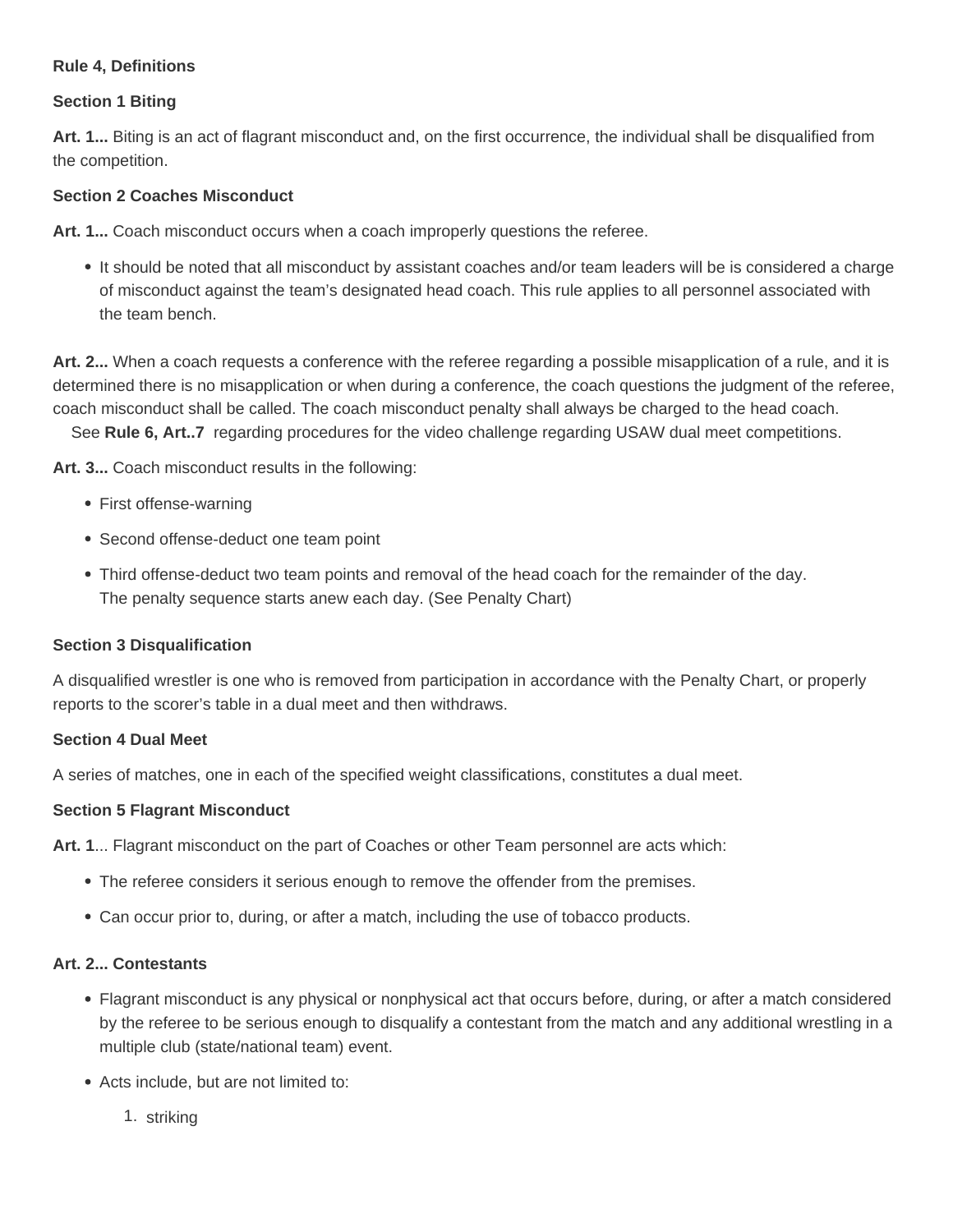- 2. butting
- 3. elbowing
- 4. kicking an opponent
- 5. use of tobacco products.

c. If in the opinion of the referee, a wrestler bites an opponent this will be deemed as intentional biting and will be called flagrant misconduct. In a USA Wrestling competition where 3 man mechanics are used, all three officials should agree on a flagrant misconduct call.

#### **Section 6 Taunting**

**Art 1...**Taunting is penalized as unsportsmanlike conduct on the penalty chart.

**Note: The NFHS and USA Wrestling disapproves of any form of taunting which is intended or designed to embarrass, ridicule, or demean others under any circumstance including on the basis of race, religion, gender, or national origin.**

#### **Section 7 Unnecessary Roughness**

**Art 1**... Unnecessary roughness involves physical acts that occur during wrestling. It includes any act which exceeds normal aggressiveness. It would include, but not limited to: a) a forceful application of a cross-face; b) a forceful trip; c) a forearm or elbow used in a punishing way, such as, on the spine or back of the head or neck. **These actions are governed by the USAW Greco/Freestyle match rules and penalized as brutality under those rules.**

**Art 2**... Continuing acts of unnecessary roughness may be construed as flagrant misconduct and could be penalized accordingly by the official(s).

#### **Section 8 Unsportsmanlike Conduct**

**Art 1**... Coaches and Team Personnel. Unsportsmanlike conduct of coaches and other team personnel is any act that becomes abusive or interferes with the orderly process of the match. These acts may occur prior to, during, or after the match. This includes violations of the bench decorum, taunting, acts of disrespect, or those actions which incite negative reactions by others. The offender shall be penalized for unsportsmanlike conduct in accordance with the Penalty Chart. The head coach shall be penalized for unsportsmanlike conduct if wrestlers report to the scorer's table, not in proper uniform, and not properly groomed, not properly equipped, or not ready to wrestle.

**Art 2** ... Contestants. Unsportsmanlike conduct involves physical or nonphysical acts and they can occur before, during, or after a match. It includes, but not limited to, such acts as failure to comply with the direction of the referee, pushing, shoving, swearing, taunting, intimidation, baiting an opponent, throwing ear guards or any other equipment, spitting, and the clearing of the nasal passage in other than a proper receptacle, indicating displeasure with a call, failure to keep shoulder straps up while on the mat and failure to comply with the end-of-the-match procedure. Continuous acts of unsportsmanlike conduct may be construed as flagrant misconduct.

**Art 3**... Spectators. Any act (physical or non-physical), which in the opinion of the referee, is serious enough to warrant removal, shall cause the spectator to be removed from the premises for the remainder of the event.

#### **Rule 6, Conduct of Matches**

#### **Section 1 Starting the Match**

**Art 1**... A team intentionally delaying its appearance to the mat beyond five minutes of the established dual meet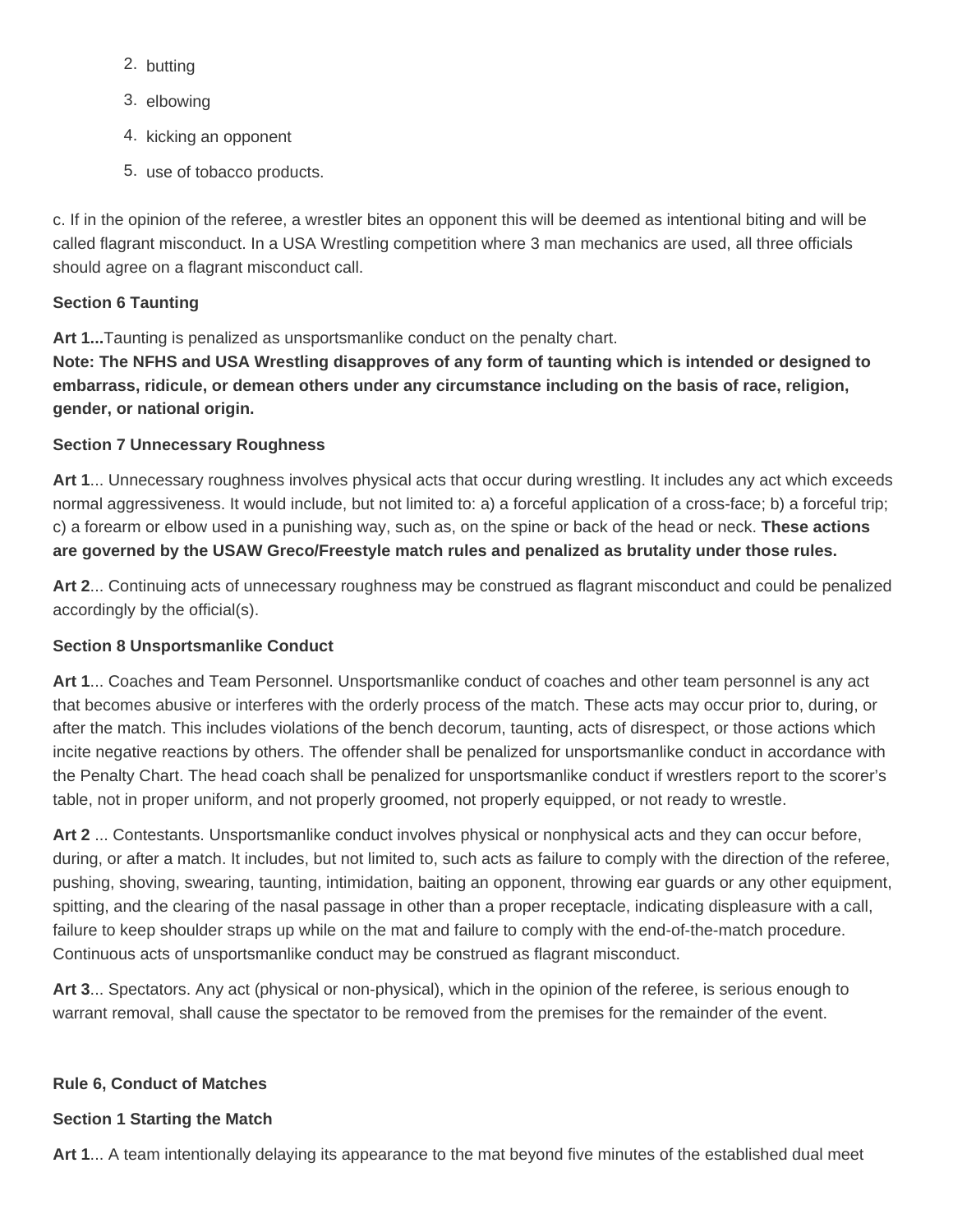starting time, shall be penalized one team point. If the team does not appear within the next five minutes, there shall be team forfeiture for the dual meet.

**Art 2**... In dual-meet competitions, the wrestlers must be ready to go to the scorer's table immediately when called by the referee. Coaches should escort the wrestlers to the head table to assure that the correct wrestler is entering that bout. The wrestler sent to the scorer's table first, who then cannot be withdrawn or replaced without being disqualified and the weight class forfeited shall be determined by the pre-meet disk toss. Once a second wrestler has properly reported to the scorer's table in proper sequence, as determined in the pre-meet coin toss, neither can be withdrawn nor replaced without disqualification and the weight class forfeited. If a coach/wrestler reports out of turn (i.e. odd team reports first but it is even teams turn) that odd wrestler may be withdrawn without penalty. The first match is odd. If the even number matches are selected, the coach will send its wrestler to the scorer's table first on the even matches. The opposing team then will send its wrestler to the scorer's table first for the odd-numbered matches. The referee shall correct errors without penalty to the contestants.

**Art 3** ...In matches involving visually handicapped wrestlers, the finger-touch method shall be used in the neutral position and initial contact shall be made from the front. Contact will be maintained throughout the match

#### **Section 2 End-of-Match Procedure**

**Art 1** ... If no fall occurs during the final period, the referee shall direct the wrestlers to return and remain in the center of the mat while the referee verifies the match score. (Mat chairman will indicate color under USA/UWW rules)

**Art 2**... The wrestlers shall shake hands and the referee shall declare the winner by raising the winning wrestler's hand.

#### **Section 3 Correction of Errors**

**Art 3** ... When the timekeeper makes an error or the clock fails to start when the referee indicates time is to begin, the referee is to make a judgment concerning the time that should have been consumed. The referee will adjust the clock accordingly. (In USA competition the referee, judge, and mat chairman will determine that time.) **Errors must be corrected prior to the start of any subsequent period in Greco and Freestyle competition.**

**Art 4**... Dual meet scoring errors by referee or scorer:

a. Match Score

- 1. Errors by the timekeeper, official scorer, or referee must be corrected prior to the offending contestant leaving the mat area if additional wrestling is necessary. If additional wrestling is not necessary, the error may be corrected as long as the offending contestant or coach remains in the mat area.
- 2. Errors involving the computation of the match score must be corrected within 30 minutes after the conclusion of the dual meet. If the error necessitates additional wrestling, it must be corrected prior to the start of the next match.
- b. Team Score
	- 1. Errors involving the recording or computation of team scores must be corrected within 30 minutes of the conclusion of the dual meet or prior to the beginning of the next round of team competition.

**Art. 5...** Tournament scoring errors by the referee or official scorer.

a. Match Score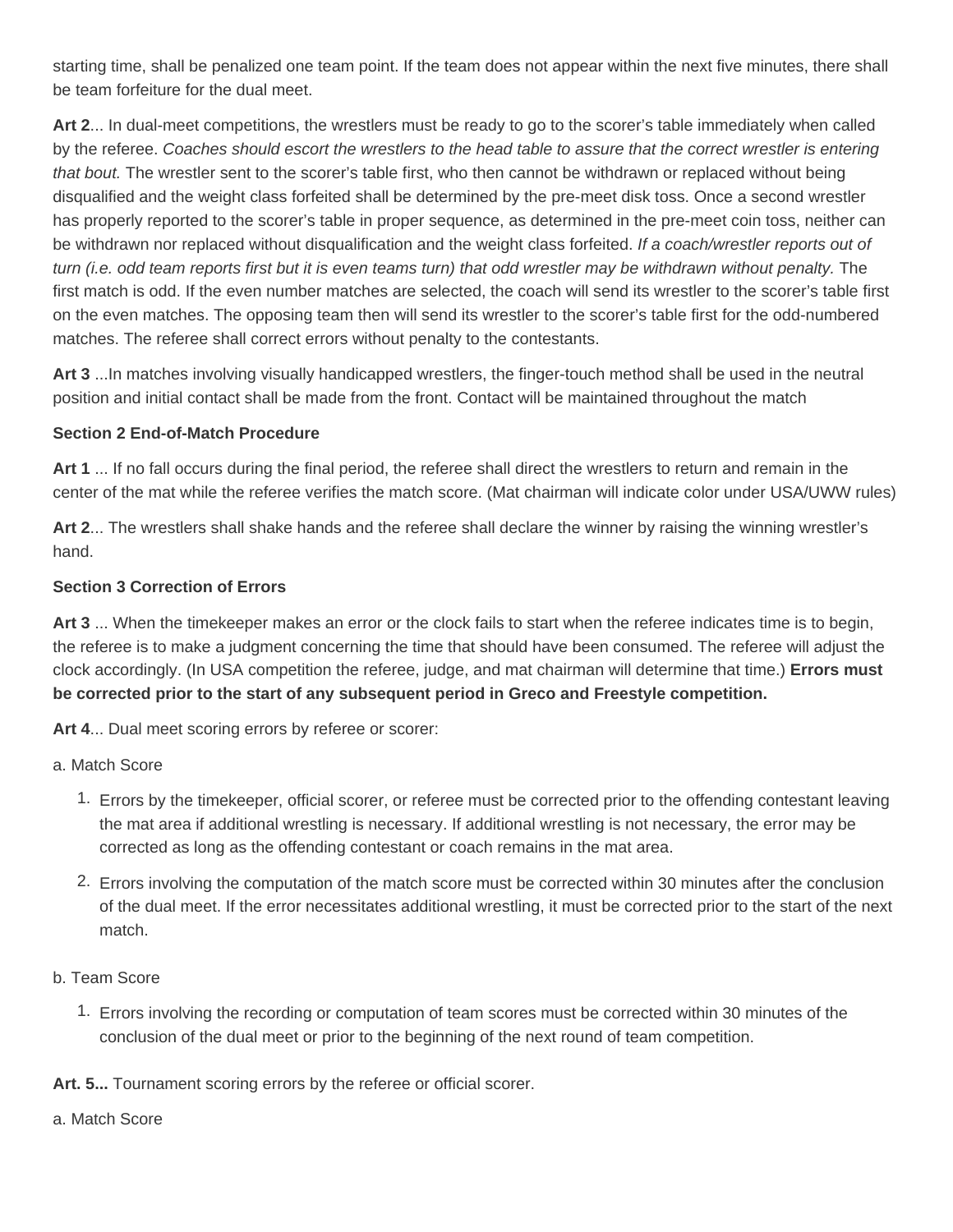- 1. Errors by the timekeeper, official scorer, or referee must be corrected prior to the offending contestant leaving the mat area if additional wrestling is necessary. If additional wrestling is not necessary, the error may be corrected as long as the offending contestant or coach remains in the mat area after the match has concluded and before the start of the next match.
- 2. Errors involving the computation of the match score must be corrected prior to the next match in which either wrestler (team) competes.
- 3. Errors involving the recording or computation of team scores must be corrected within 30 minutes of the conclusion of the tournament or before the beginning of the next round of team competition.

#### **Note: It is the coach's responsibility to know the team score at the conclusion of the tournament. Any discrepancy must be reported within a 30-min. time frame following the conclusion of the tournament.**

**Art 6**... When a coach believes the referee has misapplied a rule or disagrees with judgment, the coach may approach the scorer's table, request the match be stopped (when there is no significant action), and discuss with the referee (the mat chairman in USA competition) and discuss the matter in front of the scorer's table. Both wrestlers shall return to and remain in the center of the mat. If the referee has misapplied a rule, necessary adjustments will be made, an explanation to the opposing coach will be made, and wrestling will immediately be resumed. If there is no error, or if the coach disagrees with the referee's judgment, the coaching staff will be penalized for coach misconduct. The first time it occurs in a dual meet or tournament it is a warning; the second time is the deduction of 1 team point; the third time the head coach shall be removed from the premises for the remainder of the day and 2 team points deducted.

**Art 7**… In the USAW Dual competitions where "video review" is being used the above Art 6 becomes null and void and is replaced by the following:

- 1. Coaches may approach the scorer's table to ask only the following questions of the mat chairman without penalty or having to request a video review.
	- 1. "Is the score showing on the clock correct?"
	- 2. "Is the time showing on the clock correct?"
	- 3. "Who has the criteria?" (In the event that the bout is tied.)
- 2. If the coach disagrees with the points scored during an action, thinks there was a foul that occurred during an action, or thinks that there was a timing error, the coach may request a video review according to the procedures for in that tournament.
	- 1. Each opposing head coach will have the opportunity to request **ONE** video review per bout in a team competition. **ONE CHALLENGE PER BOUT WIN OR LOSE THE CHALLENGE.**
	- 2. The athlete has the opportunity to immediately refuse the video challenge made by his/her coach.
	- 3. If the coach "loses" the challenge by not having the score changed to his/her wrestler's advantage, the opposing wrestler will be awarded 1 match point.
	- 4. Challenging the results of a challenge will result in a misconduct penalty against the head coach.
- 3. Only the mat chairman and/or jury can refuse the challenge during the following situations.
	- 1. Confirmed falls and/or situations where a fall was not confirmed by the referee team. Challenges can be requested for fouls that occurred that led to the fall.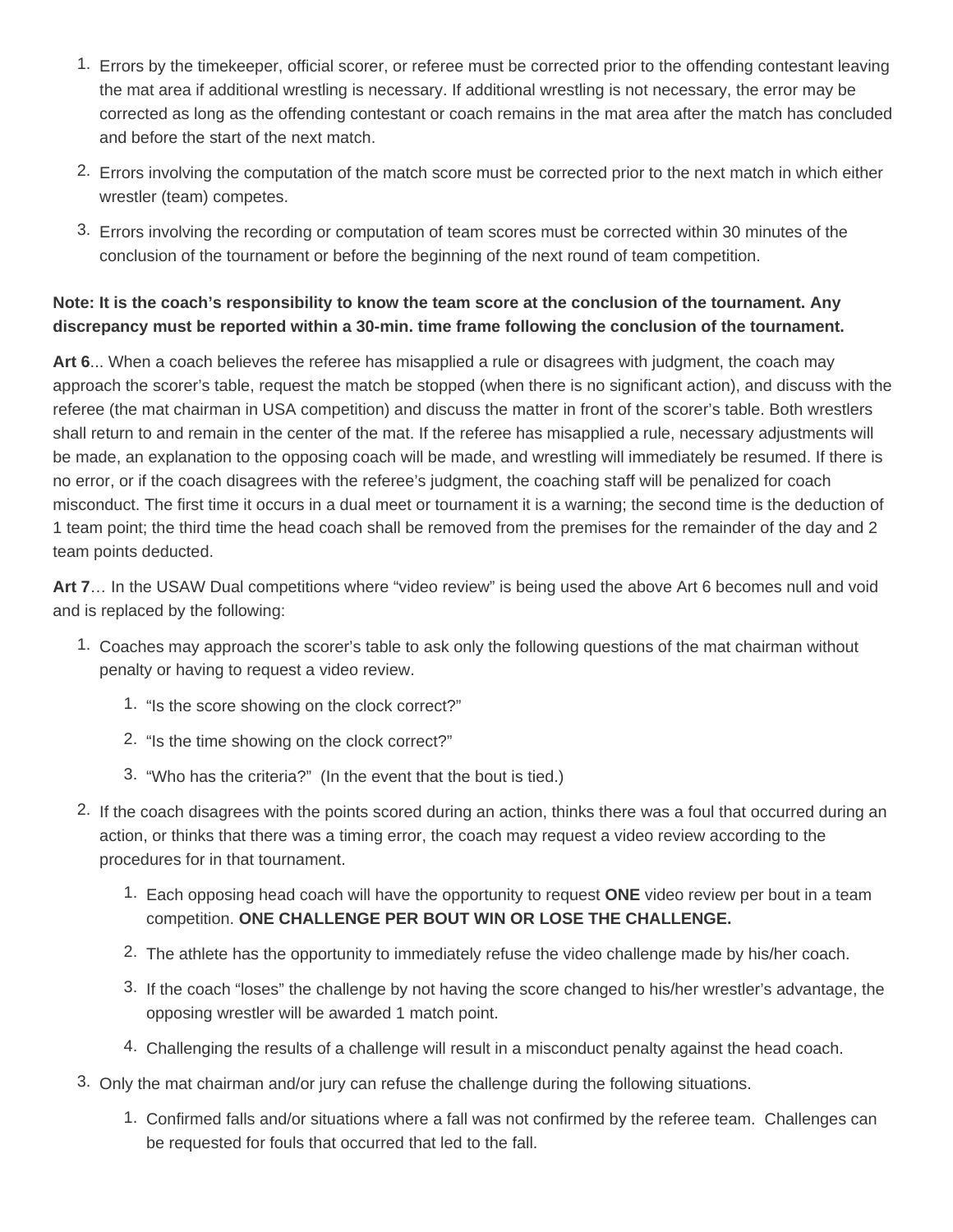- 2. Confirmed passivity.
- 3. Challenges not made in a reasonable amount of time. Coaches must issue the challenge within a reasonable amount of time from when the scoring action occurred or when the points went onto the scoreboard. Wrestling is dynamic and this will be at the discretion of the mat chairman and jury. **IF A NATURAL STOPPAGE OCCURS IN THE MATCH AND THE CHALLENGE IS NOT OFFERED PRIOR TO RE-STARTING THE MATCH, THE CHALLENGE WILL BE DENIED.**
- 4. Challenges made after the match has ended. The only exceptions will be when points are added to the scoreboard after the time was out or when an action occurred just before the end of the bout.

#### **Rule 7, Infractions**

#### **Section 1 Conduct of Contestants**

**Art 1**...Flagrant misconduct involves physical or nonphysical acts and they can occur before, during, or after a match and is any act considered by the referee to be serious enough to disqualify a contestant from the match and any additional wrestling in the multiple school event. It would include, but not limited to striking, butting, elbowing, kicking, biting an opponent, or using tobacco products.

#### **Section 2 Conduct of coaches, team personnel, and others**

**Art 1**... All persons affiliated with the team including wrestlers, coaches, trainers, and managers are subject to the rules and will be governed by the decisions of the referee. (In USA wrestling this would be the 3-man officiating team)

**Art 2**... Coaches and other team personnel are restricted to the bench/chairs while the clock is running and during normal out of bounds and resumption of wrestling. During this time the coach may walk behind the team bench to encourage wrestlers, or, when necessary for the team bench to be located in the bleachers, walk in front of the team area parallel to the bleachers. The coach may approach the scorer's table to request the match be stopped to discuss the misapplication of a rule. The coach may move towards the mat only during a charged time-out or at the end of the match.

**Art 3** ... Unsportsmanlike conduct of the coaches and other team personnel is any act that becomes abusive or interferes with the orderly progress of the match. These acts occur prior to, during, and after the match. This includes violation of the bench decorum rule, taunting, acts of disrespect, or those actions which incite negative reactions by others. The offender shall be penalized for unsportsmanlike conduct in accordance with the Penalty Chart.

**Art 4**... Coach misconduct is called when a conference is requested with the referee regarding misapplication of a rule, and the referee determines there is no misapplication involved, or when, during a conference, a coach questions the judgment of the referee.

**Art 5**... Flagrant misconduct on the part of the coach or any other team personnel is an act which the referee considers serious enough to remove the offender from the premises. These acts can occur prior to, during to after a match. This includes the use of tobacco products. Flagrant misconduct shall be penalized in accordance with the Penalty Chart.

**Art 6** ... A spectator who acts in an unsportsmanlike manner may be removed from the premises for the remainder of the event. When requested by the referee, the home management shall be responsible for the removal of spectators who become offensive. This shall be done without penalty to either team.

#### **Rule 8 Penalties and Injuries**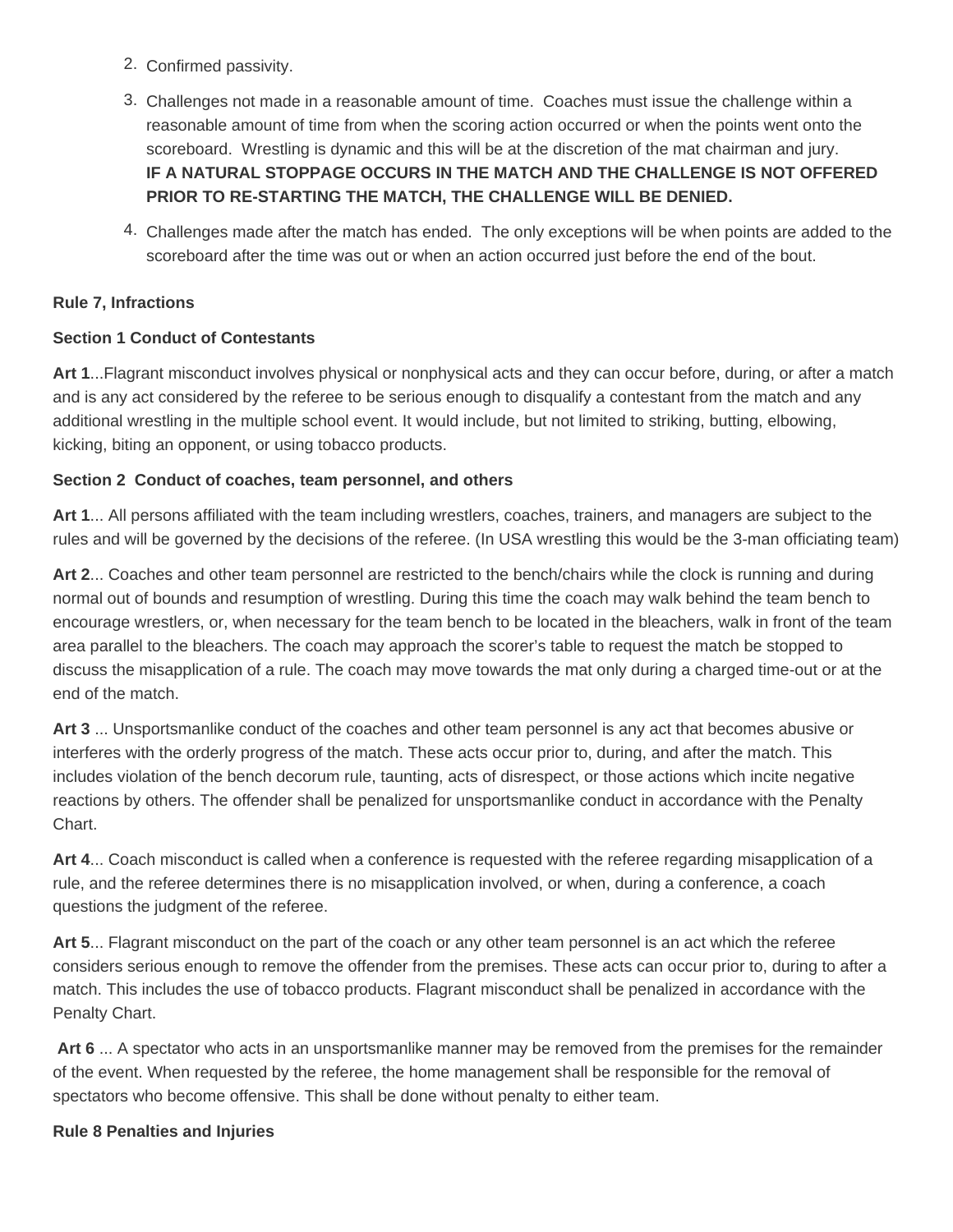#### **Section 1 Penalty Administration**

**Art 1...** Any contestant reporting to the mat to wrestle with a greasy substance on the body or uniform, improper grooming, objectionable pads and braces, illegal equipment, illegal uniform, or any equipment that is detected as being illegal after the match has started shall be disqualified if not removed or corrected within the 2-minute injury time. (USA Wrestling injury time) Reporting to the mat, not properly equipped, or not ready to wrestle is a misconduct penalty against the head coach and is penalized according to the penalty chart.

**Art 2**... Penalties and warnings are cumulative throughout the match. Each infraction has its specific penalty.

**Art 3...** Unsportsmanlike conduct by a wrestler prior to or after the conclusion of wrestling, coaches, or other team personnel, results in the deduction of one team point for the first offense. On the second offense, two team points shall be deducted. The individual will be removed from the premises for the remainder of the event provided authorized personnel are available to supervise. If no supervision is available, the student shall be confined to the bench area. These penalties carry over in a multiple-day event.

**Art 5** ... Coach Misconduct results in the following:

- a) First offense warning;
- b) Second offense Deduct one team point;
- c) Third offense deduct two team points and removal of the head coach for the remainder of the day. The penalty sequence starts anew each day.

**Art 6** ... Flagrant misconduct results in disqualification of the individual, immediate removal from the premises, and deduction of three team points on the first offense. A student may be removed from the premises if there are authorized personnel present to supervise the said student. If no supervision is available, the student shall be confined to the bench area. Any contestant disqualified in individual tournament competition is not entitled to any points earned in the tournament. All advancement points, fall points, placement points, etc. are negated. All vacancies created in the tournament pairing shall be recorded as forfeits. In dual-meet competition, any team points earned shall be negated. Team points earned in the previous dual meet(s) stand.

Flagrant misconduct will disqualify any individual from the remainder of a multiple-team event or tournament.

This is an area where Freestyle/Greco rules are somewhat different than NFHS rules. Although the NFHS penalty chart should be used for rules that govern dual meet conduct, USA Wrestling rules govern individual bout rules. Remember in the case of a wrestler competing for a team in a dual meet must meet the standards of both sets of rules.

#### **Rule 9 Scoring**

#### **Section 1 Team Scoring (Dual Meet Tie Breaker)**

#### **USA wrestling dual meet modifications**

Dual Meet Tiebreaker Criteria (If two teams are tied in an individual dual):

- 1. The team whose wrestlers, coaches, or support staff has been penalized the least number of team point(s) for flagrant or unsportsmanlike conduct shall be declared the winner.
- 2. The team with the most victories (including forfeits) shall be declared the winner.
- 3. The team with the most victories by fall shall be declared the winner.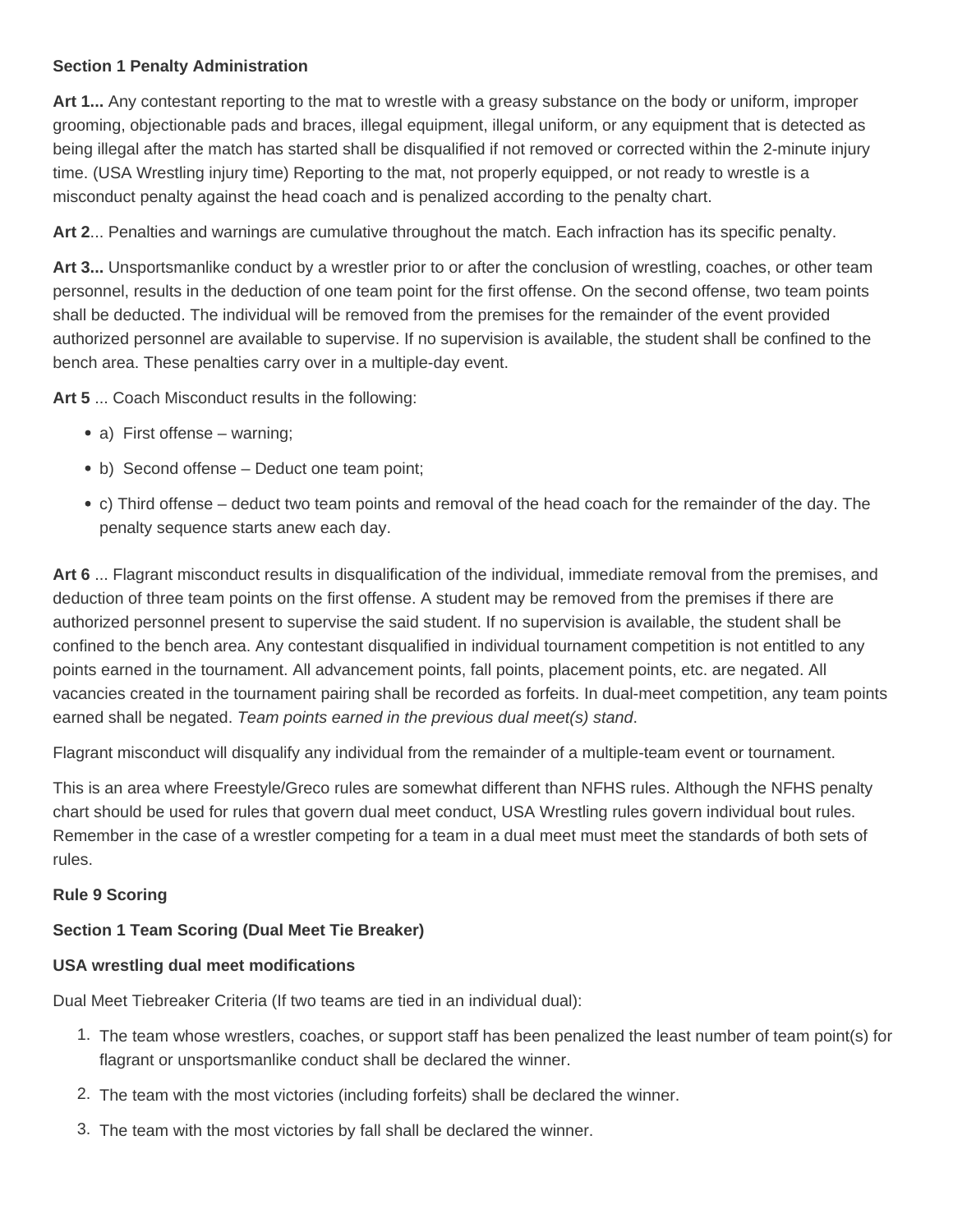- 4. The team with the most victories by technical superiority shall be declared the winner.
- 5. The team with the most victories by forfeit, default, or disqualification shall be declared the winner.
- 6. The team with the most victories by decision shall be declared the winner.
- 7. The team with the lowest draw number shall be declared the winner.

#### **Rule 10 Conduct of Tournaments**

#### **Section 2 Entries**

**Art 1**...Failure to verify entries by the stipulated deadline or by completion of weigh-in shall result in disqualification from a tournament. If a stipulated deadline has not been pre-determined, the deadline shall be the completion of weigh-ins.

**Art 2**... Wrestlers (teams) shall be permitted a maximum of five minutes to appear ready to compete at a specific mat. Failure to appear shall result in a forfeit to the opponent.

**Art 3** ...Defeat due to injury in a tournament does not eliminate a contestant from further competition.

**Art 4**...In case of injury or illness after verification of entries, the tournament director, in consultation with available medical personnel and the coach of the injured or ill contestant, shall determine the contestant's ability to continue. Extenuating circumstances concerning the injury or illness as it relates to default or forfeit for scoring purposes shall be considered by the tournament director.

**Art 5** ... A forfeit shall eliminate a contestant from further competition in a tournament, except when the forfeit is because of injury or illness which occurred during the tournament.

**Art 6 ...** Disqualification may eliminate a contestant from further competition, depending on the severity.

**Art 7**... Any wrestler who fails to make weight each day of a tournament is ineligible for further competition and cannot place in the tournament except as provided in Article 4 of this section. A forfeit shall be awarded to the opponent.

**Art 8**... All vacancies created in the tournament pairings after the first round shall be scored as forfeits.

#### **Summarized NFHS Penalty Chart for USAW Dual Meet Competitions**

|                                                                                                         |                                                         |            | <b>Rule Warning First Penalty</b> | <b>Second Penalty</b>                                                                                                                                              |
|---------------------------------------------------------------------------------------------------------|---------------------------------------------------------|------------|-----------------------------------|--------------------------------------------------------------------------------------------------------------------------------------------------------------------|
| Coaches Misconduct<br>(During the Match)                                                                | $ 4-2-1 $<br>$4 - 2 - 2$<br>$4 - 2 - 3$<br>$6 - 3 - 6$  | <b>Yes</b> | Deduct 1 Team Point               | Removal of head coach from premises<br>immediately on the second penalty and<br>deduct 2 team points. Removal is for the<br>remainder of the day.                  |
| Unsportsmanlike Conduct-<br>Contestants (not during the<br>match), Coaches, and Other<br>Team Personnel | $4-8-1$ No<br>$4 - 8 - 2$<br>$4 - 8 - 3$<br>$7 - 1 - 3$ |            | Deduct 1 Team Point               | Remove from premises immediately on the<br>second penalty and deduct 2 team points.<br>Removal is for the remainder of the event,<br>day/dual meet, or tournament. |